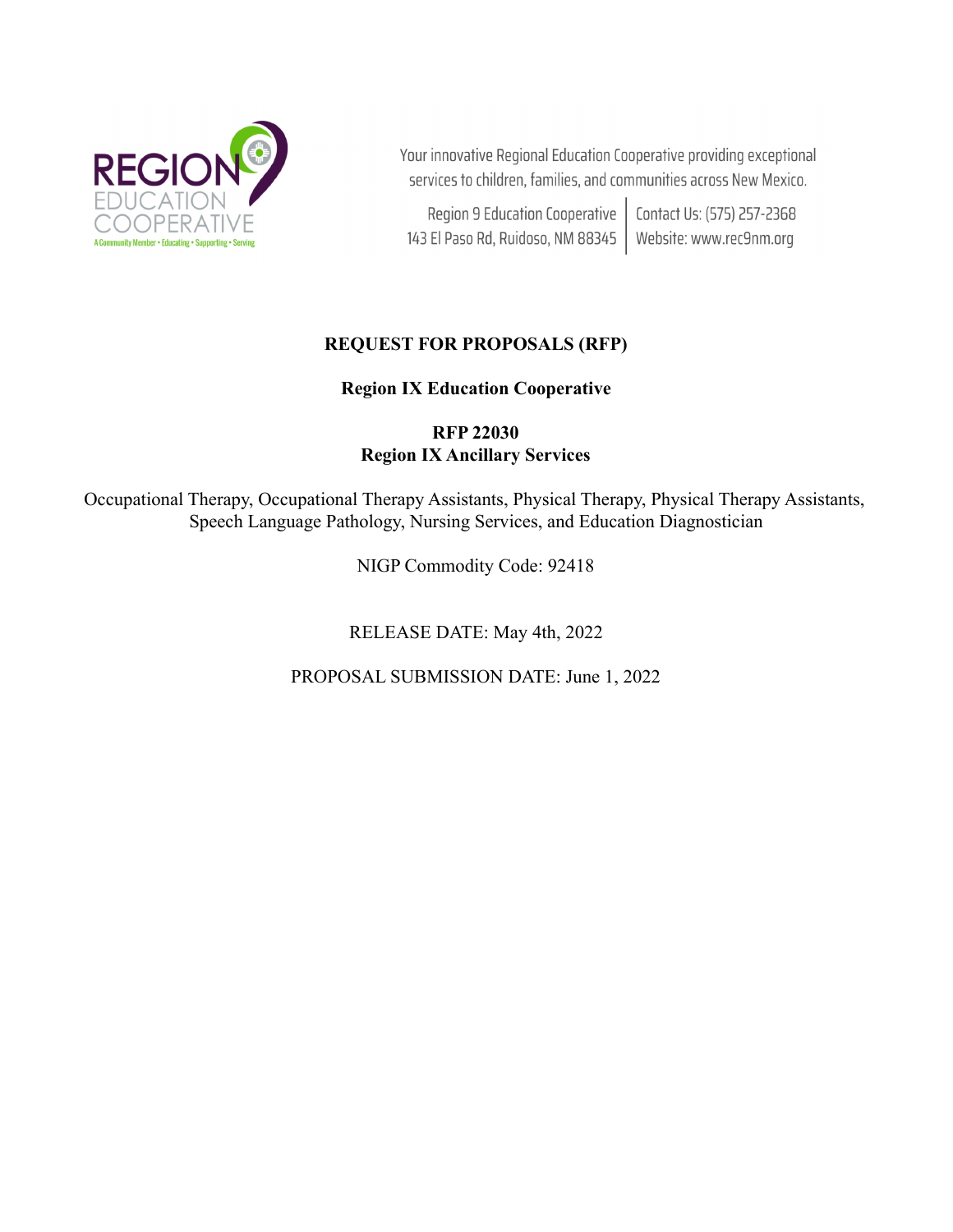| <b>INTRODUCTION</b>                                | $\overline{\mathbf{4}}$ |
|----------------------------------------------------|-------------------------|
| PURPOSE OF THIS REQUEST FOR PROPOSALS              | 4                       |
| <b>SCOPE OF WORK</b>                               | $\overline{4}$          |
| PROCUREMENT AND CONTRACT CONTACT                   | 5                       |
| DEFINITION OF TERMINOLOGY                          | $\overline{7}$          |
| <b>ELIGIBLE APPLICANTS</b>                         | 9                       |
| <b>CONDITIONS GOVERNING THE PROCUREMENT</b>        | 9                       |
| <b>SEQUENCE OF EVENTS</b>                          | 9                       |
| <b>EXPLANATION OF EVENTS</b>                       | 10                      |
| <b>GENERAL REQUIREMENTS</b>                        | 13                      |
| ACCEPTANCE OF CONDITIONS GOVERNING THE PROCUREMENT | 13                      |
| <b>INCURRING COST</b>                              | 13                      |
| PRIME CONTRACTOR RESPONSIBILITY                    | 13                      |
| SUBCONTRACTORS/CONSENT                             | 14                      |
| <b>AMENDED PROPOSALS</b>                           | 14                      |
| OFFEROR'S RIGHTS TO WITHDRAW PROPOSAL              | 14                      |
| PROPOSAL OFFER FIRM                                | 14                      |
| DISCLOSURE OF PROPOSAL CONTENTS                    | 14                      |
| NO OBLIGATION                                      | 15                      |
| <b>TERMINATION OF RFP</b>                          | 15                      |
| <b>SUFFICIENT APPROPRIATION</b>                    | 15                      |
| <b>LEGAL REVIEW</b>                                | 15                      |
| <b>GOVERNING LAW</b>                               | 15                      |
| <b>BASIS FOR PROPOSAL</b>                          | 16                      |
| <b>CONTRACT TERMS AND CONDITIONS</b>               | 16                      |
| <b>CONTRACT DEVIATIONS</b>                         | 16                      |
| OFFEROR QUALIFICATIONS                             | 17                      |
| RIGHT TO WAIVE MINOR IRREGULARITIES                | 17                      |
| CHANGE IN CONTRACTOR REPRESENTATIVES               | 17                      |
| <b>NOTICE OF PENALTIES</b>                         | 17                      |
| <b>AGENCY RIGHTS</b>                               | 17                      |
| <b>RIGHT TO PUBLISH</b>                            | 17                      |
| <b>OWNERSHIP OF PROPOSALS</b>                      | 17                      |
| <b>CONFIDENTIALITY</b>                             | 18                      |
| ELECTRONIC MAIL ADDRESS REQUIRED                   | 18                      |
| USE OF ELECTRONIC VERSIONS OF THIS RFP             | 18                      |
| NEW MEXICO EMPLOYEES HEALTH COVERAGE - Appendix A  | 18                      |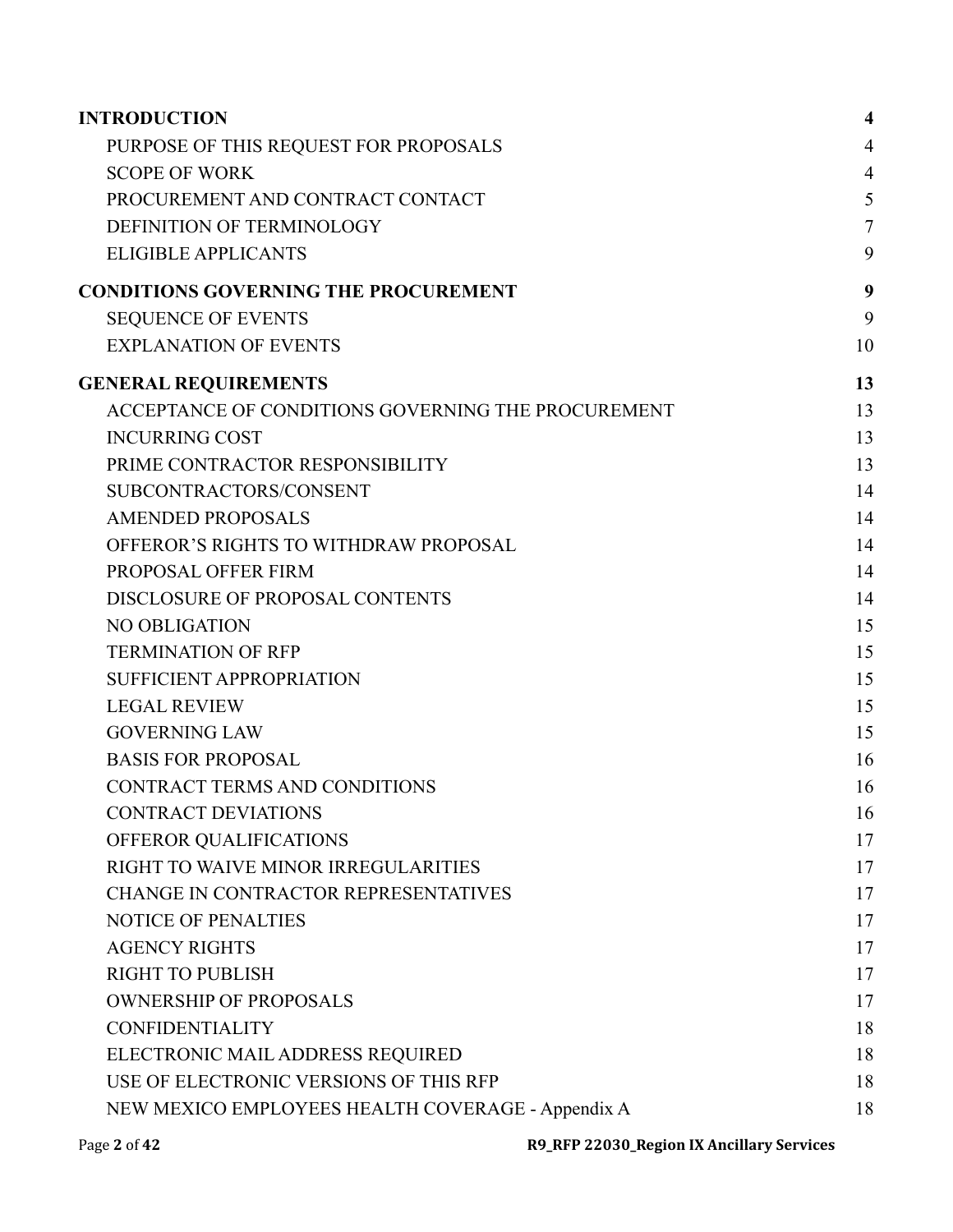| CAMPAIGN CONTRIBUTION DISCLOSURE FORM-Appendix B     | 19 |
|------------------------------------------------------|----|
| <b>CONFLICT OF INTEREST - Appendix C</b>             | 19 |
| DEBARMENT/SUSPENSION CERTIFICATION FORM - Appendix D | 19 |
| <b>RESPONSE FORMAT AND ORGANIZATION</b>              | 21 |
| <b>NUMBER OF RESPONSES</b>                           | 21 |
| <b>METHOD OF SUBMISSION</b>                          | 21 |
| <b>SUBMISSION FORMAT</b>                             | 21 |
| <b>TECHNICAL ISSUES</b>                              | 21 |
| PROPOSAL FORMAT                                      | 21 |
| <b>RESPONSE ORGANIZATION</b>                         | 21 |
| <b>EVALUATION</b>                                    | 23 |
| <b>ADMINISTRATIVE REQUIREMENTS</b>                   | 24 |
| <b>APPENDIX A</b>                                    | 25 |
| <b>APPENDIX B</b>                                    | 26 |
| <b>APPENDIX C</b>                                    | 29 |
| <b>APPENDIX D</b>                                    | 31 |
| <b>APPENDIX E</b>                                    | 32 |
| <b>APPENDIX F</b>                                    | 33 |
| <b>APPENDIX G</b>                                    | 42 |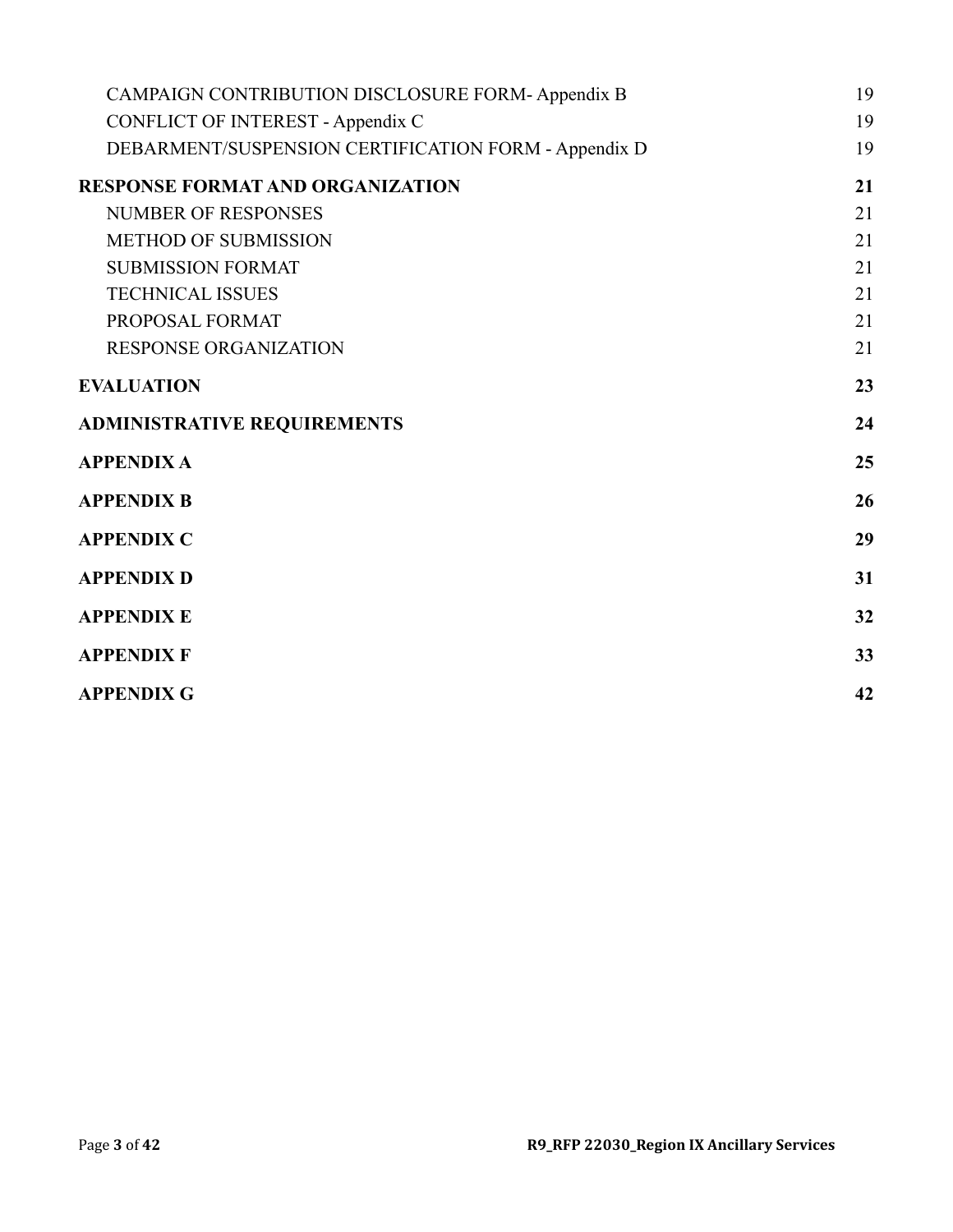## <span id="page-3-0"></span>**i. INTRODUCTION**

## *A. PURPOSE OF THIS REQUEST FOR PROPOSALS*

<span id="page-3-1"></span>Region IX Education Cooperative (REC IX) is soliciting proposals from highly qualified individuals or organizations to provide Occupational Therapy, Occupational Therapy Assistants, Physical Therapy, Physical Therapy Assistants, Speech Language Pathology, Nursing Services, and Education Diagnostician to children and students.

All information regarding this RFP can be found at www.rec9nm.org/Employment Opportunities under the Requests for Proposals section.

## <span id="page-3-2"></span>*B. SCOPE OF WORK*

The Scope of Work includes the following activities and deliverables:

## **Activity I - Special Education Related Services**

- i. Provide to Region IX member districts an excellent quality of services as per specifications and conditions contained in this Request for Proposals and any resulting contract.
- ii. Provide direct services to eligible students on school days between the hours of 8:00 a.m. and 4:00 p.m. or other hours or days as mutually agreed upon by the Offeror and the Region IX Educational Services Director or designee.
- iii. Provide therapy through virtual platforms as deemed necessary and appropriate by supervisors.
- iv. Maintain a comprehensive treatment log and therapy schedule as specified by Region IX Region IX Educational Services Director or designee.
- v. Perform evaluations according to state standards, federal regulations, and as required by Region IX Region IX Educational Services Director or designee.
- vi. Participate at Individual Education Program (IEP) meetings and in development of IEPs as required.
- vii. Attend training sessions as required by Region IX Education Cooperative at the negotiated contract hourly rate.
- viii. Complete data entry for service captured in the Agency's prescribed format and technology on at least a bi-weekly basis for services provided to each student.
- ix. Complete data entry for services eligible for School Based Medicaid services captured in the Agency's format and technology on a at least a bi-weekly basis for students on the caseload.
- x. Provide consultation to teachers as required by a student's IEP, and/or requested by the Agency.
- xi. Provide consultation to the parents of students as required by the IEP and/or requested by the Agency.
- xii. Attend necessary professional development provided by the Agency.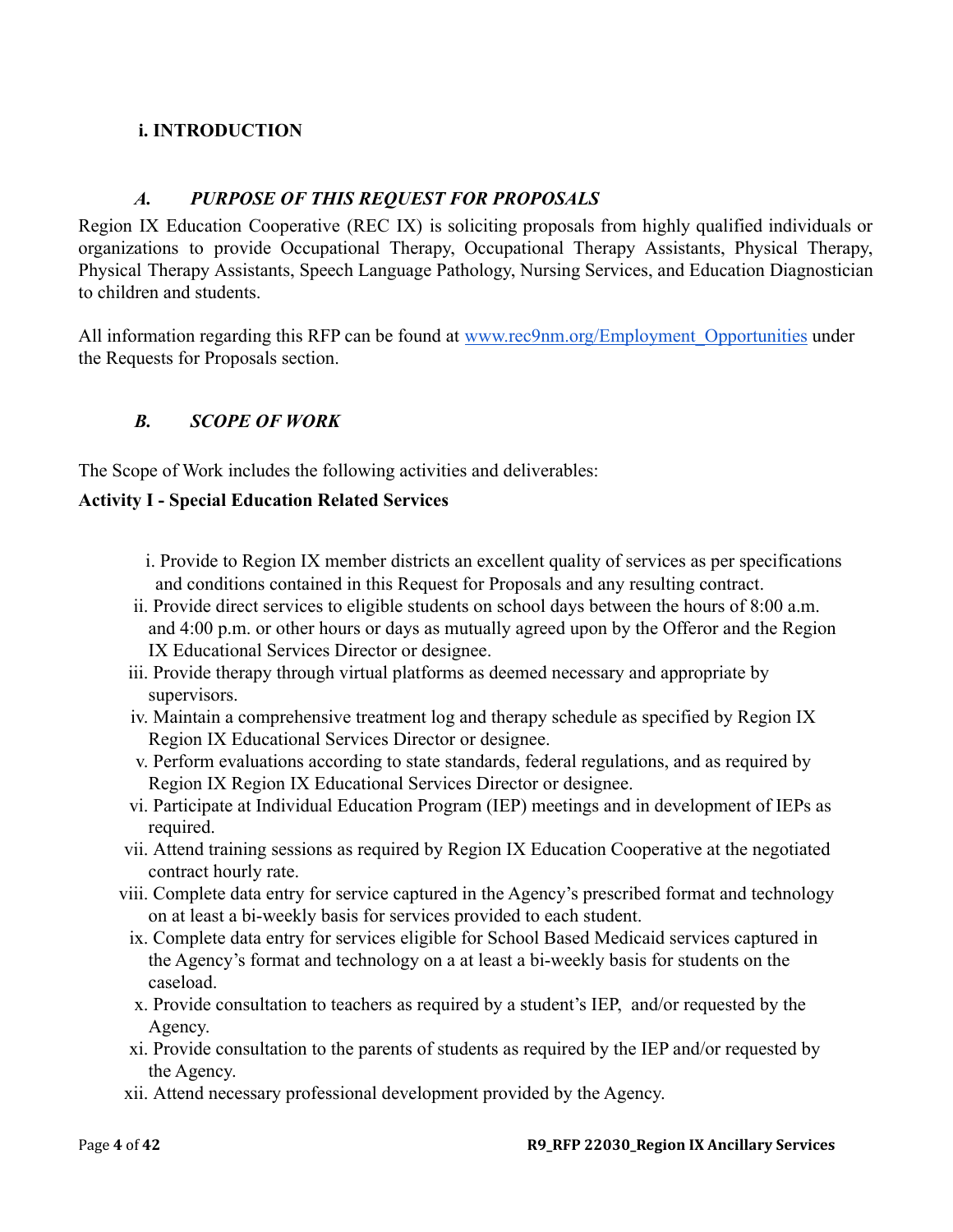- xiii. Accept responsibility for the payment of all appropriate taxes, including Federal, State, FICA, and Gross Receipts.
- xiv. Report to the Region IX Region IX Educational Services Director or designee.
- xv. Follow Agency's policies and procedures.
- xvi. Follow the assigned member district's school schedule unless prior approval is given by the Region IX Region IX Educational Services Director or designee.
- xvii. Contractor is responsible for the agreed positions within any given school year unless the offeror and Agency have agreed otherwise.

## <span id="page-4-0"></span>*A. PROCUREMENT AND CONTRACT CONTACT*

This RFP may result in contractual award(s) between the two parties (awarded Offeror and the Agency). This procurement may be used by other parties. The contract may be implemented for a term of one (1) year, and may be extended on an annual basis for up to three (3) years in one-year increments for a total of four (4) years, contingent upon sufficient funding and satisfactory work performance provided by the selected vendor.

In no case will the contract, including all renewals thereof, exceed a total of four (4) years in duration, as set forth in NMSA 1978, § 13-1-150. A contract awarded as a result of this RFP is contingent upon appropriation by the New Mexico Legislature or other funding sources for the period of this procurement, satisfactory contract compliance, and the Contractor's ability to successfully provide services. Should contract non-compliance be determined, the contract may be terminated or amended. A potential offeror or the offeror agrees to comply with state laws and rules pertaining to workers' compensation insurance coverage for its employees. If the offeror fails to comply with the Workers' Compensation Act and applicable rules when required to do so, the contract may be canceled effective immediately.

Region IX Education Cooperative will manage all aspects of procurement whose name, address, telephone number and email address are listed below:

| Procurement Coordinator: |                                        |  |  |
|--------------------------|----------------------------------------|--|--|
| Name:                    | <b>Region IX Education Cooperative</b> |  |  |
|                          | Arissa Klumker                         |  |  |
| Address:                 | 143 El Paso Rd., Ruidoso, NM 88345     |  |  |
| Telephone:               | $(575) 519 - 2001$                     |  |  |
| Fax:                     | $(575)$ 257-2141                       |  |  |
| Email:                   | arissa.klumker@regionix.org            |  |  |

**Any inquiries or requests** regarding this procurement should be submitted, in writing, to the Region IX Education Cooperative, Procurement Coordinator listed above. Offerors may contact ONLY Region IX Education Cooperative, Procurement Coordinator regarding this procurement. Other state employees or Evaluation Committee members do not have the authority to respond.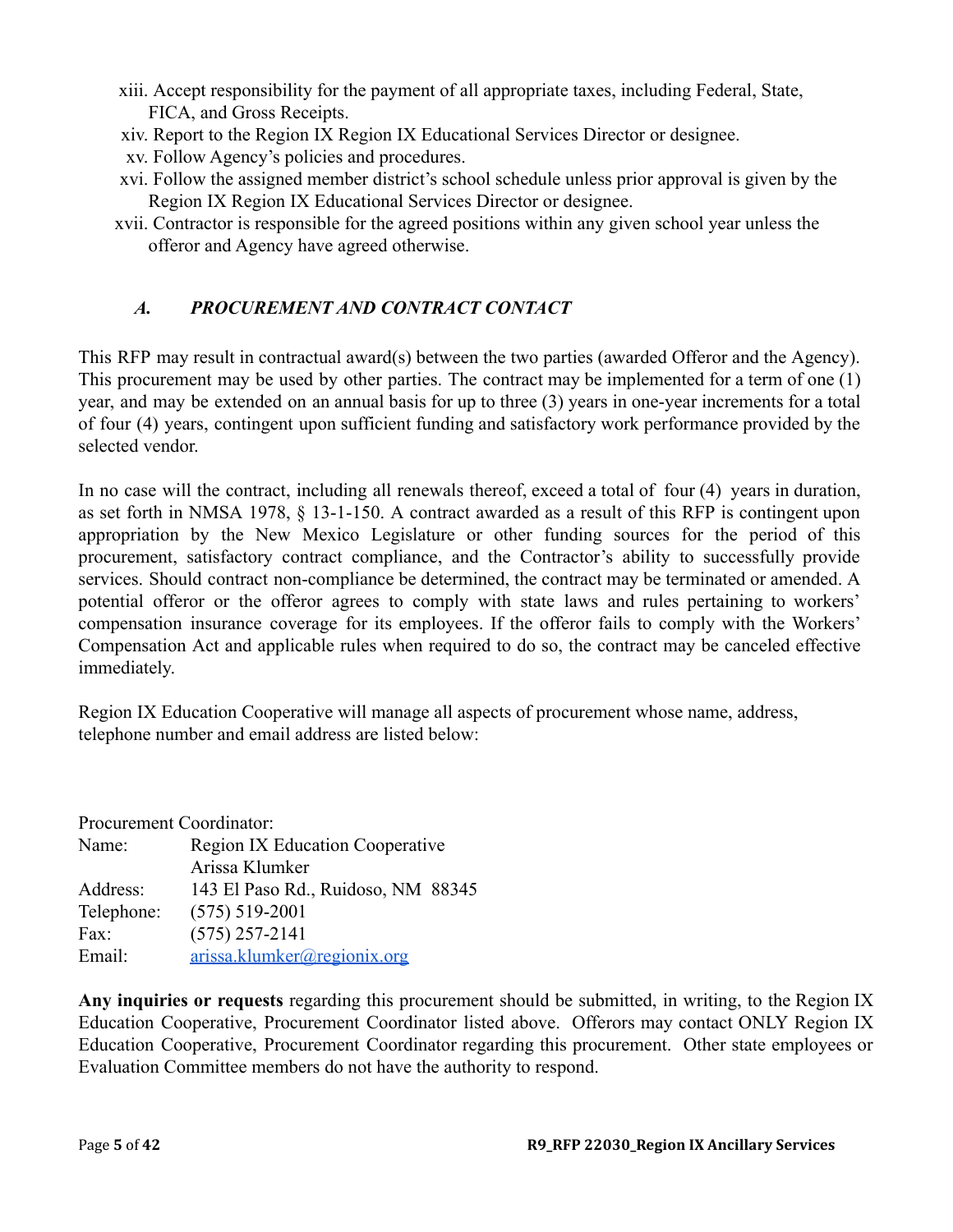### **Protests of the solicitation or award must be delivered by mail to the Region IX Protest Manager.**

ONLY protests delivered directly to the Protest Manager in writing in the 15 calendar day protest period will be considered to have been submitted properly and in accordance with statute, rule and this Request for Proposals. Emailed protests will not be considered as properly submitted nor will protests delivered to Region IX Education Cooperative, Procurement Coordinator be considered properly submitted.

Protest Manager:

| Name:      | <b>Bryan Dooley</b>                    |
|------------|----------------------------------------|
|            | <b>Executive Director</b>              |
|            | <b>Region IX Education Cooperative</b> |
| Address:   | 143 El Paso Rd., Ruidoso, NM 88345     |
| Telephone: | $(575)$ 257-2368                       |
| Fax:       | $(575)$ 257-2141                       |
| Email:     | bryan.dooley@regionix.org              |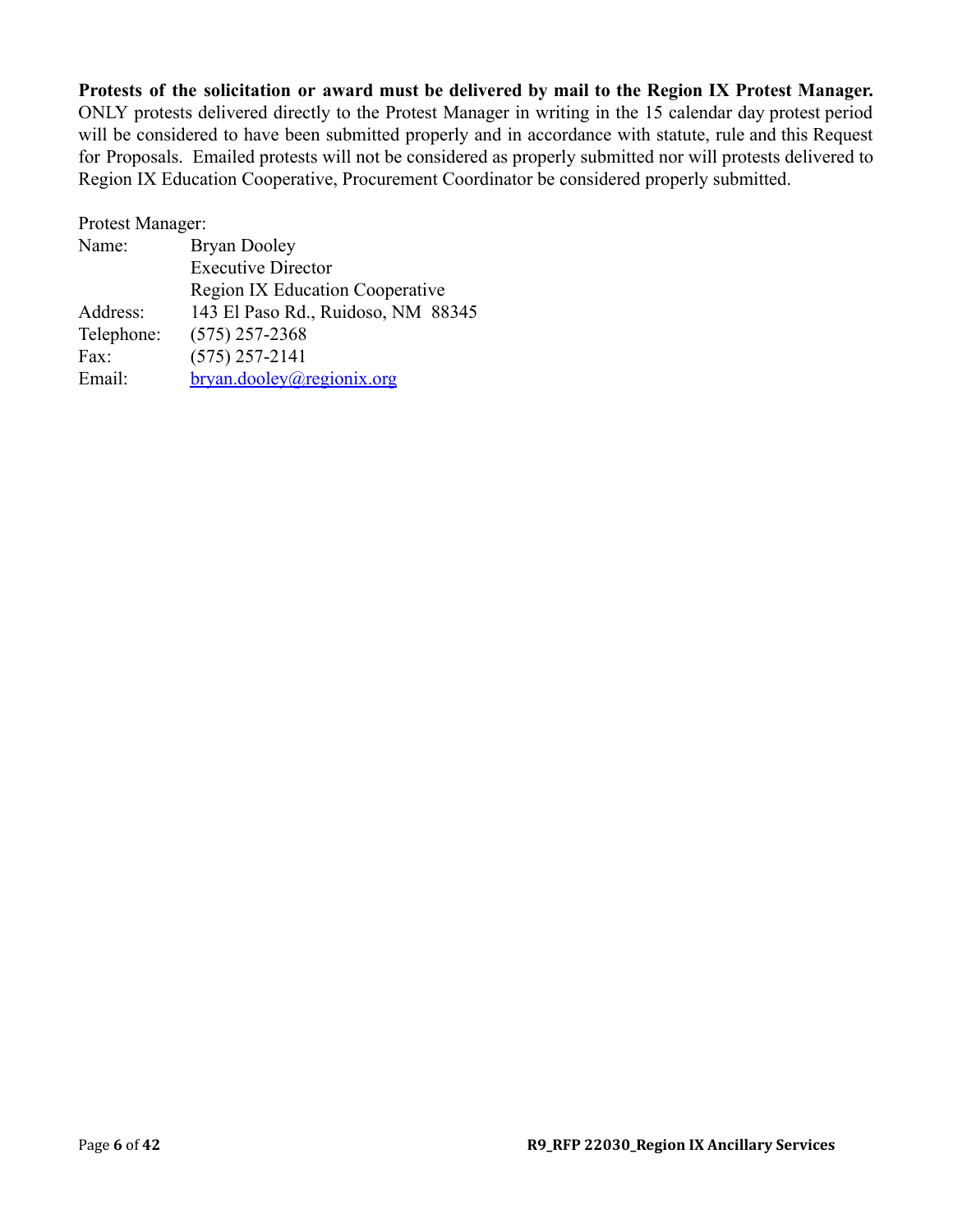## <span id="page-6-0"></span>*B. DEFINITION OF TERMINOLOGY*

This section contains definitions that are used throughout this procurement document, including appropriate abbreviations.

- 1. **"Agency"** is the issuing agency of procurement, contracts, purchase orders and all aspects associated with contract/procurement management. Agency shall be used, unless otherwise written specifically identifying the entity.
- 2. **"Close of Business"** means 5:00 PM Mountain Standard or Mountain Daylight Time, whichever is in effect on the date given.
- 3. **"Contract"** means any agreement for the procurement of items of tangible personal property, services or construction.
- 4. **"Contract Manager"** means the individual selected by the Agency to monitor and manage all aspects of the contract resulting from this RFP.
- 5. **"Contractor"** means any business having a contract with a state agency or local public body.
- 6. **"Deliverable"** means any measurable, tangible, verifiable outcome, result, or item that must be produced to complete a project or part of a project.
- 7. **"Department of Information Technology"** means the New Mexico Department of Information Technology which is responsible for operating the data center and all communications related items.
- 8. **"Desirable"** the terms "may," "can," "should," "preferably," or "prefers" identify a desirable or discretionary item or factor (as opposed to "mandatory").
- 9. **"Determination"** means the written documentation of a decision of a procurement manager including findings of fact supporting a decision. A determination becomes part of the procurement file to which it pertains.
- 10. **"DFA"** means the Department of Finance and Administration for the State of New Mexico.
- 11. **"DFA/CRB"** means the Contracts Review Board of the Department of Finance and Administration for the State of New Mexico.
- 12. **"Evaluation Committee"** means a body appointed by the Agency management to perform the evaluation of offeror proposals.
- 13. **"Evaluation Committee Report"** means a report prepared by the Procurement Manager and the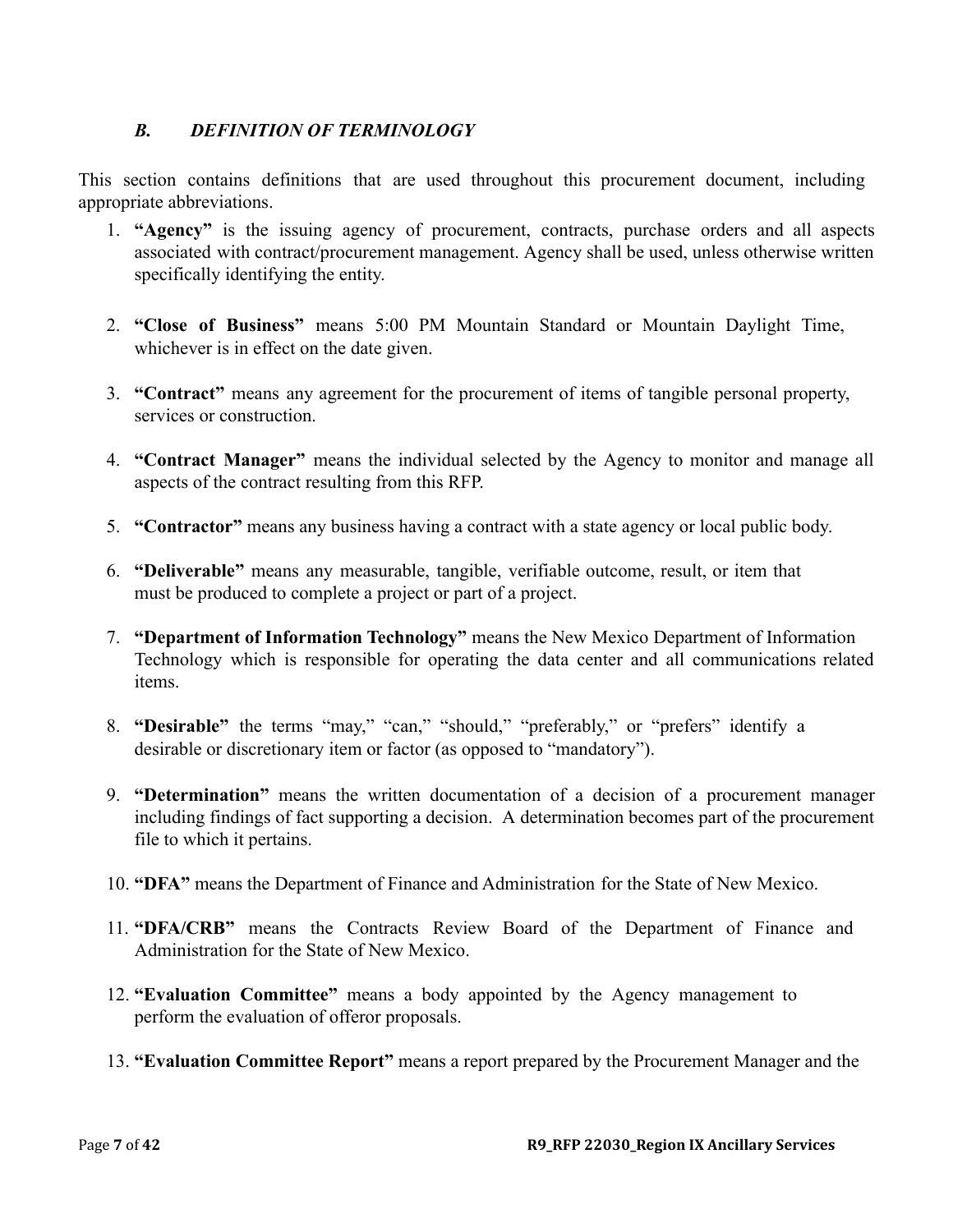- 14. Evaluation Committee for submission for contract award that contains all written determinations resulting from the conduct of a procurement requiring the evaluation of competitive sealed proposals.
- 15. **"Finalist"** is defined as an offeror who meets all the mandatory specifications of the Request for Proposal and whose score on evaluation factors is sufficiently high to qualify that offeror for further consideration by the Evaluation Committee.
- 16. "**Hourly Rate**" means the proposed fully loaded maximum hourly rates that include travel, per diem, fringe benefits and any overhead costs for contractor personnel, as well as subcontractor personnel if appropriate.
- 17. **"Mandatory"** The terms "must," "shall," "will," "is required," identify a mandatory item or factor (as opposed to "desirable"). Failure to meet a mandatory item or factor will result in the rejection of the offeror's proposal.
- 18. "**Minor Irregularities**" means anything in the proposal that does not affect the price, quality and/or quantity, or any other mandatory requirement.
- 19. **"New Mexico Employee"** means any resident of the State of New Mexico, performing the majority of their work within the State of New Mexico, for any employer regardless of the location of the employer's office or offices.
- 20. **"Offeror(s)"** is any person, corporation, or partnership who chooses to submit a proposal.
- 21. **"Procurement Manager"** means the person or designee authorized by the Agency to manage or administer a procurement requiring the evaluation of competitive proposals.
- 22. "**Project**" means a temporary process undertaken to solve a well-defined goal or objective with clearly defined start and end times, a set of clearly defined tasks, and a budget. The project terminates once the project scope is achieved and project acceptance is given by the project executive sponsor.
- 23. "**Redacted**" means a version/copy of the Offeror's proposal with the information considered proprietary or confidential (as defined by §§57-3A-1 to 57-3A-7, NMSA 1978 and NMAC 1.4.1.45 and summarized herein and outlined in Section II.C.8 of this RFP) blacked-out BUT NOT omitted or removed.
- 24. **"Request for Proposals"** or "RFP" means all documents, including those attached or incorporated by reference, used for soliciting proposals.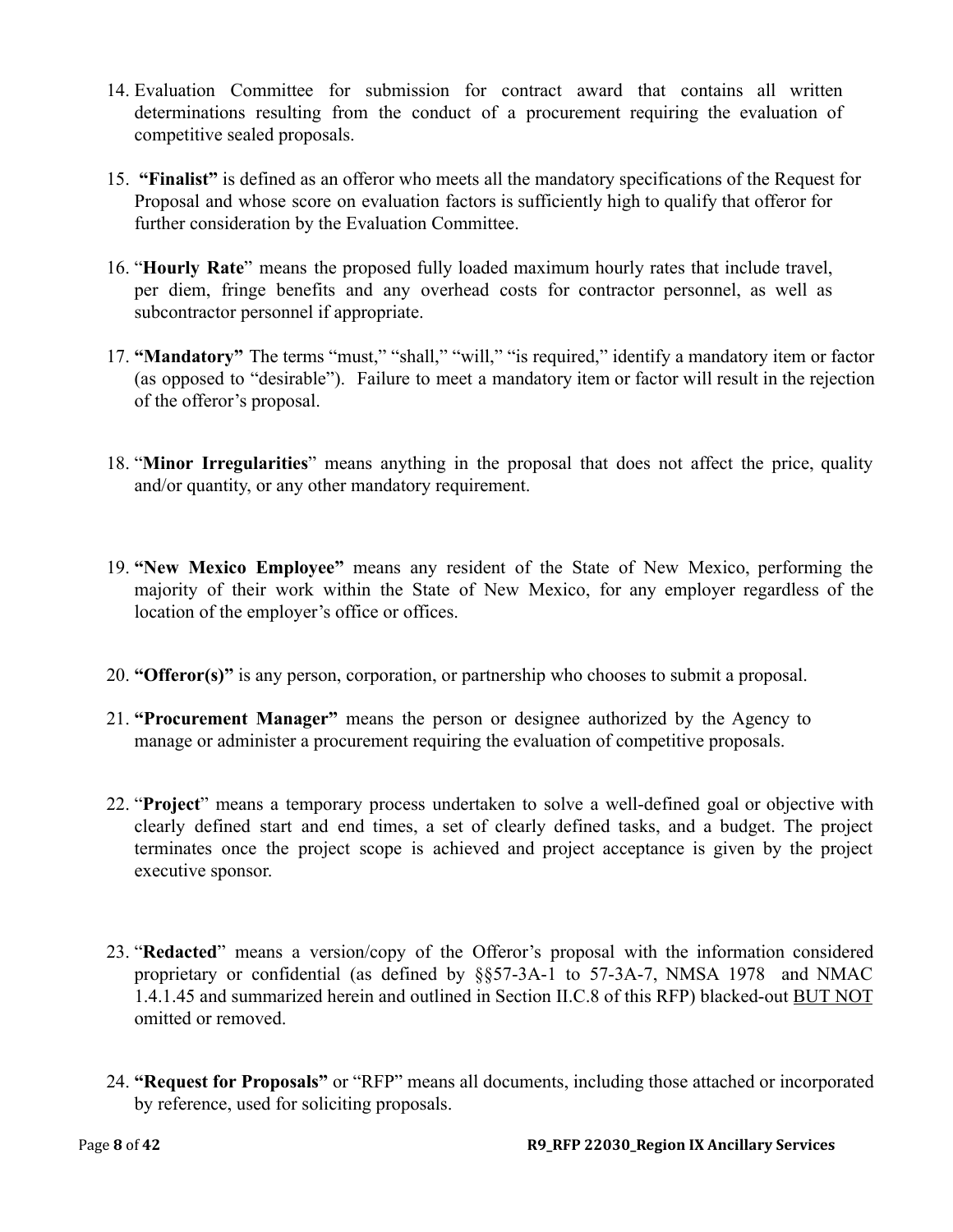- 25. **"Requirements"** are obligatory and mean the system functions that are related to the organization's goals and business opportunities. Requirements are defined by the project team and are usually prioritized.
- 26. **"Responsive Offer or Responsive Proposal"** means an offer or proposal that conforms in all material respects to the requirements set forth in the request for proposals. Material respects of a request for proposals include, but are not limited to, price, quality, quantity or delivery requirements.
- 27. **"Responsible Offeror"** means an offeror who submits a responsive proposal and who has furnished, when required, information and data to prove that his financial resources production, or service facilities, personnel, service reputation, and experience are adequate to make satisfactory delivery of the services or items of tangible personal property described in the proposal.
- 28. **"Solicitations"** means ITBs and RFPs.
- 29. **"State (the State)"** means the State of New Mexico.
- 30. **"State Purchasing Agent"** or "SPA" means the purchasing agent for the State of New Mexico or a designated representative.

## *C. ELIGIBLE APPLICANTS*

<span id="page-8-0"></span>Eligible applicants include public or private organizations with documented and demonstrated ability to provide Services as described in this RFP.

## <span id="page-8-1"></span>**xviii. CONDITIONS GOVERNING THE PROCUREMENT**

This section of the RFP contains the schedule for the procurement and describes the major procurement events as well as the conditions governing the procurement. Region IX Education Cooperative reserves the right to alter or update the schedule. Region IX Education Cooperative will make every effort to adhere to the schedule.

## *A. SEQUENCE OF EVENTS*

<span id="page-8-2"></span>The Procurement Manager will make every effort to adhere to the following schedule:

| Action                               | <b>Responsible Party</b>               | Due Dates           |
|--------------------------------------|----------------------------------------|---------------------|
| Issue RFP                            | <b>Region IX Education Cooperative</b> | <b>May 4, 2022</b>  |
| Distribution List                    | <b>Potential Offerors</b>              | <b>May 17, 2022</b> |
| Deadline to Submit Questions         | <b>Potential Offerors</b>              | May 18, 2022        |
| <b>Response to Written Questions</b> | <b>REC IX</b>                          | May 20, 2022        |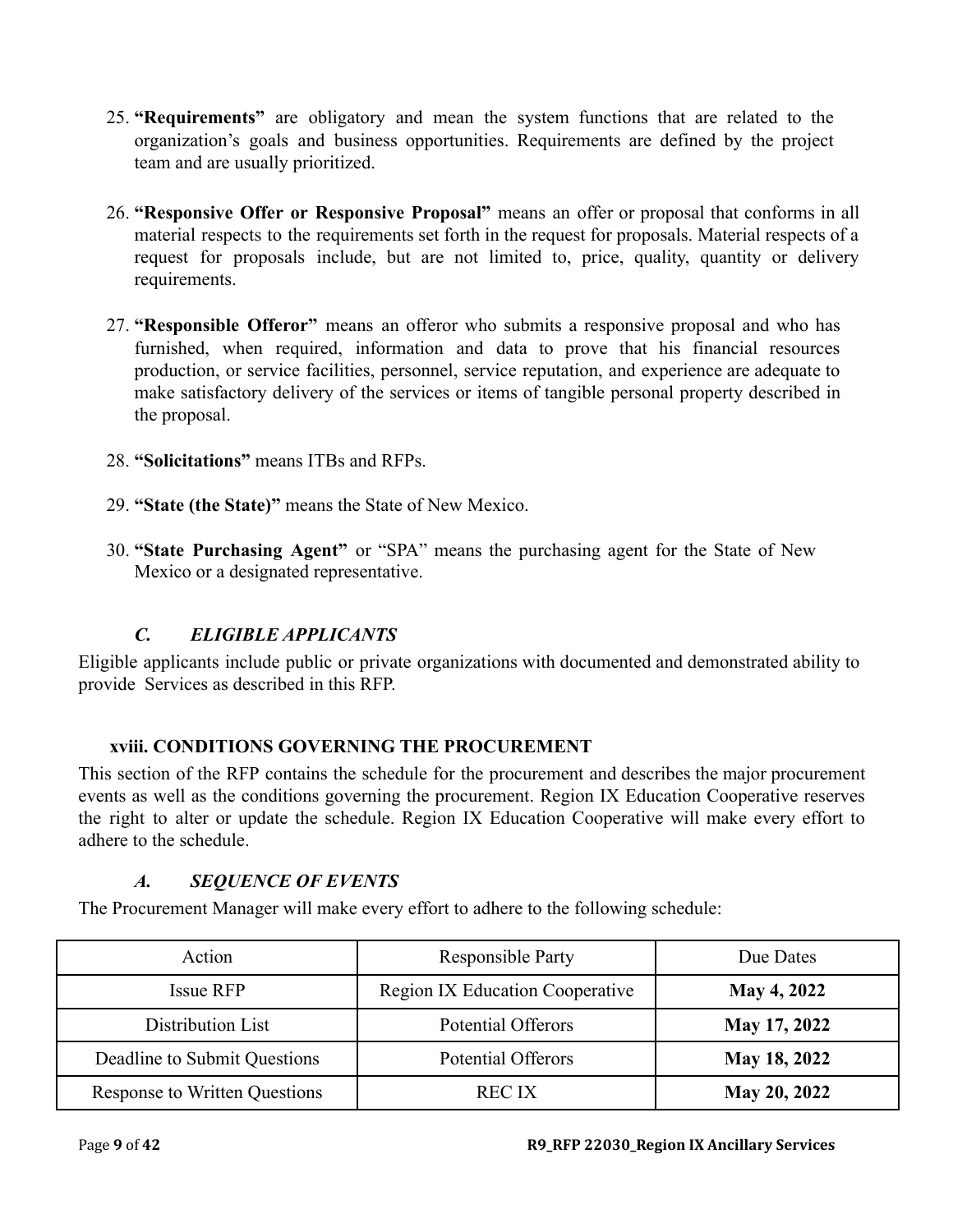| <b>Submission of Proposal</b>                                          | <b>Potential Offerors</b>            | <b>June 1, 2022</b> |
|------------------------------------------------------------------------|--------------------------------------|---------------------|
| Proposal Evaluation                                                    | <b>Evaluation Committee</b>          | June 2 - 10, 2022   |
| <b>Selection of Finalists</b>                                          | <b>Evaluation Committee</b>          | June 2 - 10, 2022   |
| Oral Presentations by Finalists<br>(At Region IX and PED's Discretion) | <b>Offerors/Evaluation Committee</b> | June 2 - 10, 2022   |
| <b>Finalize Contractual Agreements</b>                                 | Agency/Finalist Offerors             | June 2 - 10, 2022   |
| <b>Contract Awards</b>                                                 | Agency/Finalist Offerors             | June 2 - 10, 2022   |
| <b>Protest Deadline</b>                                                | <b>RECIX</b>                         | 15 days after award |

## *B. EXPLANATION OF EVENTS*

<span id="page-9-0"></span>The following paragraphs describe the activities listed in the sequence of events shown in **Section II** –**A SEQUENCE OF EVENTS** above.

### **Issuance of RFP**

This RFP is being issued by Region IX Education Cooperative on May 4, 2022. The RFP may be viewed and downloaded at [https://www.rec9nm.org/RFPS-Bids.](https://www.rec9nm.org/RFPS-Bids)

### **Distribution List**

Potential Offerors should complete the on-line *Distribution Form* to have their organization placed on the procurement distribution list. The form should be submitted by an authorized representative of the organization by 5:00 pm MDT/MST on May 17, 2022.

The procurement Distribution List will be used for the distribution of written responses to questions, and/or any amendments to the RFP. Failure to submit the on-line *Distribution Form* does not prohibit potential Offerors from submitting a response to this RFP. However, by not completing the Distribution Form by the time and date indicated, the potential Offeror's representative shall not be included on the Distribution List communications, and will be solely responsible for obtaining responses to written questions and any amendments to the RFP.

#### LINK TO ACCESS THE DISTRIBUTION LIST ----> **<https://forms.gle/ytsft3vUBtptTVhZA>**

#### **Deadline to Submit Written Questions**

Potential Offerors may submit written questions to the Procurement Manager as to the intent or clarity of this RFP until May 18, 2022 at 5:00 p.m. Mountain Standard Time/Daylight Time as indicated in the sequence of events. All written questions must be e-mailed to <u>[contracts.procurement@regionix.org](mailto:contracts.procurement@regionix.org)</u>. Questions shall be clearly labeled and shall cite the Section(s) in the RFP or other document which form the basis of the question.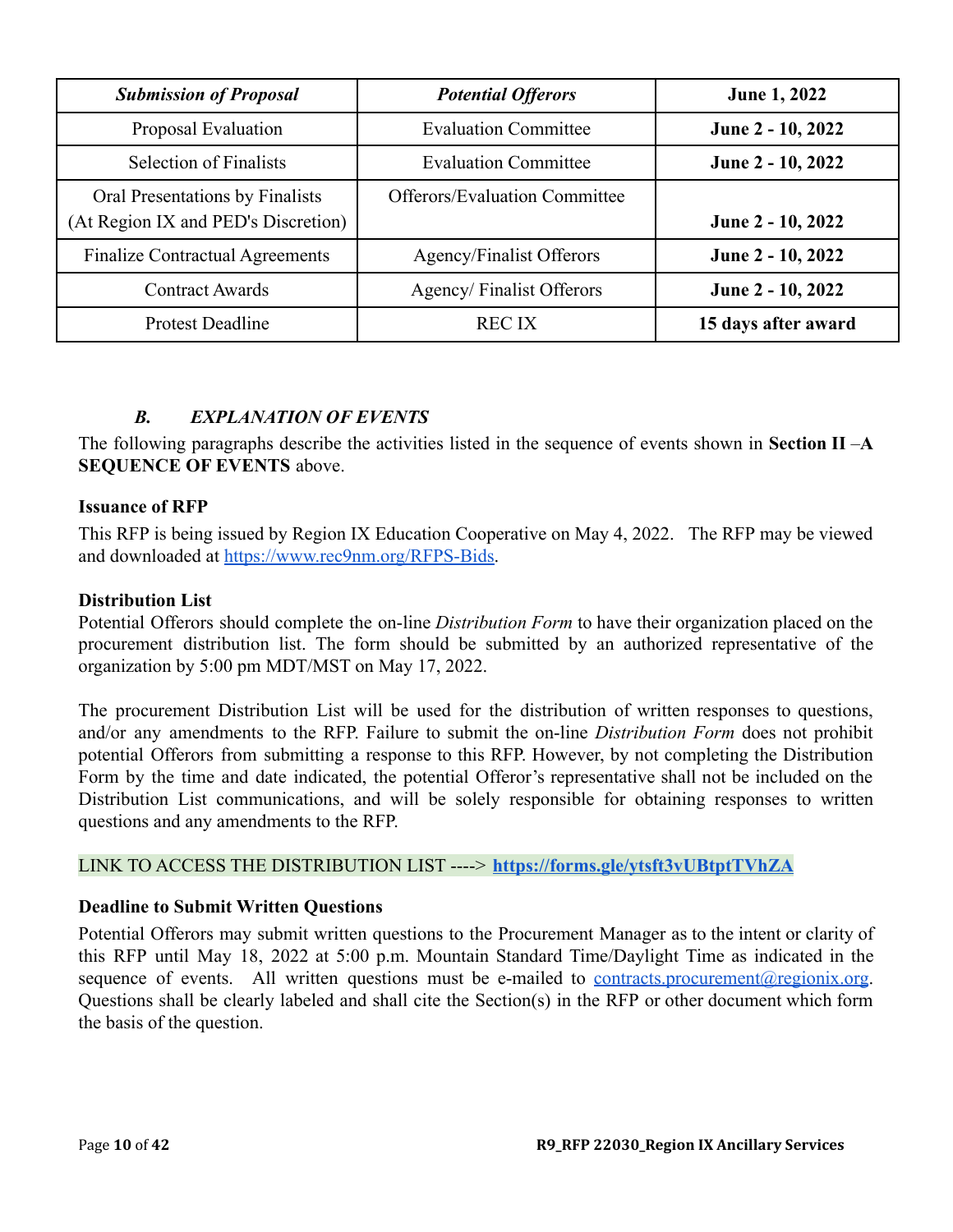### **Response to Written Questions**

Written responses to written questions will be provided via email and posted as an Addendum to the RFP on <https://www.rec9nm.org/RFPS-Bids> by the Procurement Manager on or before the time and date indicated in the Sequence of Events.

#### **Submission of Proposal**

At this time, only electronic proposal submission is allowed. Do not submit hard copies until further notice.

Proposals must be submitted electronically through R9's electronic procurement system. A link to the Submission Portal can be found in Section *IV., B. Method of Submission*.

ALL PROPOSALS MUST BE RECEIVED BY THE PROCUREMENT MANAGER OR DESIGNEE NO LATER THAN 3:00 PM MST/MDT ON June 1, 2022. NO LATE PROPOSALS CAN BE ACCEPTED. The date and time of receipt will be recorded on each proposal. Proposals will be time-stamped in the system when the Offeror clicks "Submit." Such electronic submissions will be considered sealed in accordance with statute.

*It is the Offeror's responsibility to ensure all documents are completely uploaded and submitted electronically. The proposal submission system will automatically cease uploading data at the date and time of the deadline. Please ensure that you, as the Offeror, allow adequate time for large uploads and to fully complete your submittal by the deadline. A submission that is not both: (1) fully complete; and (2) received, via the online proposal submission system: [https://www.formpl.us/form/5357107045728256,](https://www.formpl.us/form/5357107045728256) will be deemed late. Further, a submission that is not fully complete and received via the proposal submission system by the deadline because the response was captured, blocked, filtered, quarantined or otherwise prevented from reaching the proper destination server by any anti-virus or other security software will be deemed late. In accordance with statute and rule,* NO LATE PROPOSAL CAN BE ACCEPTED.

Proposals submitted by facsimile, or other electronic means other than through the proposal submission system, will not be accepted.

A log will be kept of the names of all Offeror organizations that submitted proposals. Pursuant to §13-1-116, NMSA 1978, the contents of proposals shall not be disclosed to competing potential Offerors during the negotiation process. The negotiation process is deemed to be in effect until the contract is awarded pursuant to this Request for Proposals.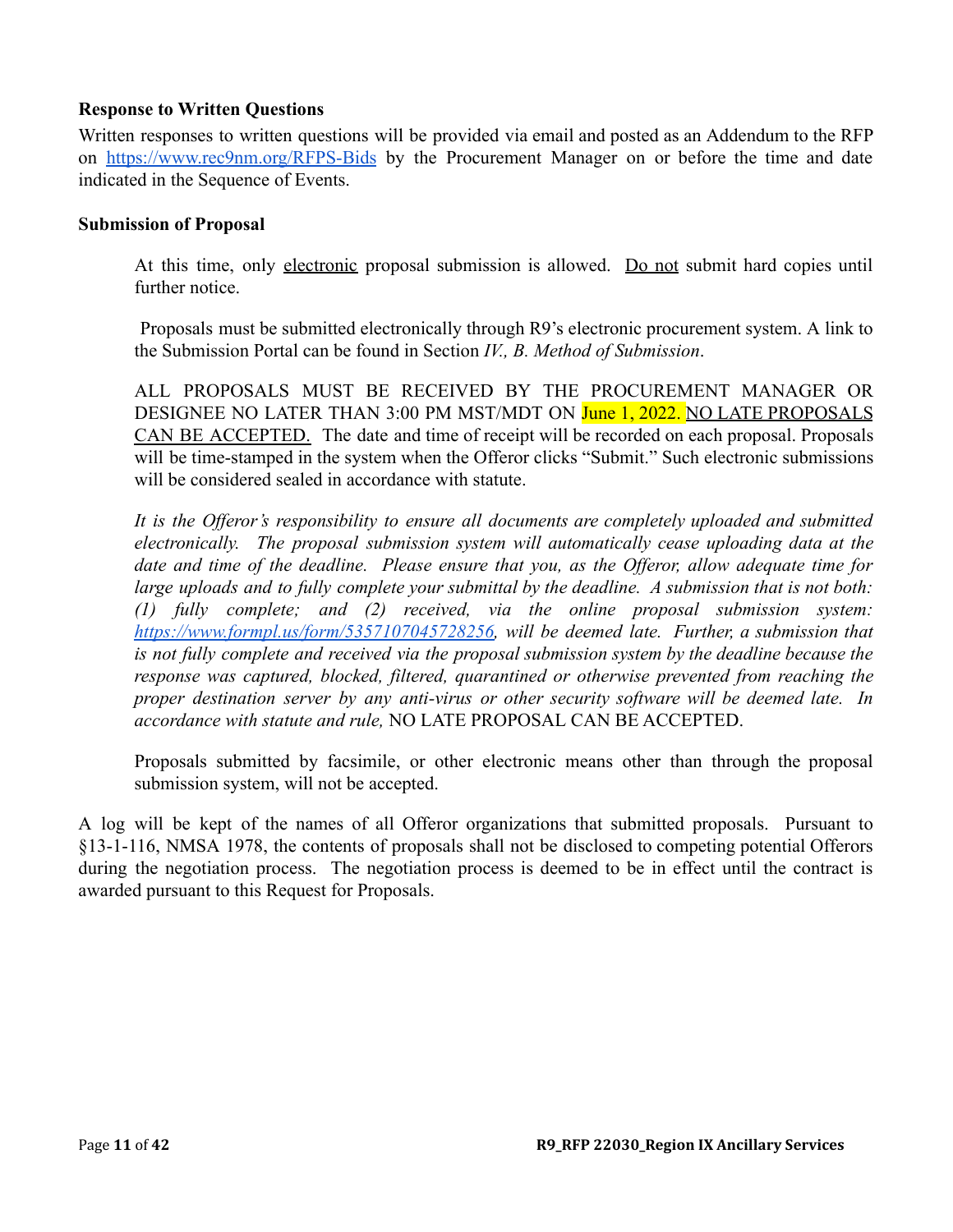#### **Proposal Evaluation**

An Evaluation Committee will perform the evaluation of proposals. This process will take place as indicated in the **Sequence of Events**, depending upon the number of proposals received. During this time, the Procurement Manager may initiate discussions with Offerors who submit responsive or potentially responsive proposals for the purpose of clarifying aspects of the proposals. However, proposals may be accepted and evaluated without such discussion. Discussions SHALL NOT be initiated by the Offerors.

#### **Selection of Finalists**

The Evaluation Committee will select and the Procurement Manager will notify the finalist Offerors by **June 2 - 10, 2022** or as soon as possible. Only finalists will be invited to participate in the subsequent steps of the procurement. The schedule for the oral presentations/demonstrations will be determined at this time.

#### **Best and Final Offers**

Finalist Offerors may be asked to submit revisions to their proposals for the purpose of obtaining best and final offers. Best and final offers may also be clarified and amended at finalist Offeror's oral presentation and demonstration.

#### **Oral Presentation and/or Product Demonstrations by Finalists**

Finalist Offerors, as selected per above, may be required to conduct an oral presentation at a venue to be determined as per the Sequence of Events, or as soon as possible thereafter. If oral presentations are held, Finalist Offerors may be required to make their presentations through electronic means (GoToMeeting, Zoom, etc). The Agency will provide Finalist Offerors with applicable details. Whether or not Oral Presentations will be held is at the discretion of the Agency.

#### **Finalize Contractual Agreements**

Any Contractual agreement(s) resulting from this RFP will be finalized with the most advantageous Offeror in accordance with the Sequence of Events, or as soon thereafter. . This date is subject to change . In the event mutually agreeable terms cannot be reached with the apparent most advantageous Offeror in the time specified, the Agency reserves the right to finalize a contractual agreement with the next most advantageous Offeror(s) without undertaking a new procurement process.

#### **Contract Awards**

After review by the Evaluation Committee the Agency will make an award(s) in accordance with the Sequence of Events, or as soon as possible thereafter. This date is subject to change at the discretion of the Agency.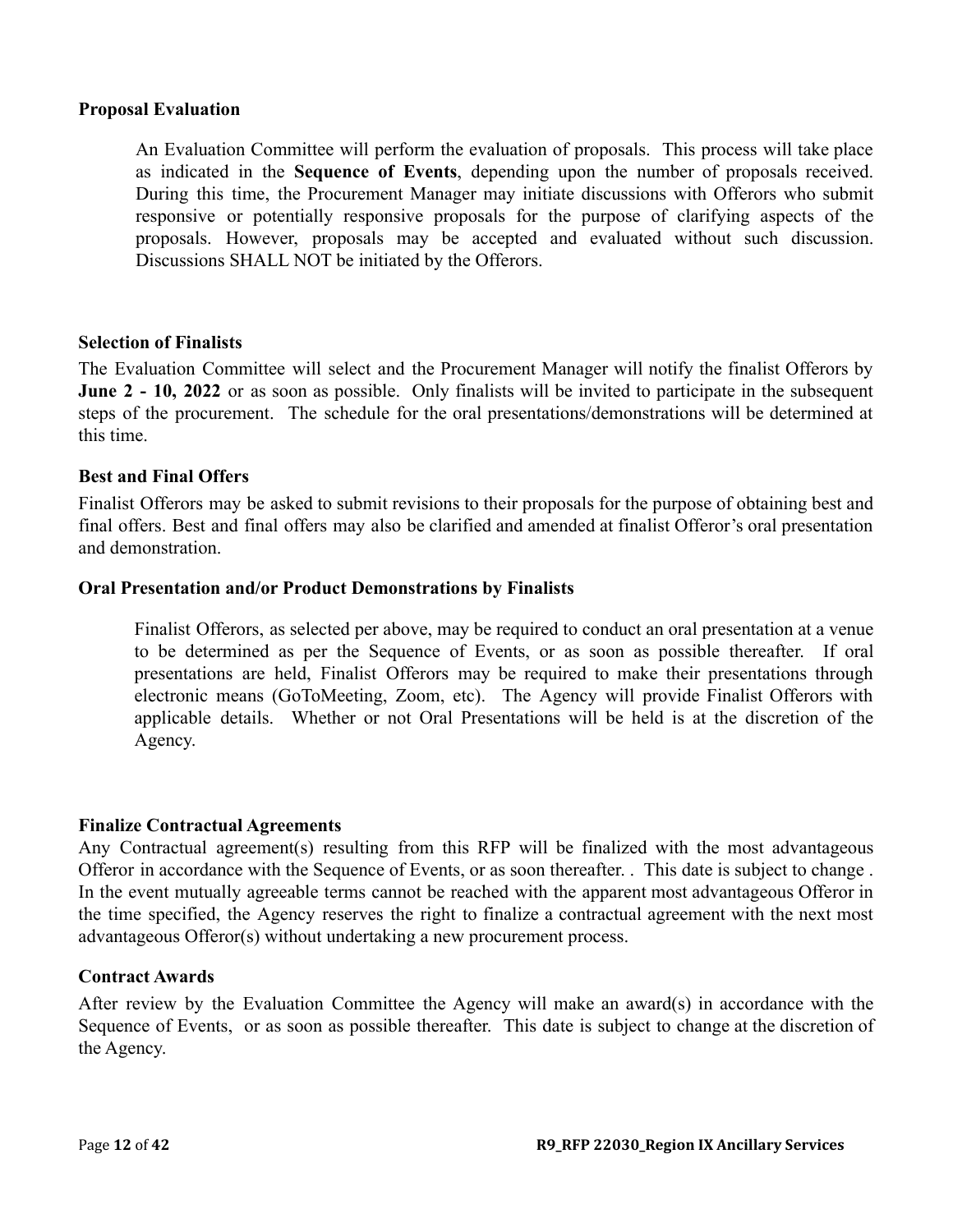The contract shall be awarded to the Offeror (or Offerors) whose proposals are most advantageous to support the Scope of Work The most advantageous proposal may or may not have received the most points.

## **Protest Deadline**

Any protest by an Offeror must be timely and in conformance with NMSA 1978, § 13-1-172 and applicable procurement regulations. ONLY protests delivered directly to the Protest Manager in writing within the protest period will be considered to have been submitted properly and in accordance with statute, rule and this Request for Proposals.Emailed protests will not be considered as properly submitted nor will protests delivered to Region IX Education Cooperative, Procurement Coordinator be considered properly submitted.

The 15 calendar day protest period shall begin on the day following the actual date of Contract Awards and will end at 5:00 pm Mountain Standard Time/Daylight Time on the 15<sup>th</sup> day. Protests must be written and must include the name and address of the protestor and the request for proposal number. It must also contain a statement of the grounds for protest including appropriate supporting exhibits and it must specify the ruling requested from the party listed below.

PROTESTS RECEIVED AFTER THE DEADLINE WILL NOT BE ACCEPTED. The protest must be delivered to:

| Name:                                                      | <b>Region IX Education Cooperative</b> |  |
|------------------------------------------------------------|----------------------------------------|--|
|                                                            | Bryan Dooley, Executive Director       |  |
| Address:                                                   | 143 El Paso Rd., Ruidoso, NM 88345     |  |
| Telephone:                                                 | $(575)$ 257-2368                       |  |
| Fax:                                                       | $(575)$ 257-2141                       |  |
| Email:                                                     | $b$ ryan.dooley@regionix.org           |  |
| Protests received after the deadline will not be accepted. |                                        |  |

## <span id="page-12-0"></span>**xix. GENERAL REQUIREMENTS**

## *A. ACCEPTANCE OF CONDITIONS GOVERNING THE PROCUREMENT*

<span id="page-12-1"></span>Potential Offerors must indicate their acceptance of the Conditions Governing the Procurement section in the electronic submission form. Submission of a proposal constitutes acceptance of the Evaluation Factors contained in *Section IV., G. Evaluation* of this RFP.

## *B. INCURRING COST*

<span id="page-12-2"></span>Any cost incurred by the potential Offeror in preparation, transmittal, and/or presentation of any proposal or material submitted in response to this RFP shall be borne solely by the Offeror. Any cost incurred by the Offeror for set up and demonstration of the proposed equipment and/or system shall be borne solely by the Offeror.

## *C. PRIME CONTRACTOR RESPONSIBILITY*

<span id="page-12-3"></span>Any contractual agreement that may result from this RFP shall specify that the prime contractor is solely responsible for fulfillment of all requirements of the contractual agreement with a state agency which may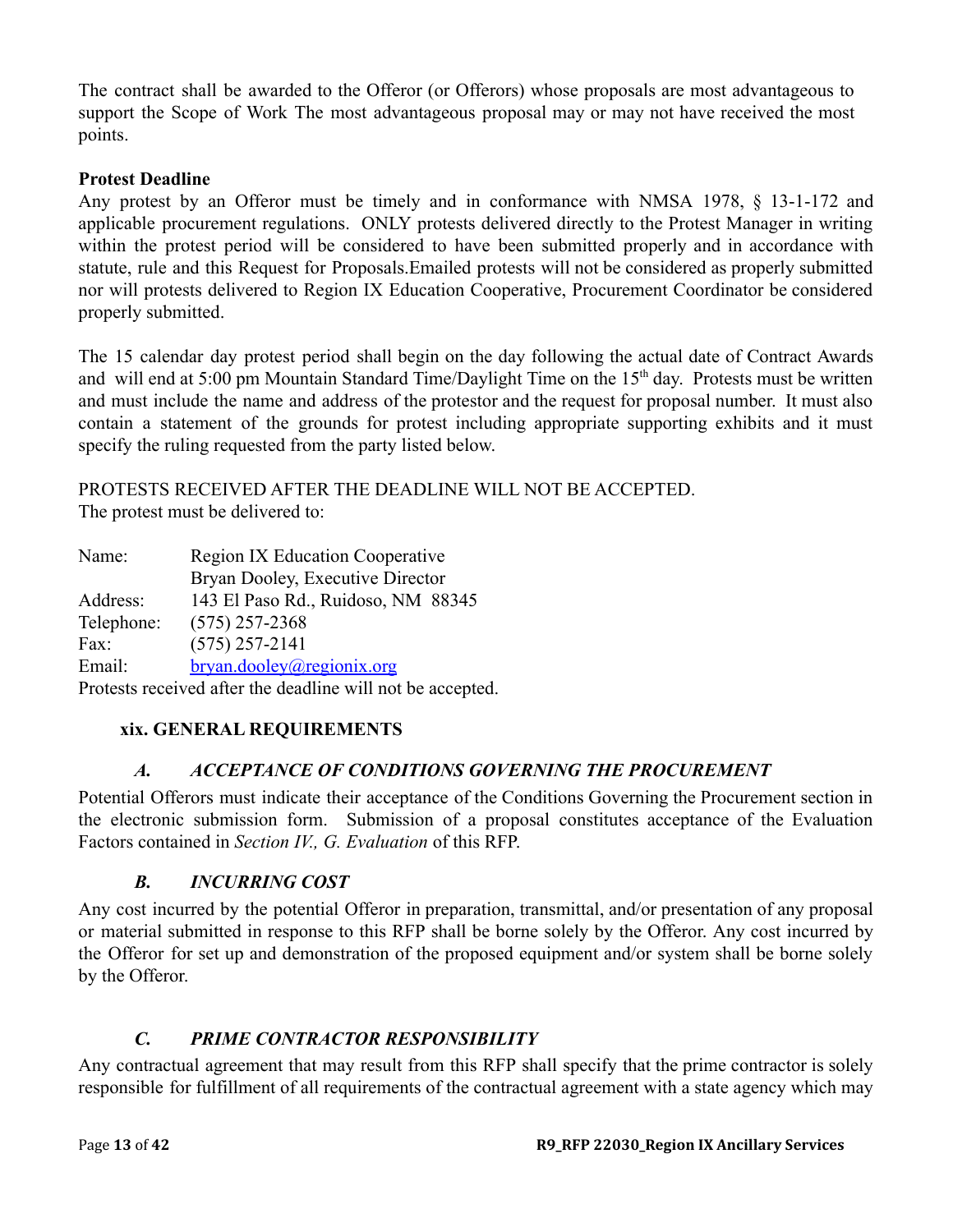derive from this RFP. The state agency entering into a contractual agreement with a vendor will make payments to only the prime contractor.

## *D. SUBCONTRACTORS/CONSENT*

<span id="page-13-0"></span>The use of subcontractors is allowed. The prime contractor shall be wholly responsible for the entire performance of the contractual agreement whether or not subcontractors are used. Additionally, the prime contractor must receive approval, in writing, from the Agency awarding any resultant contract, before any subcontractor is used during the term of this agreement.

## *E. AMENDED PROPOSALS*

<span id="page-13-1"></span>An Offeror may submit an amended proposal before the deadline for receipt of proposals. Such amended proposals must be complete replacements for a previously submitted proposal and must be clearly identified as such in the transmittal letter. Region IX Education Cooperative personnel will not merge, collate, or assemble proposal materials.

## <span id="page-13-2"></span>*F. OFFEROR'S RIGHTS TO WITHDRAW PROPOSAL*

- 1) Offerors will be allowed to withdraw their proposals at any time prior to the deadline for receipt of proposals. The Offeror must submit a written withdrawal request electronically and signed by the Offeror's duly authorized representative.
- 2) The approval or denial of withdrawal requests received after the deadline for receipt of the proposals is governed by the applicable procurement regulations.

## *G. PROPOSAL OFFER FIRM*

<span id="page-13-3"></span>Responses to this RFP, including proposal prices for services, will be considered firm for one hundred twenty (120) days after the due date for receipt of proposals or ninety (90) days after the due date for the receipt of a best and final offer, if the Offeror is invited or required to submit one.

## <span id="page-13-4"></span>*H. DISCLOSURE OF PROPOSAL CONTENTS*

The contents of all submitted proposals will be kept confidential until the final award has been completed by the Agency. At that time, all proposals and documents pertaining to the proposals will be available for public inspection, *except* for proprietary or confidential material as follows:

## a. *Proprietary and Confidential information is restricted to*:

1. confidential financial information concerning the Offeror's organization; and

2. information that qualifies as a trade secret in accordance with the Uniform Trade Secrets Act, §§57-3A-1 through 57-3A-7, NMSA 1978.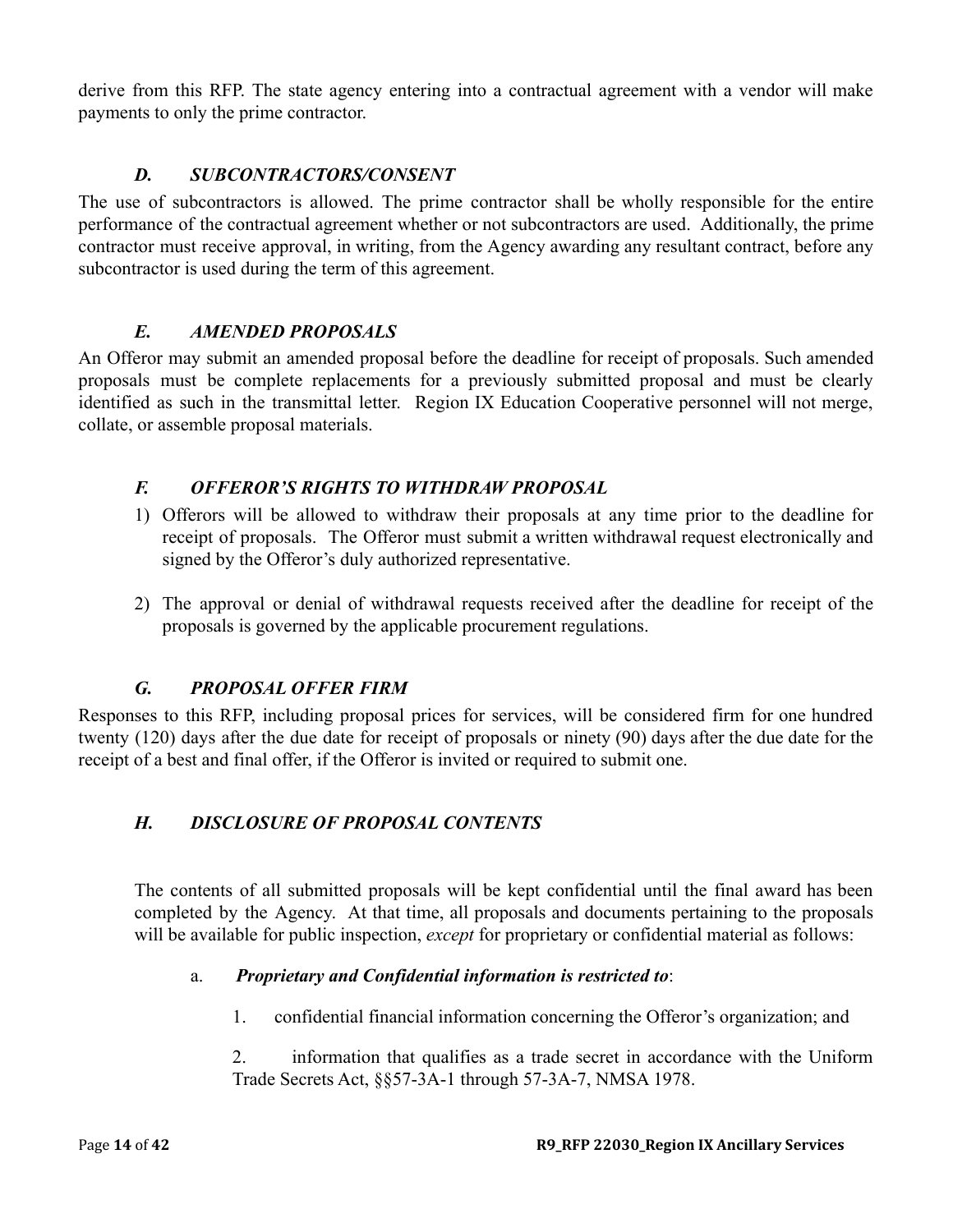b. If the offeror choses to redact Proprietary and Confidential information, an additional but separate redacted version of Offeror's proposal, as outlined and defined in this RFP shall be submitted, on or before the Proposal Submission date as indicated in the Sequence of Events. A redacted proposal, in accordance with state law, containing the blacked-out proprietary or confidential information, shall be used in order to facilitate eventual public inspection (IPRA) of the non-confidential version of Offeror's proposal.

**IMPORTANT**: The price of products offered or the cost of services proposed **SHALL NOT** be designated as proprietary or confidential information.

If a request is received for disclosure of proprietary or confidential materials, the Agency shall examine the request and make a written determination that specifies which portions of the proposal should be disclosed. The proposal shall be open to public inspection subject to any continuing prohibition on the disclosure of proprietary or confidential information.

## *I. NO OBLIGATION*

<span id="page-14-0"></span>This RFP in no manner obligates Region IX Education Cooperative to the use of any Offeror's services until a valid written contract is awarded and approved by appropriate authorities.

### *J. TERMINATION OF RFP*

<span id="page-14-1"></span>This RFP may be canceled at any time and any and all proposals may be rejected in whole or in part when the agency determines such action to be in the best interest of Region IX Education Cooperative.

## *K. SUFFICIENT APPROPRIATION*

<span id="page-14-2"></span>Any contract awarded as a result of this RFP process may be terminated if sufficient appropriations or authorizations do not exist. Such terminations will be effected by sending written notice to the contractor. The Agency's decision as to whether sufficient appropriations and authorizations are available will be accepted by the contractor as final.

## *L. LEGAL REVIEW*

<span id="page-14-3"></span>Region IX Education Cooperative requires that all Offerors agree to be bound by the General Requirements contained in this RFP. Any Offeror's concerns must be promptly submitted in writing to the attention of the Procurement Manager.

#### *M. GOVERNING LAW*

<span id="page-14-4"></span>This RFP and any agreement with an Offeror which may result from this procurement shall be governed by the laws of the State of New Mexico.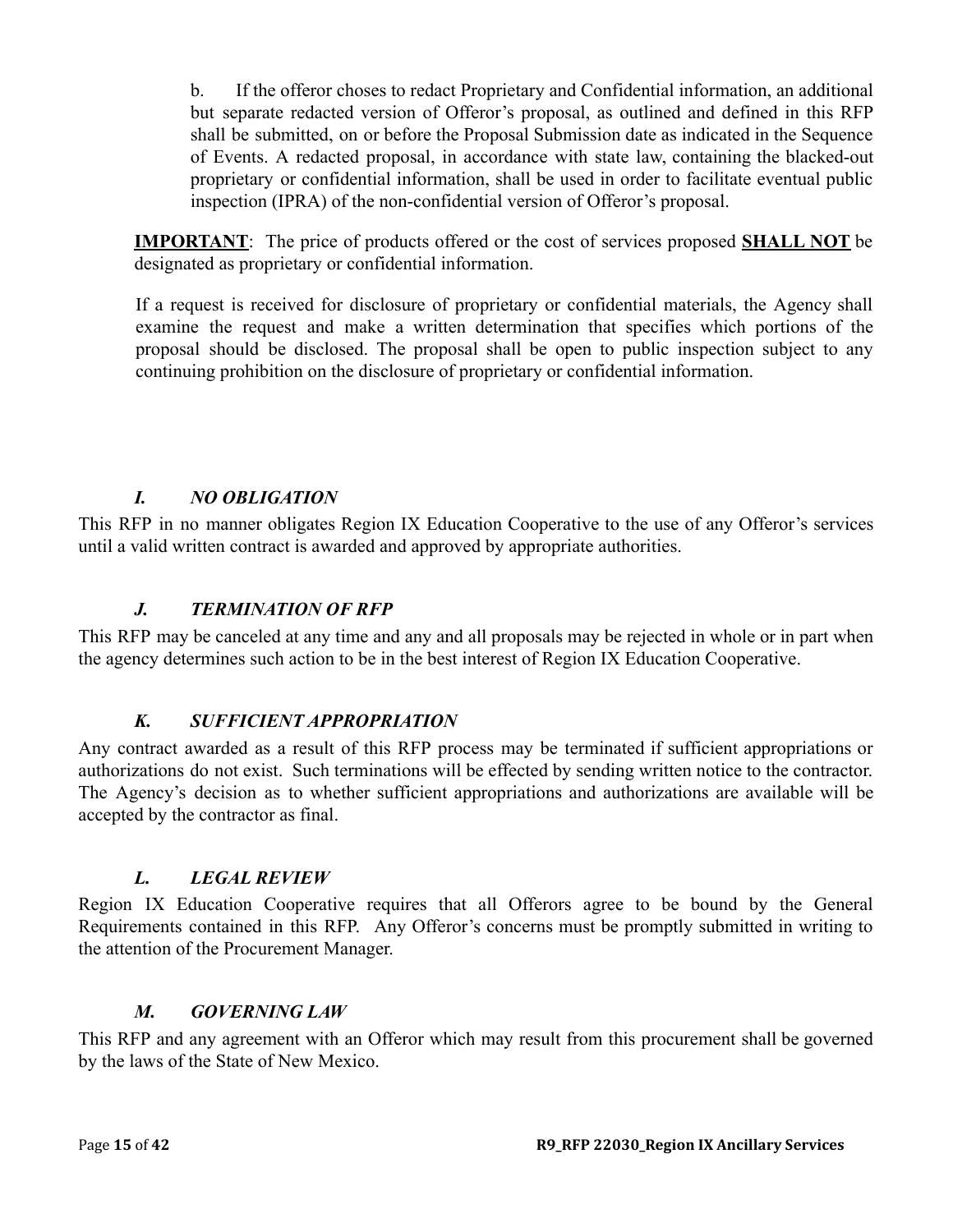## *N. BASIS FOR PROPOSAL*

<span id="page-15-0"></span>Only information supplied, in writing, by the Agency through the Procurement Manager or in this RFP should be used as the basis for the preparation of Offeror proposals.

# <span id="page-15-1"></span>*O. CONTRACT TERMS AND CONDITIONS*

1. The contract may follow the format specified and contain the terms and conditions set forth in the Sample Contract Appendix E. However, the Agency reserves the right to negotiate provisions in addition to those contained in this RFP (Sample Contract) with any Offeror. The contents of this RFP, as revised and/or supplemented, and the successful Offeror's proposal will be incorporated into and become part of any resultant contract.

2. Exceptions from the contract terms and conditions as set forth in the RFP Sample Contract are discouraged. Such exceptions may cause a proposal to be rejected as non responsive when, in the sole judgment of the Agency (and its evaluation team), the proposal appears to be conditioned on the exception, or correction of what is deemed to be a deficiency, or an unacceptable exception is proposed which would require a substantial proposal rewrite to correct.

3. Should an Offeror object to any of the terms and conditions as set forth in the RFP Sample Contract (APPENDIX E) strongly enough to propose alternate terms and conditions in spite of the above, the Offeror must propose specific alternative language. The Agency may or may not accept the alternative language. General references to the Offeror's terms and conditions or attempts at complete substitutions of the Sample Contract are not acceptable to the Agency and will result in disqualification of the Offeror's proposal.

4. Offerors must provide a brief discussion of the purpose and impact, if any, of each proposed change followed by the specific proposed alternate wording.

5. If an Offeror fails to propose any alternate terms and conditions during the procurement process (the RFP process prior to selection as successful Offeror), proposed alternate terms and conditions may not be considered later during the negotiation process. Failure to propose alternate terms and conditions during the procurement process (the RFP process prior to selection as successful Offeror) is considered an explicit agreement by the Offeror that the contractual terms and conditions contained herein are accepted by the Offeror.

6. The initial contract resulting from this RFP will be for a period of one years. The contract may be extended beyond the original contract period by one-year or multi-year renewal options for a maximum of three additional years, at the Agency's sole discretion and by mutual agreement. The contract term will not exceed a total of four (4) years.

# *P. CONTRACT DEVIATIONS*

<span id="page-15-2"></span>Any additional terms and conditions, which may be the subject of negotiation (such terms and conditions having been proposed during the procurement process, that is, the RFP process prior to selection as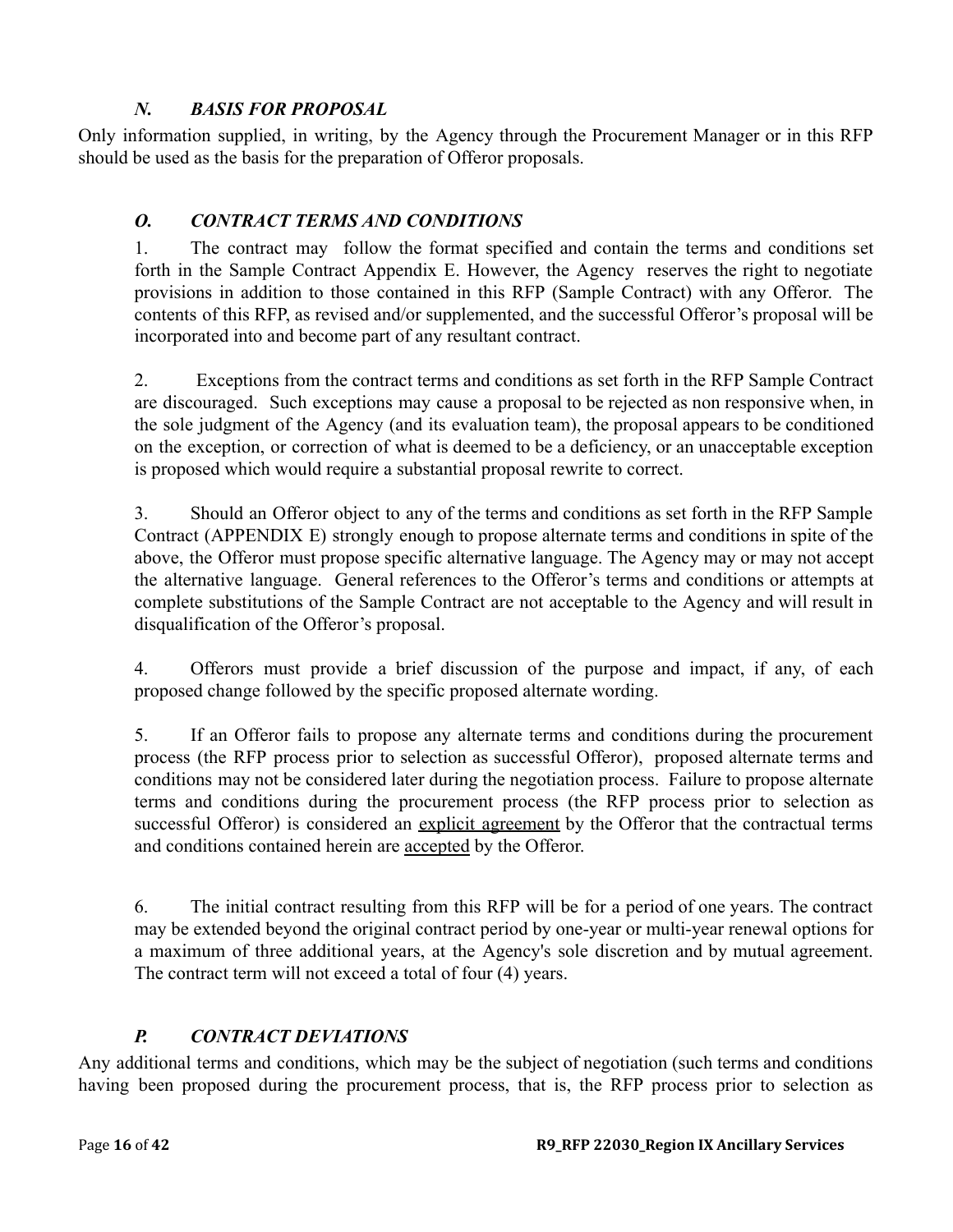successful Offeror), will be discussed only between and the Offeror selected and shall not be deemed an opportunity to amend the Offeror's proposal.

# *Q. OFFEROR QUALIFICATIONS*

<span id="page-16-0"></span>The Evaluation Committee may make such investigations as necessary to determine the ability of the potential Offeror to adhere to the requirements specified within this RFP. The Evaluation Committee will reject the proposal of any potential Offeror who is not a Responsible Offeror or fails to submit a responsive offer as defined in NMSA 1978, § 13-1-83 and 13-1-85.

## *R. RIGHT TO WAIVE MINOR IRREGULARITIES*

<span id="page-16-1"></span>The Evaluation Committee reserves the right to waive minor irregularities. The Evaluation Committee also reserves the right to waive mandatory requirements provided that all of the otherwise responsive proposals failed to meet the same mandatory requirements and the failure to do so does not otherwise materially affect the procurement. This right is at the sole discretion of the Evaluation Committee.

## *S. CHANGE IN CONTRACTOR REPRESENTATIVES*

<span id="page-16-2"></span>The Agency reserves the right to require a change in contractor representatives if the assigned representative(s) is (are) not, in the opinion of the Agency, adequately meeting the needs of the Agency.

# *T. NOTICE OF PENALTIES*

<span id="page-16-3"></span>The Procurement Code, NMSA 1978, § 13-1-28 through 13-1-199, imposes civil, misdemeanor and felony criminal penalties for its violation. In addition, the New Mexico criminal statutes impose felony penalties for bribes, gratuities and kickbacks.

## *U. AGENCY RIGHTS*

<span id="page-16-4"></span>The Agency in agreement with the Evaluation Committee reserves the right to accept all or a portion of a potential Offeror's proposal.

## *V. RIGHT TO PUBLISH*

<span id="page-16-5"></span>Throughout the duration of this procurement process and contract term, Offerors and contractors must secure from Region IX Education Cooperative and or written approval prior to the release of any information that pertains to the potential work or activities covered by this procurement and/or agency contracts deriving from this procurement. Failure to adhere to this requirement may result in disqualification of the Offeror's proposal or removal from the contract.

## *W. OWNERSHIP OF PROPOSALS*

<span id="page-16-6"></span>All documents submitted in response to the RFP shall become property of the Region IX Education Cooperative.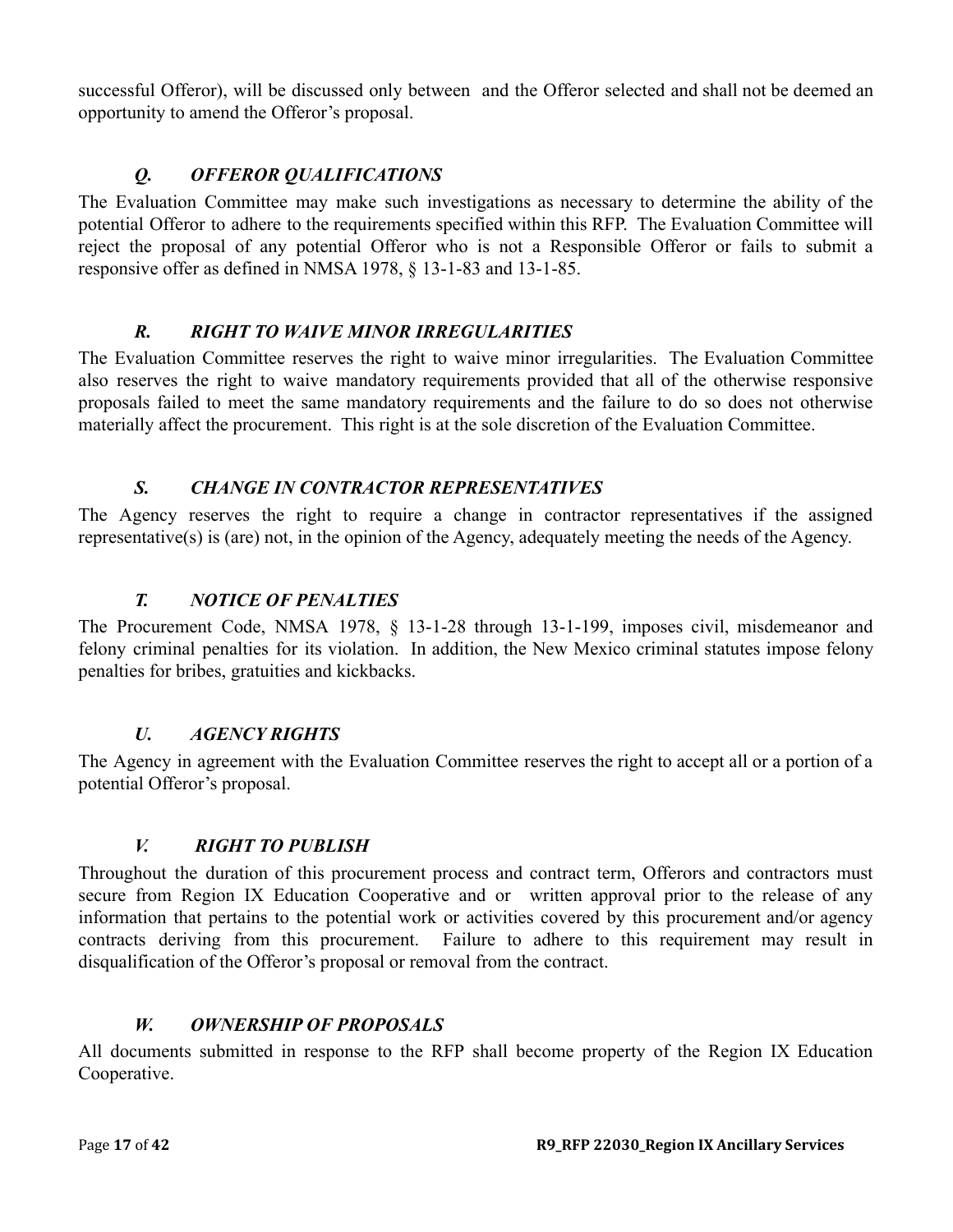## *X. CONFIDENTIALITY*

<span id="page-17-0"></span>Any confidential information provided to, or developed by, the contractor in the performance of the contract resulting from this RFP shall be kept confidential and shall not be made available to any individual or organization by the contractor without the prior written approval of Region IX Education Cooperative.

The Contractor(s) agrees to protect the confidentiality of all confidential information and not to publish or disclose such information to any third party without procuring the Agency's written permission.

## *Y. ELECTRONIC MAIL ADDRESS REQUIRED*

<span id="page-17-1"></span>A large part of the communication regarding this procurement will be conducted by electronic mail (e-mail). Offeror must have a valid e-mail address to receive this correspondence.

## *Z. USE OF ELECTRONIC VERSIONS OF THIS RFP*

<span id="page-17-2"></span>This RFP is being made available by electronic means. In the event of conflict between a version of the RFP in the Offeror's possession and the version maintained by the agency, the Offeror acknowledges that the version maintained by the agency shall govern.

## <span id="page-17-3"></span>*AA. NEW MEXICO EMPLOYEES HEALTH COVERAGE - Appendix A*

1. If the Offeror has, or grows to, six (6) or more employees who work, or who are expected to work, an average of at least 20 hours per week over a six (6) month period during the term of the contract, Offeror must agree to have in place, and agree to maintain for the term of the contract, health insurance for those employees if the expected annual value in the aggregate of any and all contracts between Contractor and the State exceed \$250,000 dollars.

2. Offeror must agree to maintain a record of the number of employees who have (a) accepted health insurance; (b) decline health insurance due to other health insurance coverage already in place; or (c) decline health insurance for other reasons. These records are subject to review and audit by a representative of the state.

3. Offeror must agree to advise all employees of the availability of State publicly financed health care coverage programs by providing each employee with, as a minimum, the following web site link to additional information [https://bewellnm.com](https://bewellnm.com/).

4. For Indefinite Quantity, Indefinite Delivery contracts (price agreements without specific limitations on quantity and providing for an indeterminate number of orders to be placed against it); these requirements shall apply the first day of the second month after the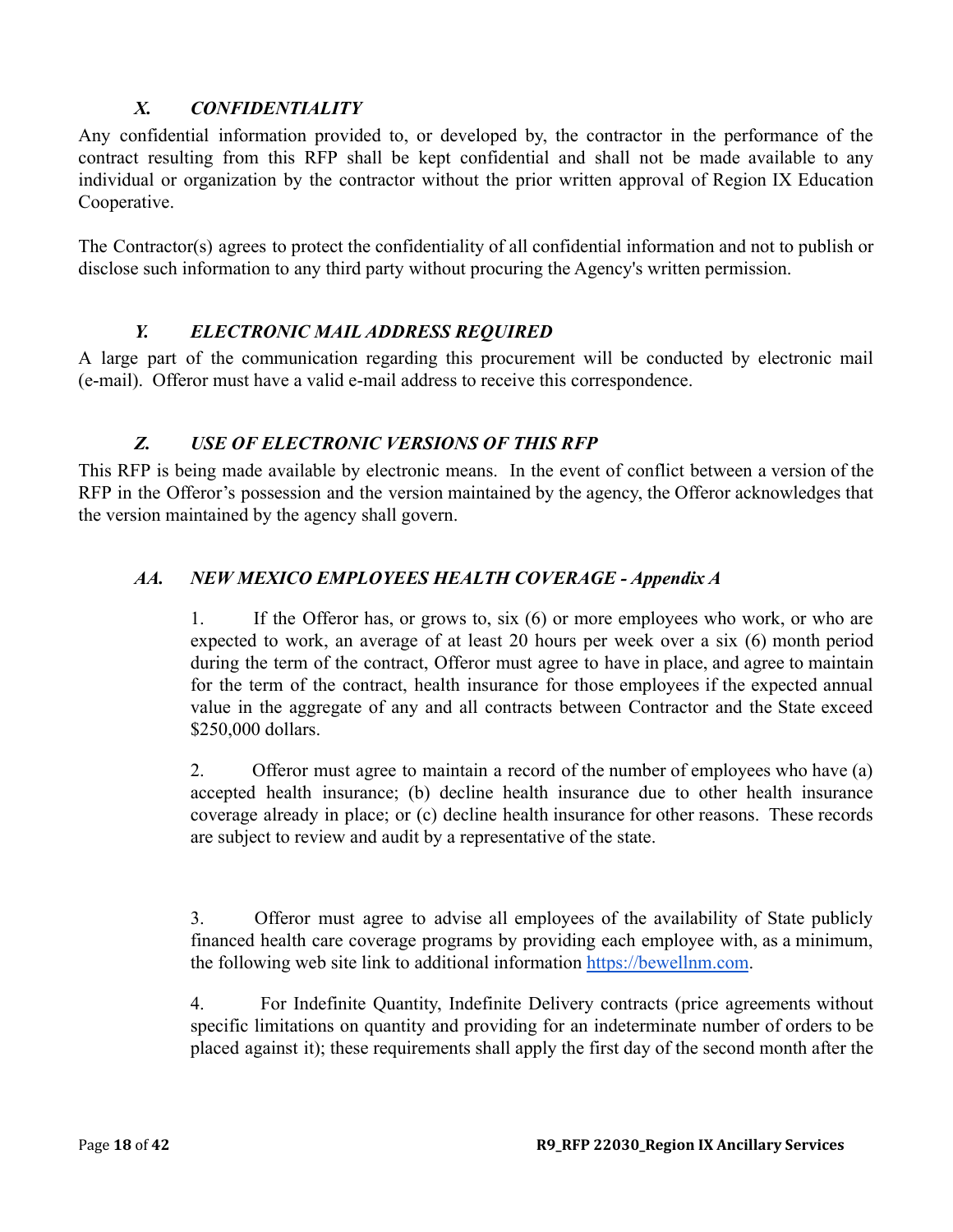Offeror reports combined sales (from state and, if applicable, from local public bodies if from a state price agreement) of \$250,000.

## *BB. CAMPAIGN CONTRIBUTION DISCLOSURE FORM- Appendix B*

<span id="page-18-0"></span>Offeror must complete, sign, and return the Campaign Contribution Disclosure Form, Appendix B, as a part of their proposal. This requirement applies regardless whether a covered contribution was made or not made for the positions of Governor and Lieutenant Governor or other identified official. Failure to complete and return the signed unaltered form will result in disqualification.

## *CC. CONFLICT OF INTEREST - Appendix C*

<span id="page-18-1"></span>Offers must complete, sign and return the Conflict of Interest Form, Appendix C as a part of their proposal. Failure to complete and return the signed unaltered form will result in disqualification.

## *DD. DEBARMENT/SUSPENSION CERTIFICATION FORM - Appendix D*

<span id="page-18-2"></span>Any prospective Contractor and any of its Principals who enter into a contract greater than sixty thousand dollars (\$60,000.00) with any state agency or local public body for professional services, tangible personal property, services or construction agrees to disclose whether the Contractor, or any principal of the Contractor's company:

- 1. is presently debarred, suspended, proposed for debarment, or declared ineligible for award of contract by any federal entity, state agency or local public body;
- 2. has within a three-year period preceding this offer, been convicted in a criminal matter or had a civil judgment rendered against them for: the commission of fraud or a criminal offense in connection with obtaining, attempting to obtain, or performing a public (federal, state or local) contract or subcontract; violation of Federal or state antitrust statutes related to the submission of offers; or the commission in any federal or state jurisdiction of embezzlement, theft, forgery, bribery, falsification or destruction of records, making false statements, tax evasion, violation of Federal criminal tax law, or receiving stolen property;
- 3. is presently indicted for, or otherwise criminally or civilly charged by any (federal state or local) government entity with the commission of any of the offenses enumerated in paragraph A of this disclosure;
- 4. has, preceding this offer, been notified of any delinquent Federal or state taxes in an amount that exceeds \$3,000.00 of which the liability remains unsatisfied. Taxes are considered delinquent if the following criteria apply.
	- a. The tax liability is finally determined.
		- i. The liability is finally determined if it has been assessed. A liability is not finally determined if there is a pending administrative or judicial challenge.
		- ii. In the case of a judicial challenge of the liability, the liability is not finally determined until all judicial appeal rights have been exhausted.
	- b. The taxpayer is delinquent in making payment. A taxpayer is delinquent if the taxpayer has failed to pay the tax liability when full payment was due and required. A taxpayer is not delinquent in cases where enforced collection action is precluded.
- 5. Have within a three year period preceding this offer, had one or more contracts terminated for default by any federal or state agency or local public body.) Principal, for the purpose of this disclosure, means an officer, director, owner, partner, or a person having primary management or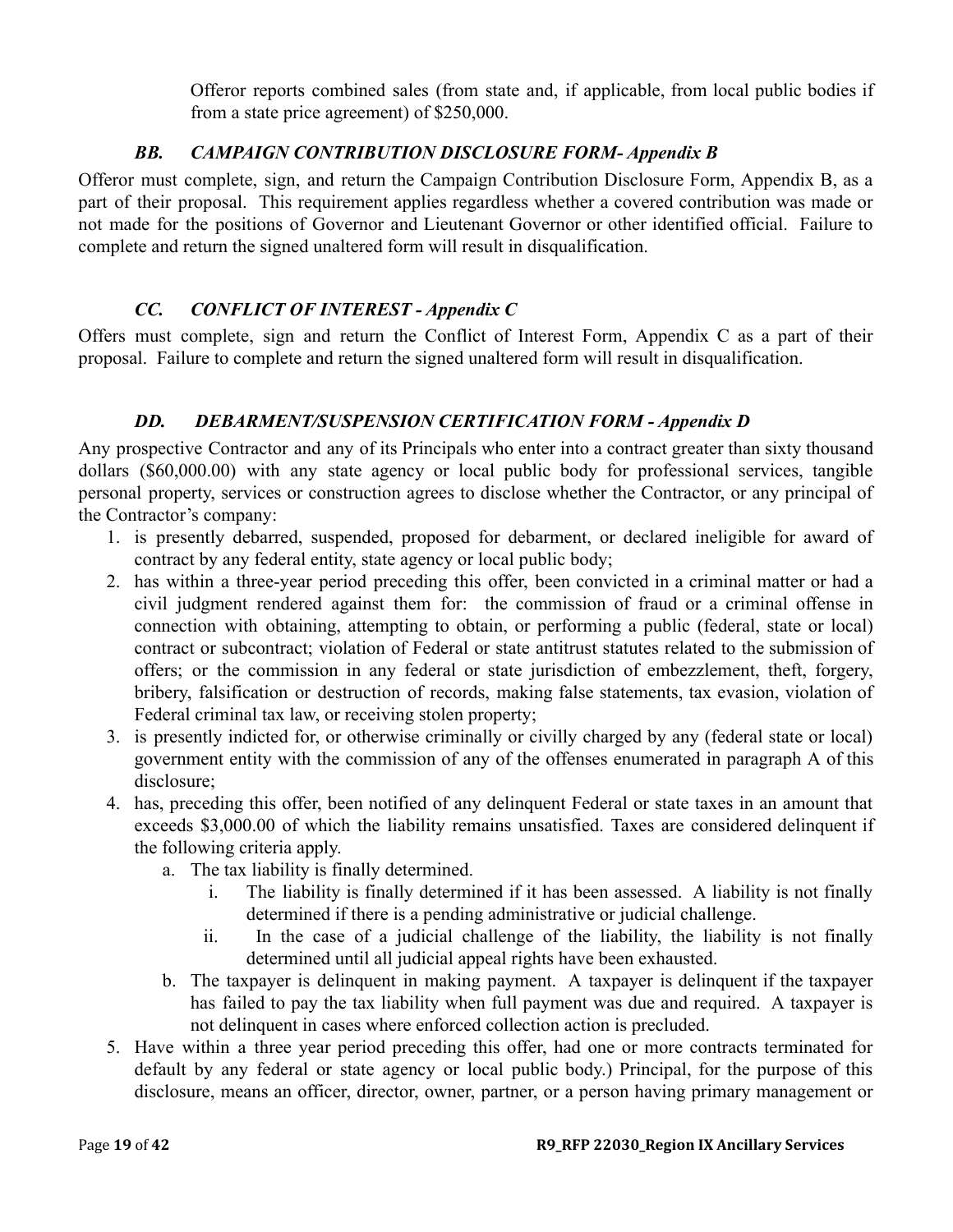supervisory responsibilities within a business entity or related entities. The Contractor shall provide immediate written notice to the State Purchasing Agent or other party to this Agreement if, at any time during the term of this Agreement, the Contractor learns that the Contractor's disclosure was at any time erroneous or became erroneous by reason of changed circumstances. A disclosure that any of the items in this requirement exist will not necessarily result in termination of this Agreement. However, the disclosure will be considered in the determination of the Contractor's responsibility and ability to perform under this Agreement. Failure of the Contractor to furnish a disclosure or provide additional information as requested will render the Offeror nonresponsive.

6. Nothing contained in the foregoing shall be construed to require establishment of a system of records in order to render, in good faith, the disclosure required by this document. The knowledge and information of a Contractor is not required to exceed that which is the normally possessed by a prudent person in the ordinary course of business dealings. The disclosure requirement provided is a material representation of fact upon which reliance was placed when making an award and is a continuing material representation of the facts during the term of this Agreement. If during the performance of the contract, the Contractor is indicted for or otherwise criminally or civilly charged by any government entity (federal, state or local) with commission of any offenses named in this document the Contractor must provide immediate written notice to the State Purchasing Agent or other party to this Agreement. If it is later determined that the Contractor knowingly rendered an erroneous disclosure, in addition to other remedies available to the Government, the State Purchasing Agent or Central Purchasing Officer may terminate the involved contract for cause. Still further the State Purchasing Agent or Central Purchasing Officer may suspend or debar the Contractor from eligibility for future solicitations until such time as the matter is resolved to the satisfaction of the State Purchasing Agent or Central Purchasing Officer.

## *EE. New Mexico Preferences*

To ensure adequate consideration and application of §13-1-21, NMSA 1978 (as amended), Offerors **must** include a copy of their preference certificate with their proposal. Certificates for preferences must be obtained through the New Mexico Department of Taxation & Revenu[e](http://www.tax.newmexico.gov/Businesses/in-state-veteran-preference-certification.aspx) [http://www.tax.newmexico.gov/Businesses/in-state-veteran-preference-certification.aspx.](http://www.tax.newmexico.gov/Businesses/in-state-veteran-preference-certification.aspx)

#### A. **New Mexico Business Preference**

A copy of the certification must accompany Offeror's proposal**.**

## B. **New Mexico Resident Veterans Business Preference**

A copy of the certification must accompany Offeror's proposal.

**An agency shall not award a business both a resident business preference and a resident veteran business preference.**

**The New Mexico Preferences shall not apply if/because the expenditures for this RFP includes federal funds.**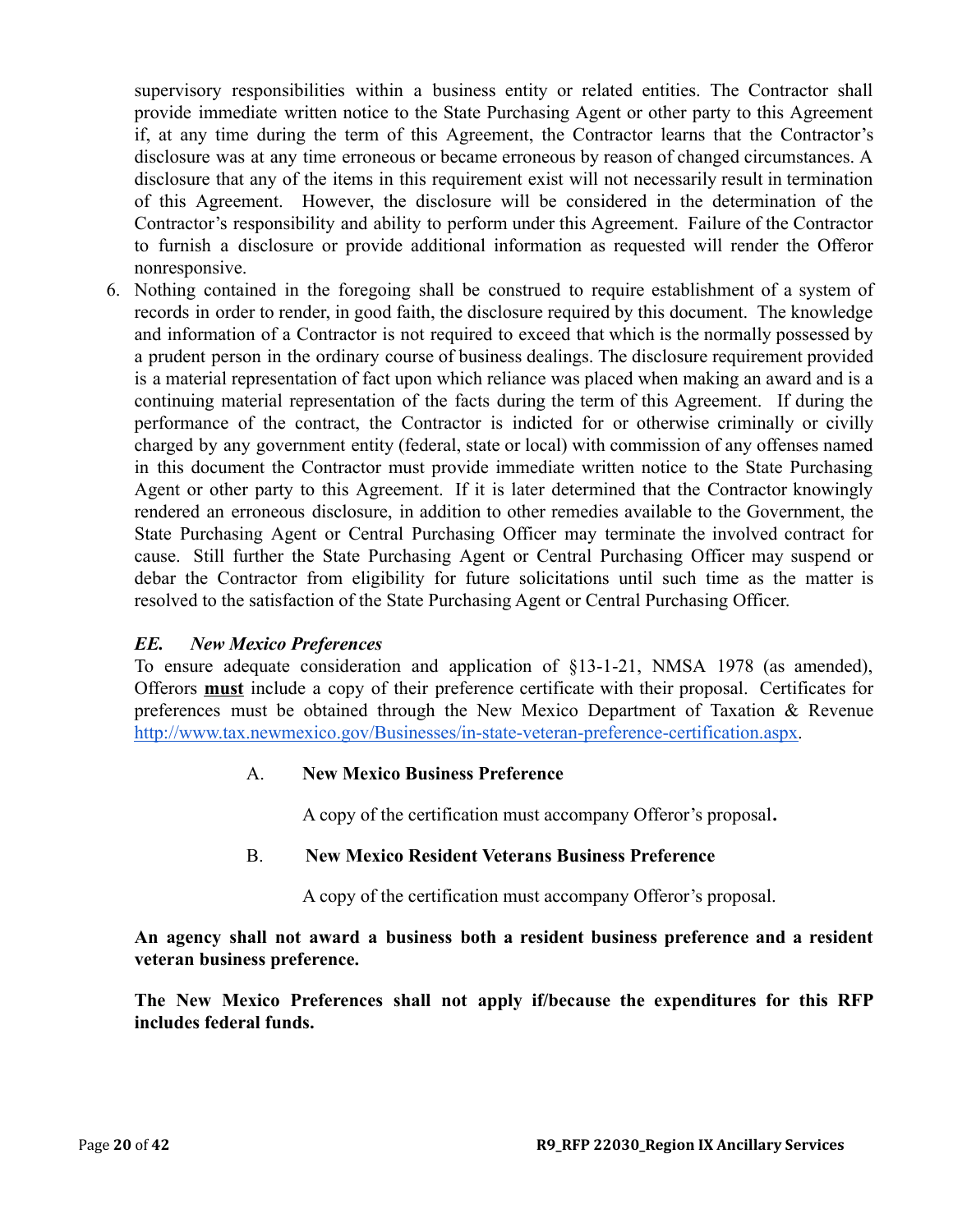### **xx. RESPONSE FORMAT AND ORGANIZATION**

<span id="page-20-1"></span><span id="page-20-0"></span>Any proposal that does not adhere to the requirements of this Section may be deemed non-responsive and rejected on that basis.

## *A. NUMBER OF RESPONSES*

<span id="page-20-2"></span>Offerors shall submit only one (1) proposal.

## *B. METHOD OF SUBMISSION*

All proposals must be submitted electronically.

### LINK TO ACCESS THE PROPOSAL SUBMISSION SYSTEM ---> <https://www.formpl.us/form/5357107045728256>

<span id="page-20-3"></span>The Offeror need only submit a single electronic copy of the proposal, outlined below.

## *C. SUBMISSION FORMAT*

All information for the technical proposal must be combined into a single pdf file/document for uploading. File naming convention <COMPANY NAME\_RFP22030>

## *D. TECHNICAL ISSUES*

<span id="page-20-5"></span><span id="page-20-4"></span>For technical support issues contact Arissa Klumker (575) 519-2001

## *E. PROPOSAL FORMAT*

All proposals must be submitted as follows:

- Typeface must be easily readable such as Ariel, Courier, or Times Roman and type size must be 12-point.
- The proposal may be no longer than 70 single-spaced pages. Supplemental information may be appended to the proposal.
- All pages shall be numbered.

## *F. RESPONSE ORGANIZATION*

<span id="page-20-6"></span>The proposal must be organized in the following format and must contain, at a minimum, all listed items in the sequence indicated. Offerors should respond in the form of a thorough narrative to each specification in correlation unless otherwise instructed. The narratives, including required supporting materials will be evaluated and awarded points accordingly.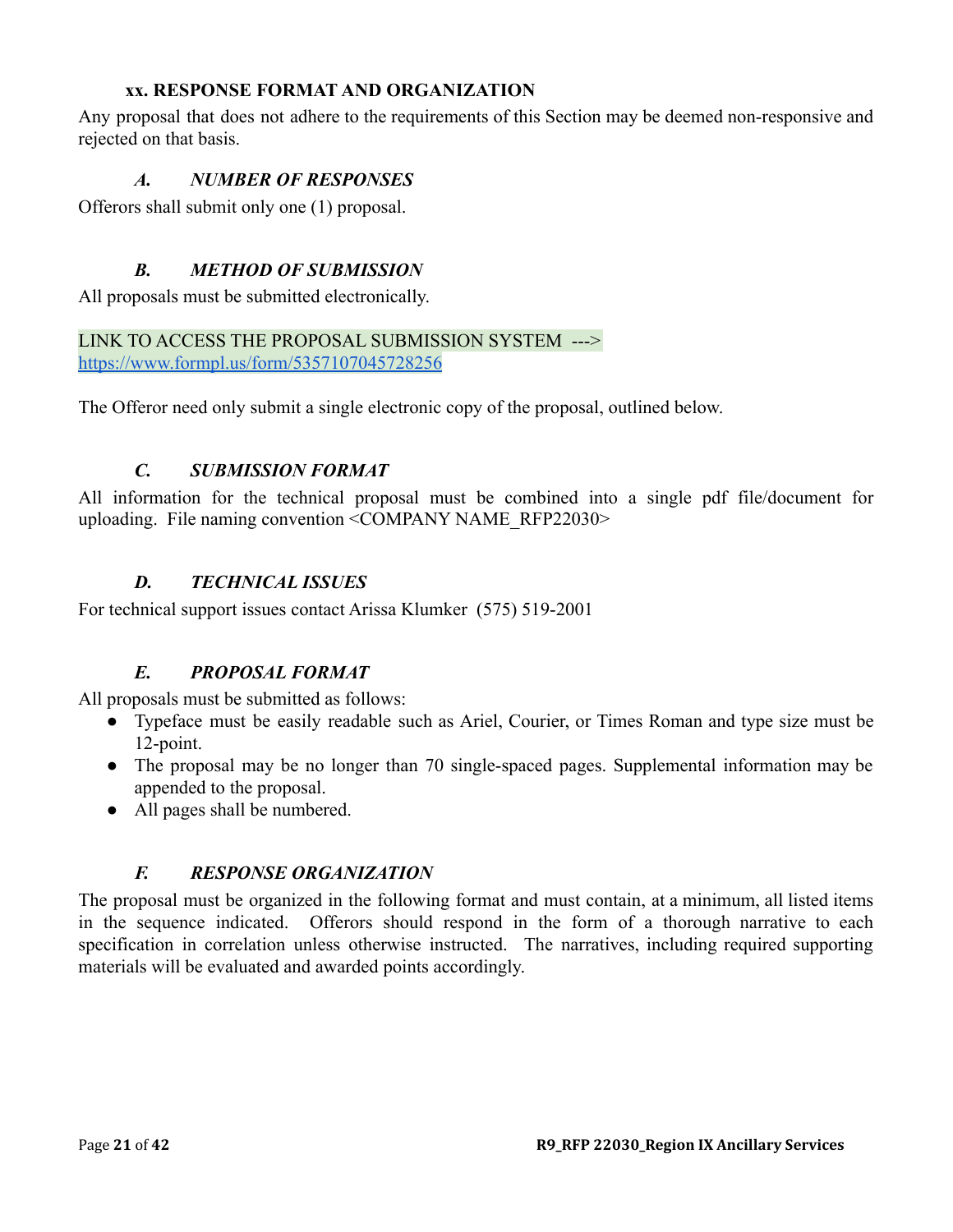### **1. Technical Proposal**

- a. **Experience** (100 points) In narrative form, with your relevant experience as background, specify your qualifications in sufficient detail to assure Region IX that requirements of this document are met. Specify educational and/or treatment philosophy, treatment techniques/strategies, assessment/evaluation experience, and professional experience with children. Areas of treatment expertise, areas of interest, and management structure of the firm may be included as applicable.
- b. **Academic Preparation** (50 points)- Resume is required. Ensure that it is sufficiently detailed to include applicable employment or expertise in required areas, professional affiliations, academic credentials, continuing education experiences, and any other pertinent information. If the offeror is a firm, offerors must submit resumes of all proposed professional staff members who will be or could be performing services under the contract. Experience narratives shall be attached that describe the specific relevant experience of the staff members in relation to the role that member will perform for this contract. The narrative(s) must include the name of the individual(s) proposed and should include a thorough description of the education, knowledge, and relevant experience as well as certifications.

### c. **Reliability** (100 points)

Specify whether offeror is a firm or single professional, describe (as applicable) methods of professional recruitment, qualifications required, length of time in business, credibility and responsiveness which document that the offeror has demonstrated competence, credibility, and responsiveness in the past and can be reasonably expected to perform in like manner in the future. Additional points will be given to Offerors that can provide narrative and documentation showing availability of provider to begin providing services.

#### d. **References** (75 points)

Offerors must submit three references and include organization name, contact person, phone, e-mail address, starting and ending dates and services performed. Offerors must attach two (2) letters of professional references from former employers, or offerors. Individuals identified in letters of reference may be contacted by Region IX for additional information. If individuals are not available for further contact, alternative references must be listed.

## e. **Cost Proposal** (75 points) - Appendix G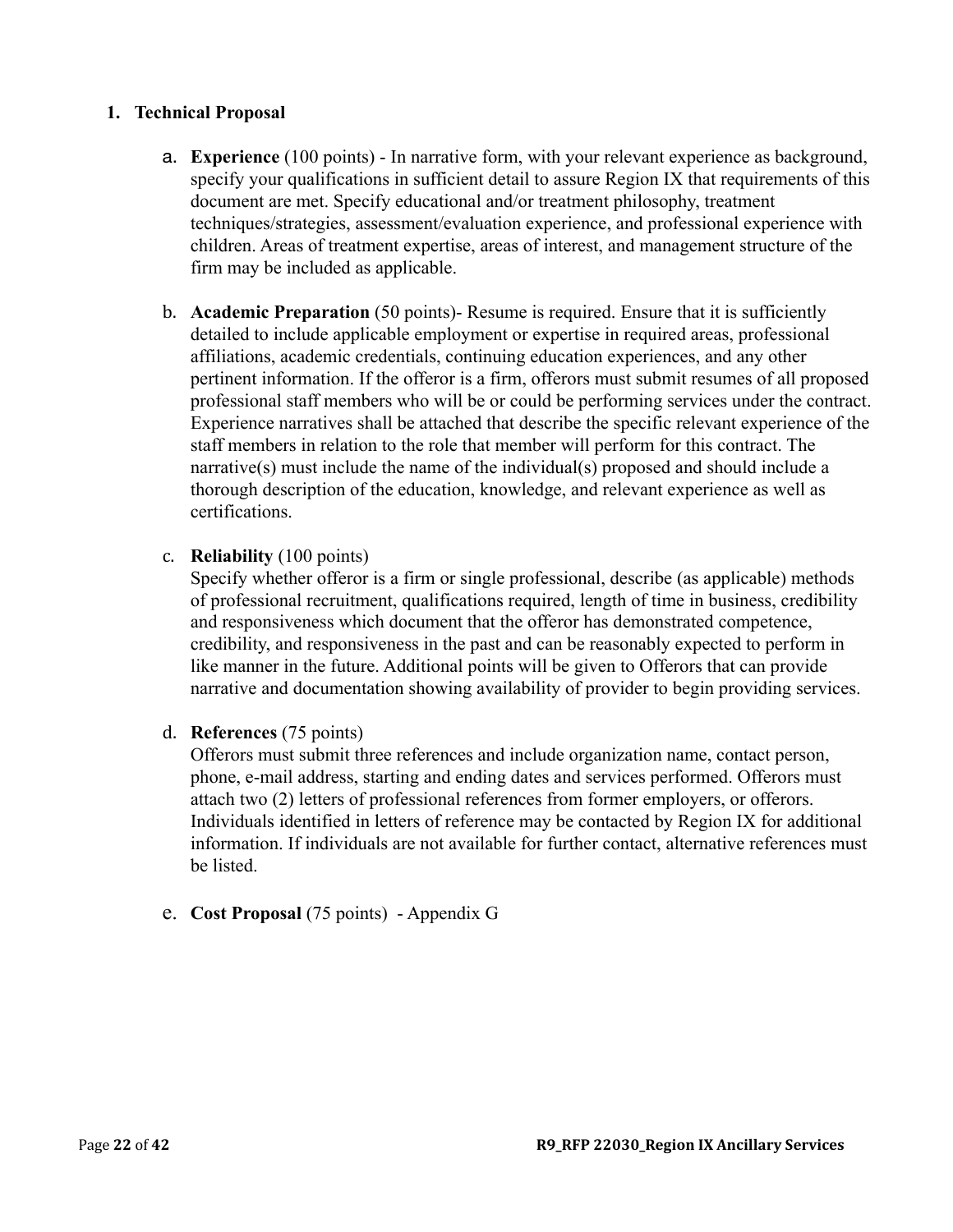## **2. Mandatory Requirements**

Proposals that do not meet the mandatory requirements may be deemed non-responsive and rejected**.**

- a. Appendix A New Mexico Employees Health Coverage Form (Pass/Fail)
- b. Appendix B Signed Campaign Contribution Form (Pass/Fail)
- c. Appendix C Conflict of Interest Form(Pass/Fail)
- d. Appendix D Debarment/Suspension Certification Form (Pass/Fail)
- e. Appendix E Response to Contract Terms and Conditions (Pass/Fail)

### **3. Supplemental Information**

- a. Offeror's Additional Terms and Conditions (Optional)
- b. Other supporting documentation to support the Technical Proposal.
- c. New Mexico Preferences

This procurement could result in contractual agreements between two parties; the procurement may be used by other parties (agency).

## **G. EVALUATION**

## <span id="page-22-0"></span>**A. Evaluation Point Summary and Factors**

- 1. All Offeror proposals will be reviewed for compliance with the requirements and specifications stated within the RFP. Proposals deemed non-responsive will be eliminated from further consideration.
- 2. The Procurement Manager may contact the Offeror for clarification of the response.
- 3. The Evaluation Committee may use other sources to perform the evaluation.
- 4. Responsive proposals will be evaluated on the factors in Section IV, which have been assigned a point value. The responsible Offerors with the highest scores may be selected as finalist Offerors, based upon the proposals submitted. Awards shall be made to the most responsible Offeror(s) whose proposals are most advantageous to the State taking into consideration the evaluation factors. The most responsible Offeror(s) is not determined by the highest score. Please note, however, that a serious deficiency in the response to any one factor may be grounds for rejection regardless of overall score.

| <b>Evaluation Factors</b>                                                 | <b>Available</b><br><b>Points</b> |
|---------------------------------------------------------------------------|-----------------------------------|
| The proposal is organized as described in Section IV. Response Format     | Pass/Fail                         |
| and Organization and contains all listed items in the sequence indicated. |                                   |
| <b>Experience</b>                                                         | 100                               |
| <b>Academic Preparation</b>                                               | 50                                |
| <b>Reliability</b>                                                        | 100                               |
| References                                                                | 75                                |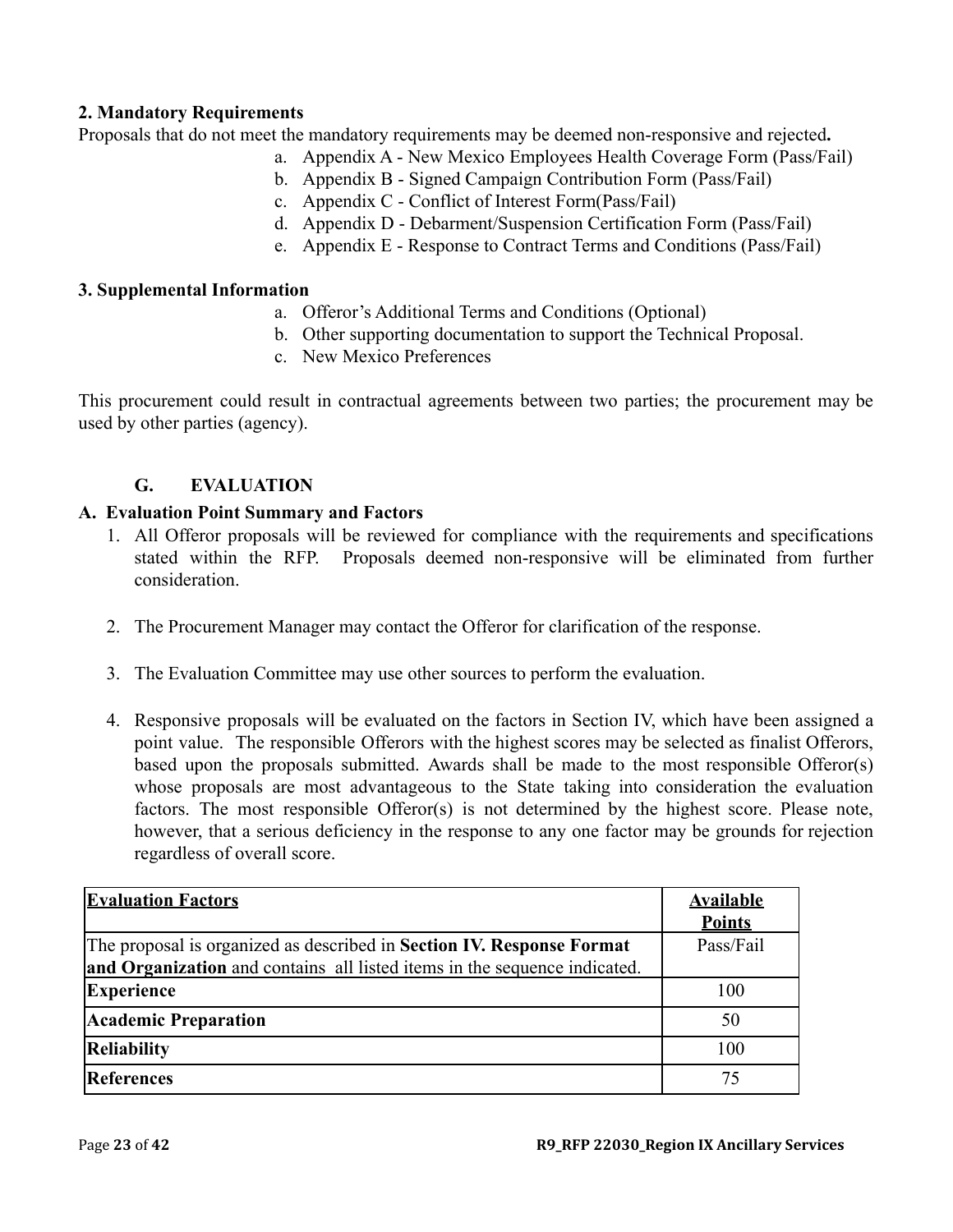| Cost Proposal - Appendix G                             | 75        |
|--------------------------------------------------------|-----------|
| New Mexico Employees Health Coverage Form - Appendix A | Pass/Fail |
| Signed Campaign Contribution Form - Appendix B         | Pass/Fail |
| Conflict of Interest Form - Appendix C                 | Pass/Fail |
| Debarment/Suspension Certification Form - Appendix D   | Pass/Fail |
| Response to Contract Terms and Conditions - Appendix E | Pass/Fail |
| Offeror's Additional Terms and Conditions              | Optional  |
| New Mexico Resident Business Preference                | Optional  |
| New Mexico Resident Veterans Business Preference       | Optional  |

## **xxi. ADMINISTRATIVE REQUIREMENTS**

<span id="page-23-0"></span>Awarded Offeror's will be required to provide the following documents before or within 30 of contract execution date:

- Proof of insurance as required in the SAMPLE CONTRACT Appendix F
- Contractor must be a registered business in the State of New Mexico with a CRS number ● Tax Identification: The Offeror mustpossess a tax identification number
- Offeror must provide background checks, as directed by Region IX, for all persons within the organization that will be providing on-site services within New Mexico schools.
- Federal W-9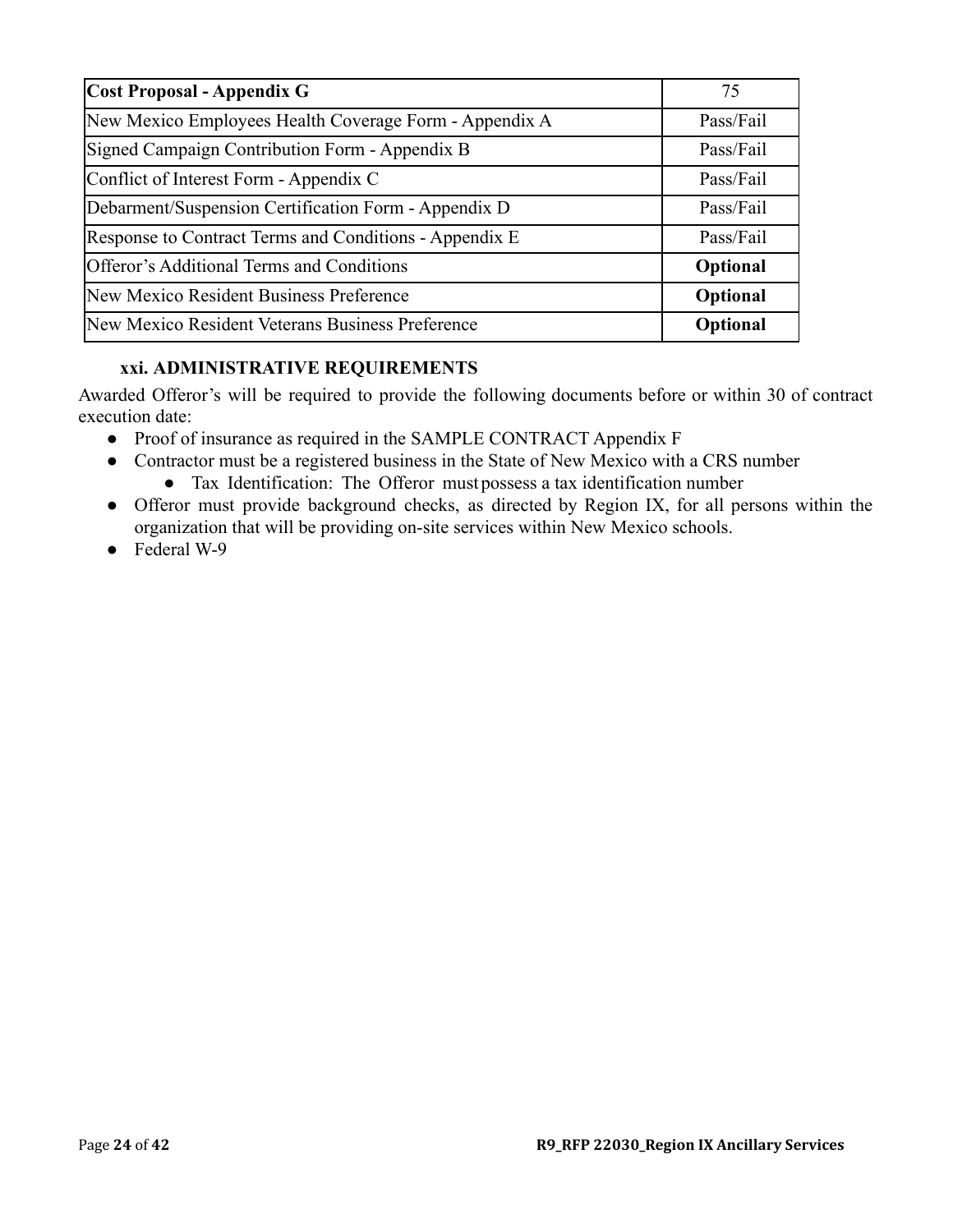## **APPENDIX A**

## <span id="page-24-0"></span>**NEW MEXICO EMPLOYEES HEALTH COVERAGE FORM R9 RFP 22030**

- 1. If Offeror has, or grows to, six (6) or more employees who work, or who are expected to work, an average of at least 20 hours per week over a six (6) month period during the term of the contract, Offeror certifies, by signing this agreement, to have in place and agree to maintain the term of the contract, health insurance for those employees and offer that health insurance to those employees, if the expected annual value in the aggregate of any and all contracts between Offeror and the Agency exceed \$250,000.00.
- 2. Offeror agrees to maintain a record of the number of employees who have (a) accepted health insurance; (b) declined health insurance due to other health insurance coverage already in place; or (c) declined health insurance for other reasons.
- 3. Offeror agrees to advise all employees of the availability of State publically financed health care coverage programs by providing each employee with, as a minimum, the following web site link to additional information: [https://www.bewellnm.com/.](https://www.bewellnm.com/)

Signature of Offeror: \_\_\_\_\_\_\_\_\_\_\_\_\_\_\_\_\_\_\_\_\_\_\_\_\_\_\_\_\_\_\_\_\_\_\_\_\_\_\_\_

Date:  $\frac{1}{2}$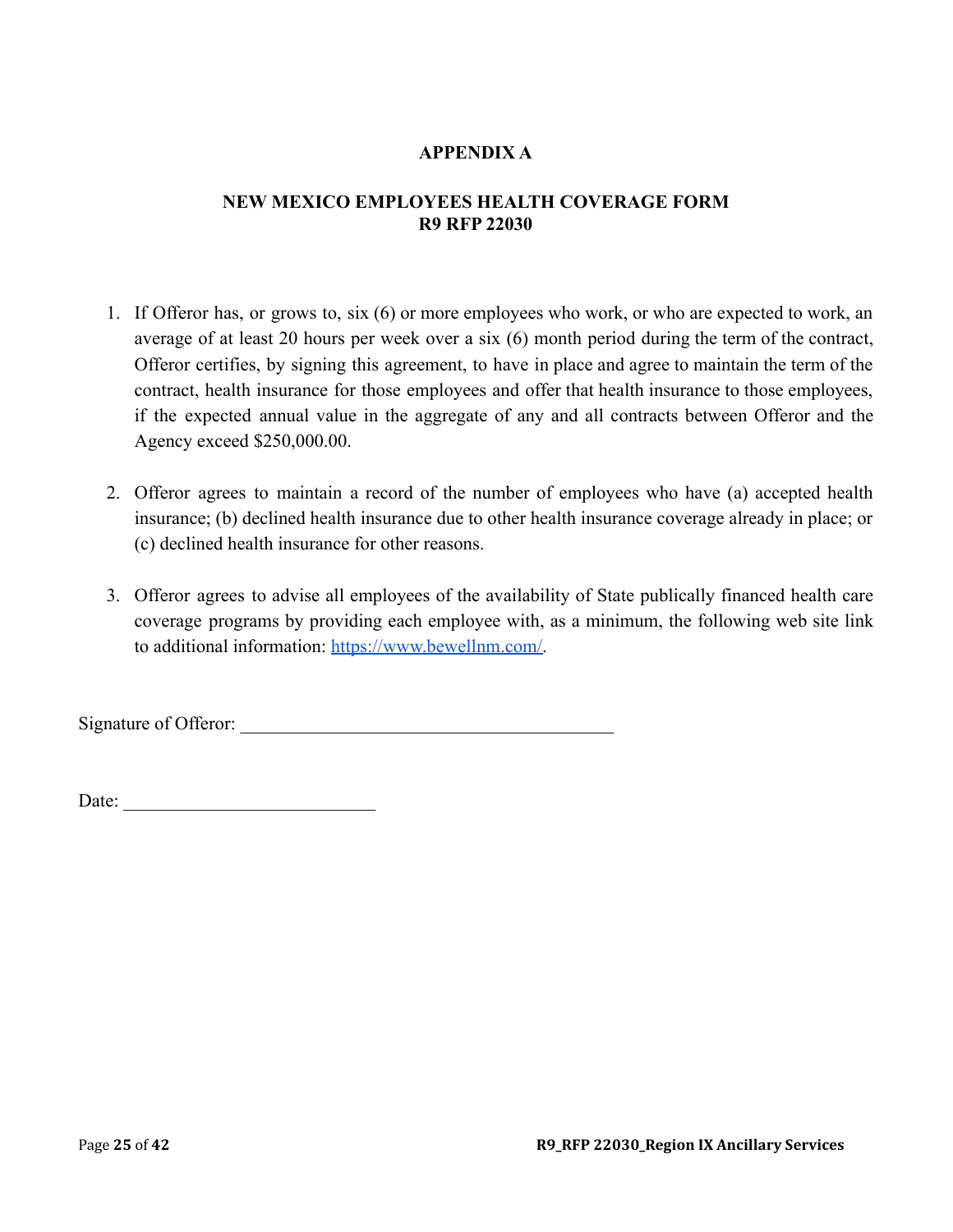### **APPENDIX B**

## **CAMPAIGN CONTRIBUTION DISCLOSURE FORM R9 RFP 22030**

<span id="page-25-0"></span>Pursuant to NMSA 1978, § 13-1-191.1 (2006), any person seeking to enter into a contract with any state agency or local public body for professional services, a design and build project delivery system, or the design and installation of measures the primary purpose of which is to conserve natural resources must file this form with that state agency or local public body. This form must be filed even if the contract qualifies as a small purchase or a sole source contract. The prospective contractor must disclose whether they, a family member or a representative of the prospective contractor has made a campaign contribution to an applicable public official of the state or a local public body during the two years prior to the date on which the contractor submits a proposal or, in the case of a sole source or small purchase contract, the two years prior to the date the contractor signs the contract, if the aggregate total of contributions given by the prospective contractor, a family member or a representative of the prospective contractor to the public official exceeds two hundred and fifty dollars (\$250) over the two year period.

Furthermore, the state agency or local public body shall void an executed contract or cancel a solicitation or proposed award for a proposed contract if: 1) a prospective contractor, a family member of the prospective contractor, or a representative of the prospective contractor gives a campaign contribution or other thing of value to an applicable public official or the applicable public official's employees during the pendency of the procurement process or 2) a prospective contractor fails to submit a fully completed disclosure statement pursuant to the law.

THIS FORM MUST BE FILED BY ANY PROSPECTIVE CONTRACTOR WHETHER OR NOT THEY, THEIR FAMILY MEMBER, OR THEIR REPRESENTATIVE HAS MADE ANY CONTRIBUTIONS SUBJECT TO DISCLOSURE.

The following definitions apply:

"Applicable public official" means a person elected to an office or a person appointed to complete a term of an elected office, who has the authority to award or influence the award of the contract for which the prospective contractor is submitting a competitive sealed proposal or who has the authority to negotiate a sole source or small purchase contract that may be awarded without submission of a sealed competitive proposal.

"Campaign Contribution" means a gift, subscription, loan, advance or deposit of money or other thing of value, including the estimated value of an in-kind contribution, that is made to or received by an applicable public official or any person authorized to raise, collect or expend contributions on that official's behalf for the purpose of electing the official to either statewide or local office. "Campaign Contribution" includes the payment of a debt incurred in an election campaign, but does not include the value of services provided without compensation or unreimbursed travel or other personal expenses of individuals who volunteer a portion or all of their time on behalf of a candidate or political committee, nor does it include the administrative or solicitation expenses of a political committee that are paid by an organization that sponsors the committee.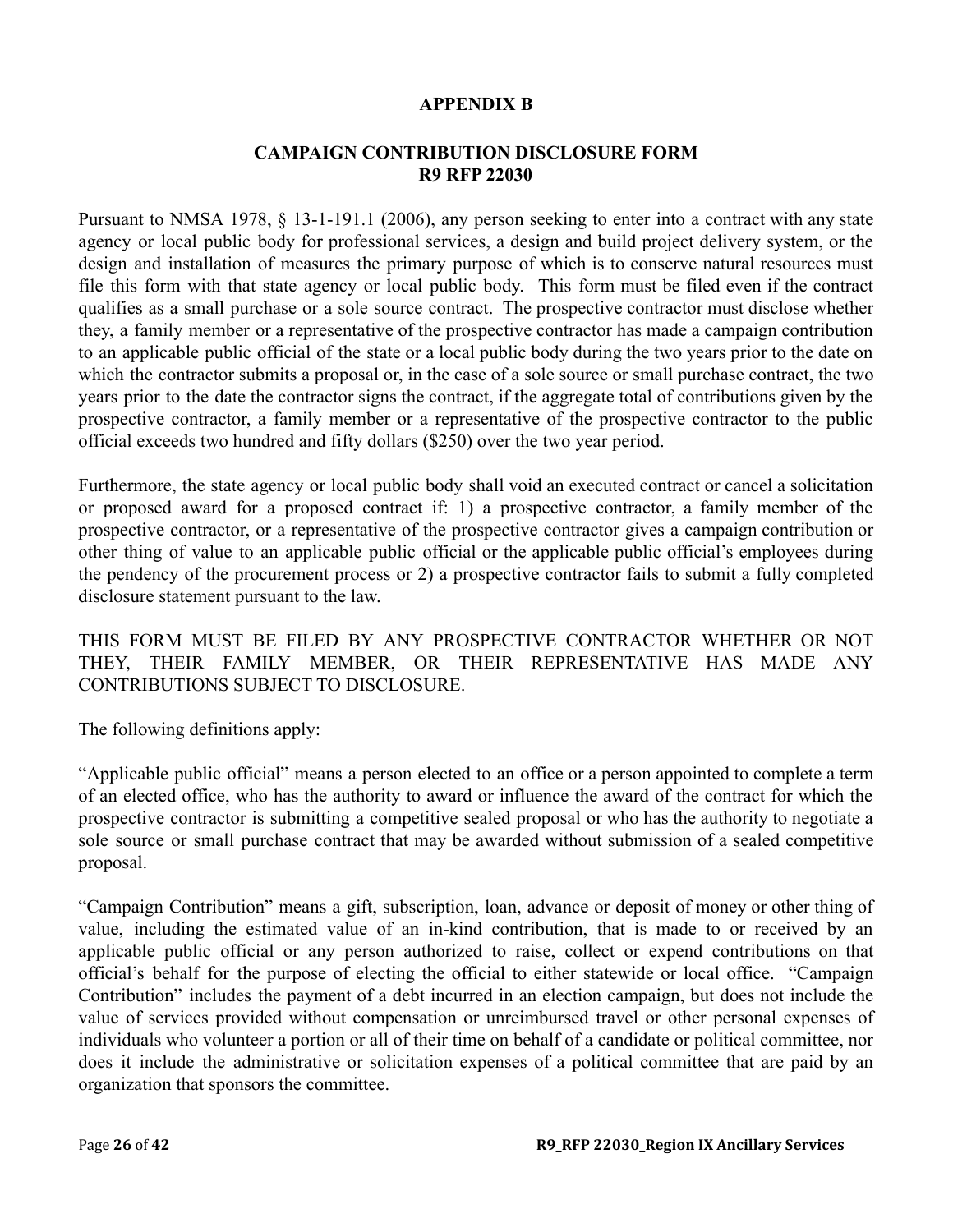"Family member" means spouse, father, mother, child, father-in-law, mother-in-law, daughter-in-law or son-in-law.

"Pendency of the procurement process" means the time period commencing with the public notice of the request for proposals and ending with the award of the contract or the cancellation of the request for proposals.

"Person" means any corporation, partnership, individual, joint venture, association or any other private legal entity.

"Prospective contractor" means a person who is subject to the competitive sealed proposal process set forth in the Procurement Code or is not required to submit a competitive sealed proposal because that person qualifies for a sole source or a small purchase contract.

"Representative of a prospective contractor" means an officer or director of a corporation, a member or manager of a limited liability corporation, a partner of a partnership or a trustee of a trust of the prospective contractor.

DISCLOSURE OF CONTRIBUTIONS:

| Contribution Made By:               | <u> 1950 - Johann John Stone, market fan it ferstjer fan it ferstjer fan it ferstjer fan it ferstjer fan it ferstjer fan it ferstjer fan it ferstjer fan it ferstjer fan it ferstjer fan it ferstjer fan it ferstjer fan it fers</u>         |  |
|-------------------------------------|----------------------------------------------------------------------------------------------------------------------------------------------------------------------------------------------------------------------------------------------|--|
| Relation to Prospective Contractor: | <u> 1989 - Johann John Stone, mars eta bainar eta baina eta baina eta baina eta baina eta baina eta baina eta ba</u>                                                                                                                         |  |
| Name of Applicable Public Official: | <u> 1989 - Johann Harry Harry Harry Harry Harry Harry Harry Harry Harry Harry Harry Harry Harry Harry Harry Harry</u>                                                                                                                        |  |
| Date Contribution(s) Made:          | <u> 2000 - 2000 - 2000 - 2000 - 2000 - 2000 - 2000 - 2000 - 2000 - 2000 - 2000 - 2000 - 2000 - 2000 - 2000 - 200</u>                                                                                                                         |  |
| Amount(s) of Contribution(s)        | <u> 1989 - Johann John Stone, markin amerikan basar dan berkembang dan berkembang dan berkembang dan berkembang da</u><br><u> 1989 - Johann John Stone, mars eta biztanleria (</u>                                                           |  |
| Nature of Contribution(s)           | <u> 1990 - Johann John Stone, mars eta bainar eta industrial eta erromana eta erromana eta erromana eta erromana</u><br><u> 1989 - Johann John Stone, mars eta bainar eta erroman eta erroman erroman erroman erroman erroman erroman er</u> |  |
| Purpose of Contribution(s)          |                                                                                                                                                                                                                                              |  |
| (Attach extra pages if necessary)   |                                                                                                                                                                                                                                              |  |
| Signature                           | Date                                                                                                                                                                                                                                         |  |
|                                     |                                                                                                                                                                                                                                              |  |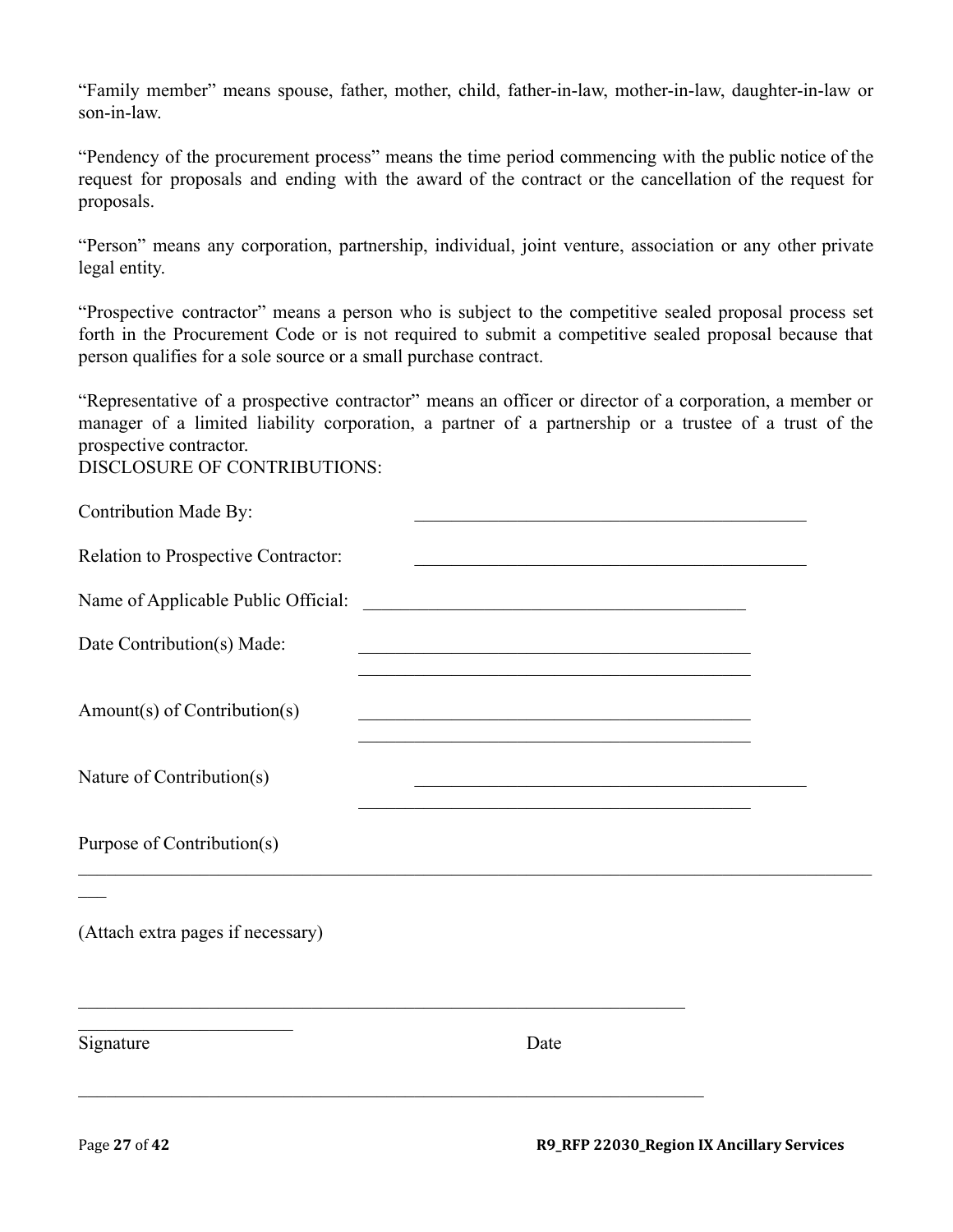Title (position)

## **—OR—**

NO CONTRIBUTIONS IN THE AGGREGATE TOTAL OVER TWO HUNDRED FIFTY DOLLARS (\$250) WERE MADE to an applicable public official by me, a family member or representative.

 $\mathcal{L}_\mathcal{L} = \{ \mathcal{L}_\mathcal{L} = \{ \mathcal{L}_\mathcal{L} = \{ \mathcal{L}_\mathcal{L} = \{ \mathcal{L}_\mathcal{L} = \{ \mathcal{L}_\mathcal{L} = \{ \mathcal{L}_\mathcal{L} = \{ \mathcal{L}_\mathcal{L} = \{ \mathcal{L}_\mathcal{L} = \{ \mathcal{L}_\mathcal{L} = \{ \mathcal{L}_\mathcal{L} = \{ \mathcal{L}_\mathcal{L} = \{ \mathcal{L}_\mathcal{L} = \{ \mathcal{L}_\mathcal{L} = \{ \mathcal{L}_\mathcal{$ 

Signature Date

Title (Position)

\_\_\_\_\_\_\_\_\_\_\_\_\_\_\_\_\_\_\_\_\_\_\_

 $\mathcal{L}_\text{max}$  , where  $\mathcal{L}_\text{max}$  and  $\mathcal{L}_\text{max}$  and  $\mathcal{L}_\text{max}$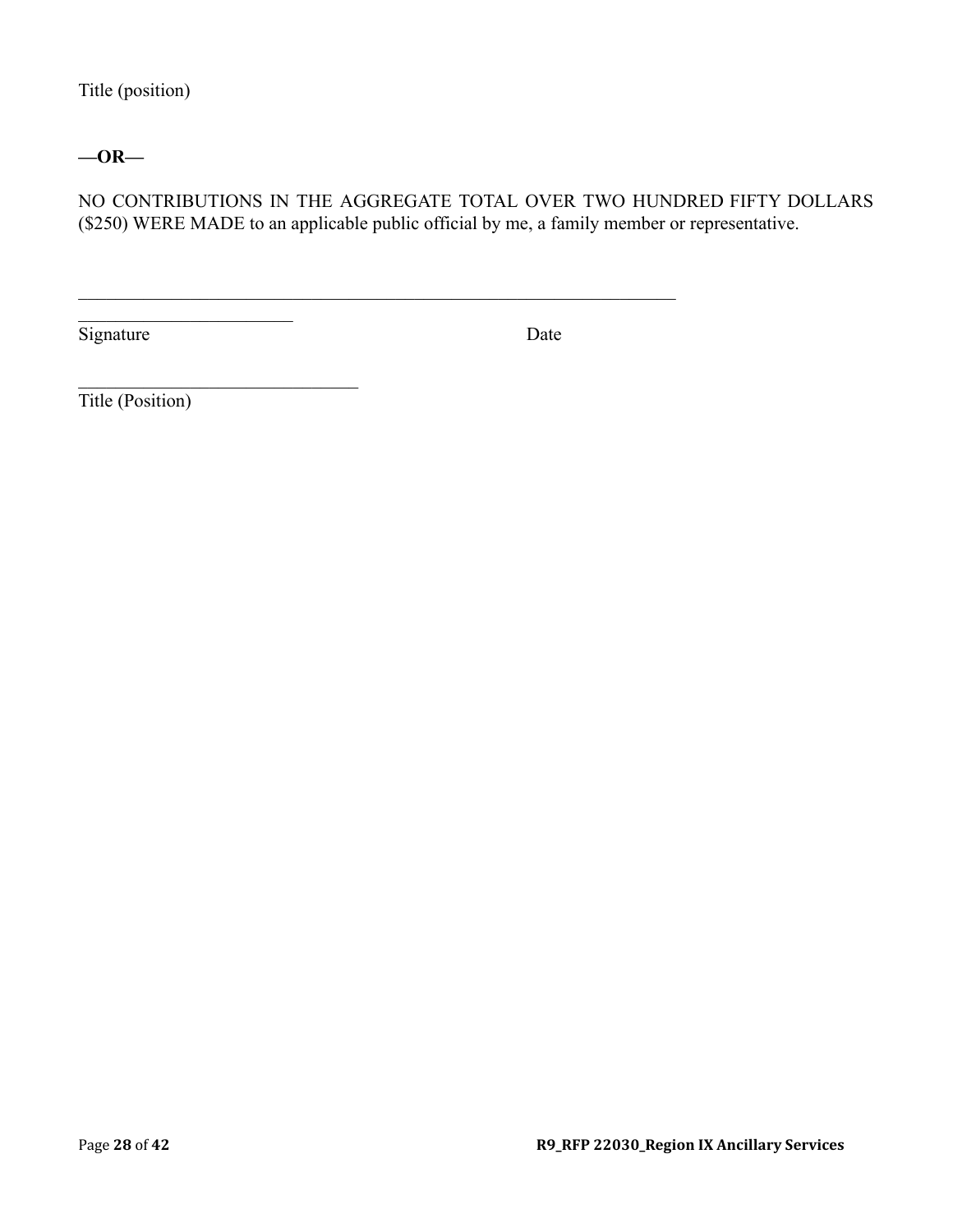### **APPENDIX C**

### **CONFLICT OF INTEREST FORM R9 RFP 22030**

<span id="page-28-0"></span>As utilized herein, the term "Vendor" shall mean that entity submitting a proposal to The Agency in response to the above referenced request for proposals.

The authorized Person, Firm and/or Corporation states that to the best of his/her belief and knowledge: No employee or Coordinating Council member of the Agency or New Mexico Public Education Department (or close relative), with the exception of the person(s) identified below, has a direct or indirect financial interest in the Vendor or in the proposed transaction. Vendor neither employs, nor is negotiating to employ, any Agency employee, council member or close relative, with the exception of the person(s) identified below.

Vendor did not participate, directly or indirectly, in the preparation of specifications upon which the quote or offer is made. If the Vendor is a New Mexico State Legislator or if a New Mexico State Legislator holds a controlling interest in Vendor, please identify the Legislator:

 $\mathcal{L}_\mathcal{L} = \{ \mathcal{L}_\mathcal{L} = \{ \mathcal{L}_\mathcal{L} = \{ \mathcal{L}_\mathcal{L} = \{ \mathcal{L}_\mathcal{L} = \{ \mathcal{L}_\mathcal{L} = \{ \mathcal{L}_\mathcal{L} = \{ \mathcal{L}_\mathcal{L} = \{ \mathcal{L}_\mathcal{L} = \{ \mathcal{L}_\mathcal{L} = \{ \mathcal{L}_\mathcal{L} = \{ \mathcal{L}_\mathcal{L} = \{ \mathcal{L}_\mathcal{L} = \{ \mathcal{L}_\mathcal{L} = \{ \mathcal{L}_\mathcal{$ 

List below the names(s) of any New Mexico Public Education Department or Agency employee, board member or close relative who now or within the preceding 12 months (1) works for the Vendor; (2) has an ownership interest

in the Vendor (other than as an owner of less than 1% of Vendor's stock, if Vendor is a publicly traded corporation); (3) is a partner, officer, director, trustee or consultant to the Vendor; (4) has received grant, travel, honoraria or other similar support from Vendor; or (5) has a right to receive royalties from the vendor.

 $\_$  , and the contribution of the contribution of the contribution of the contribution of  $\mathcal{L}_\text{max}$ 

 $\_$  , and the contribution of the contribution of the contribution of the contribution of  $\mathcal{L}_\text{max}$ 

 $\_$  , and the contribution of the contribution of the contribution of the contribution of  $\mathcal{L}_\text{max}$ 

 $\_$  , and the contribution of the contribution of the contribution of the contribution of  $\mathcal{L}_\text{max}$ 

**CERTIFICATION**

 $\mathcal{L}_\text{max}$  and  $\mathcal{L}_\text{max}$  and  $\mathcal{L}_\text{max}$  and  $\mathcal{L}_\text{max}$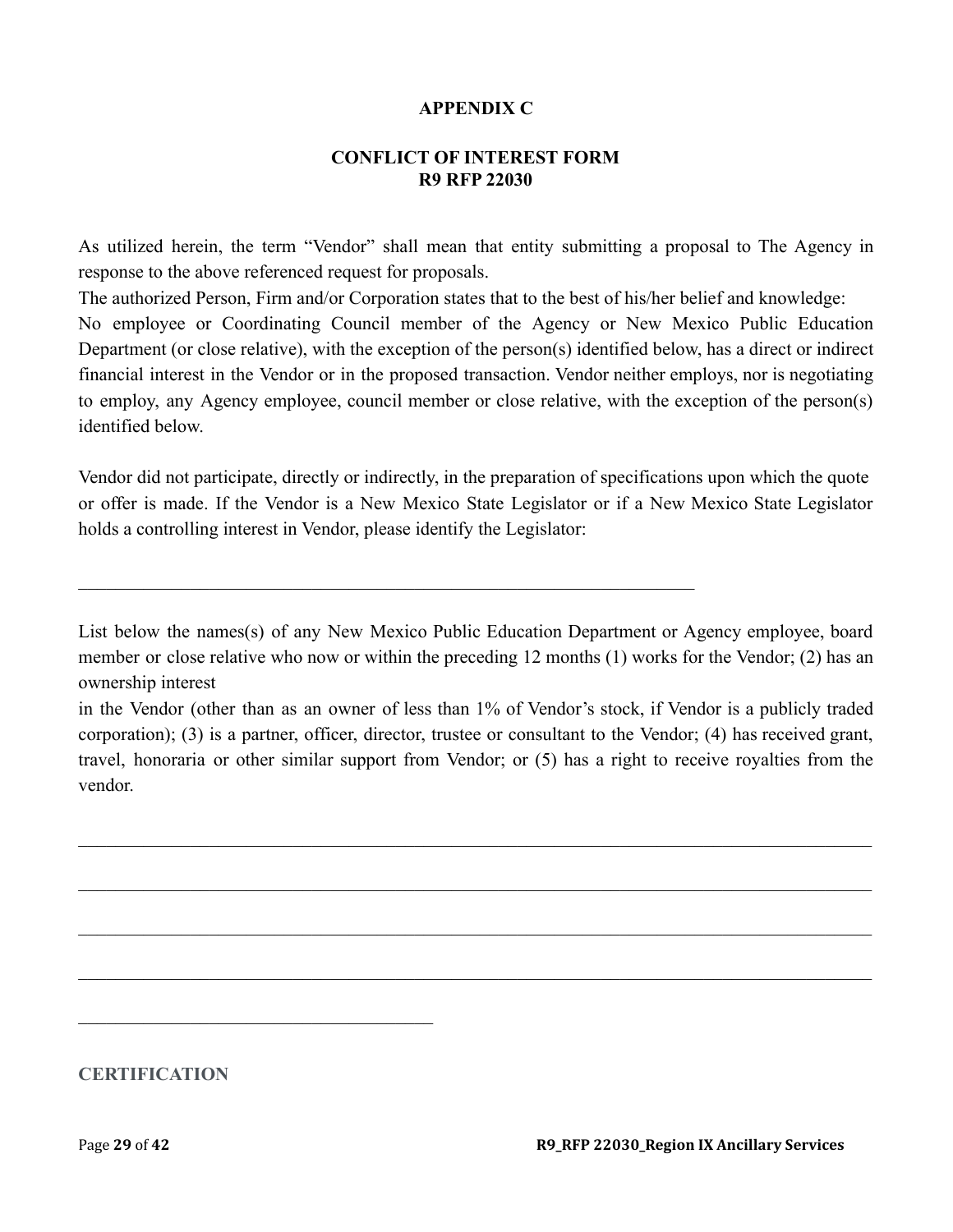The undersigned hereby certifies that he/she has read the above CONFLICT OF INTEREST Status requirements and that he/she understands and will comply with these requirements. The undersigned further certifies that they have the authority to certify compliance for the vendor named and that the information contained in this document is true and accurate to the best of their knowledge.

Signature of Offeror: \_\_\_\_\_\_\_\_\_\_\_\_\_\_\_\_\_\_\_\_\_\_\_\_\_\_\_\_\_\_\_\_\_\_\_\_\_\_\_\_

Date: \_\_\_\_\_\_\_\_\_\_\_\_\_\_\_\_\_\_\_\_\_\_\_\_\_\_\_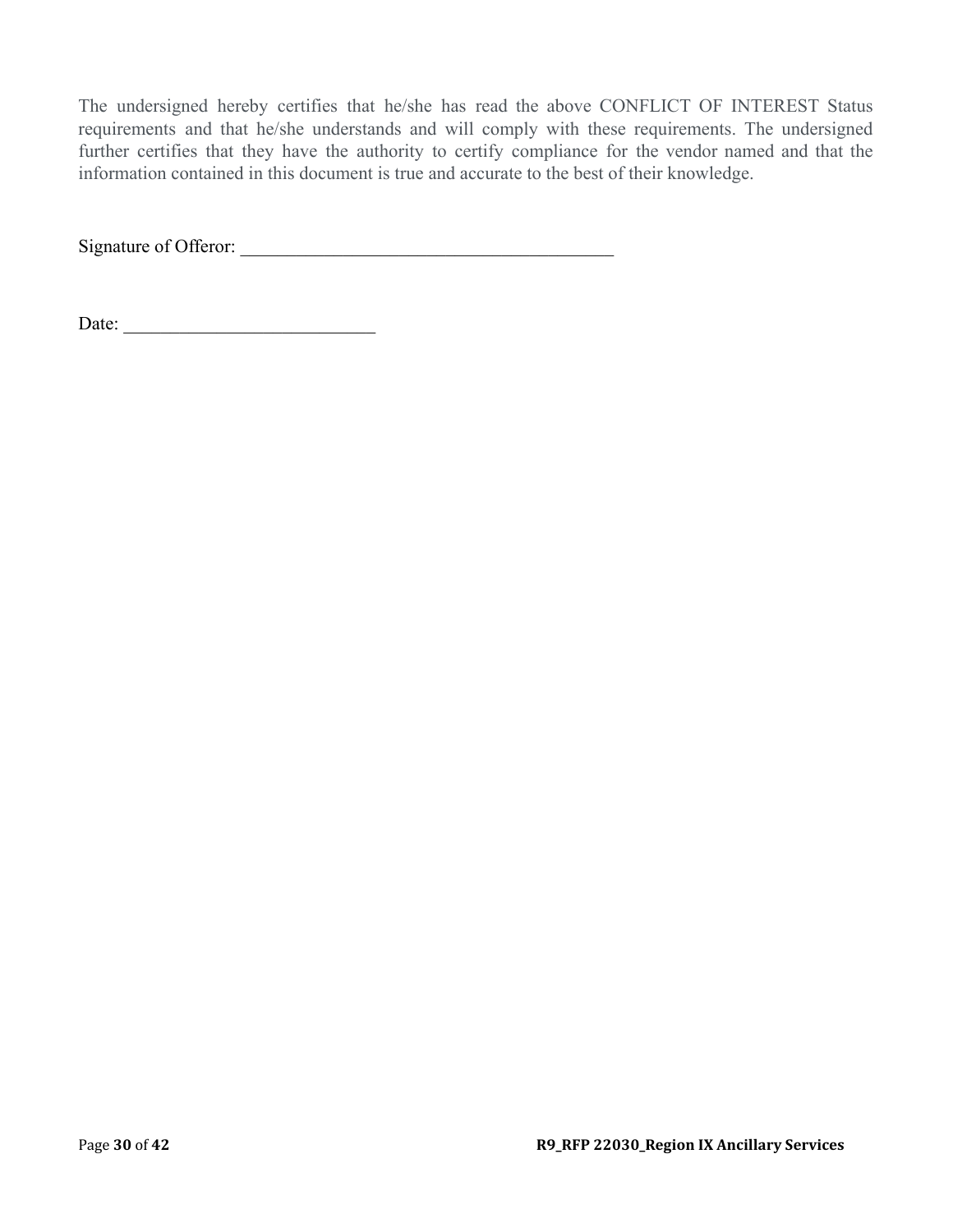## **APPENDIX D SUSPENSION STATUS FORM R9 RFP 22030**

<span id="page-30-0"></span>The Vendor certifies that it is not suspended, debarred or ineligible from entering into contracts with the Federal Government, or any State agency or local public body, or in receipt of a notice or proposed debarment from any Federal or State agency or local public body. The Vendor agrees to provide immediate notice to the Agency Procurement Department in the event of being suspended, debarred or declared ineligible by any department or agency of the Federal government, or any agency of local public body of the State of New Mexico, or upon receipt of a notice or proposed debarment that is received after the submission of the quote or offer but prior to the award of the purchase order or contract.

### **CERTIFICATION**

The undersigned hereby certifies that he/she has read the above CONFLICT OF INTEREST Status requirements and that he/she understands and will comply with these requirements. The undersigned further certifies that they have the authority to certify compliance for the vendor named and that the information contained in this document is true and accurate to the best of their knowledge.

Signature of Offeror: \_\_\_\_\_\_\_\_\_\_\_\_\_\_\_\_\_\_\_\_\_\_\_\_\_\_\_\_\_\_\_\_\_\_\_\_\_\_\_\_

Date: \_\_\_\_\_\_\_\_\_\_\_\_\_\_\_\_\_\_\_\_\_\_\_\_\_\_\_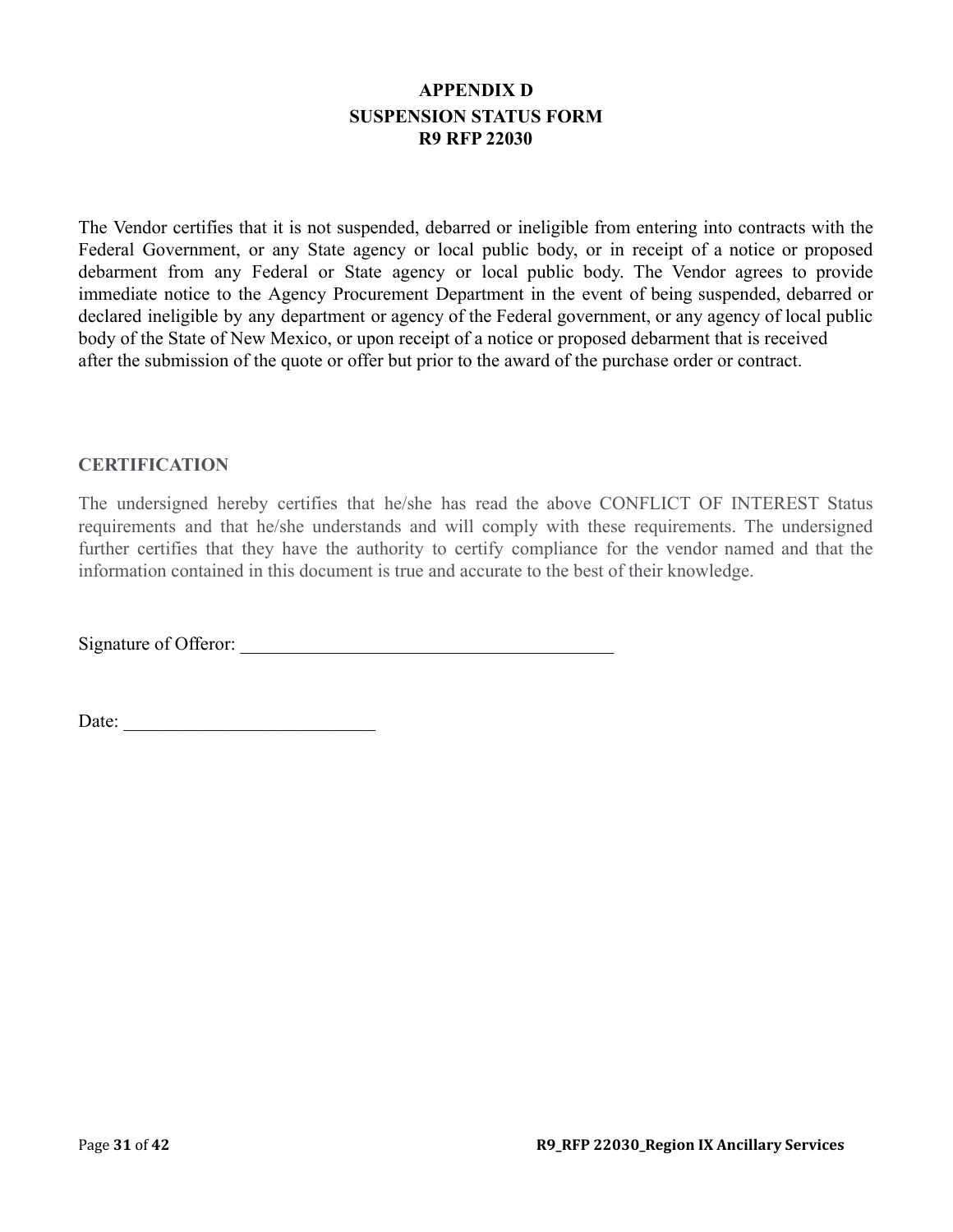### **APPENDIX E**

### <span id="page-31-0"></span>**RESPONSE TO R9 CONTRACT TERMS AND CONDITIONS R9 RFP 22030**

### **Select one of the following:**

| Offeror does <b>NOT</b> take any exceptions to the Contract Terms and Conditions as outlined in |
|-------------------------------------------------------------------------------------------------|
| Appendix F Sample Contract                                                                      |
|                                                                                                 |

| Offeror Signature: |  | )ate: |  |
|--------------------|--|-------|--|
|--------------------|--|-------|--|

⬜ Offeror DOES take exceptions to the Contract terms and Conditions as outlined in *Appendix F Sample Contract*

| Offeror Signature: |  | )ate |  |
|--------------------|--|------|--|
|--------------------|--|------|--|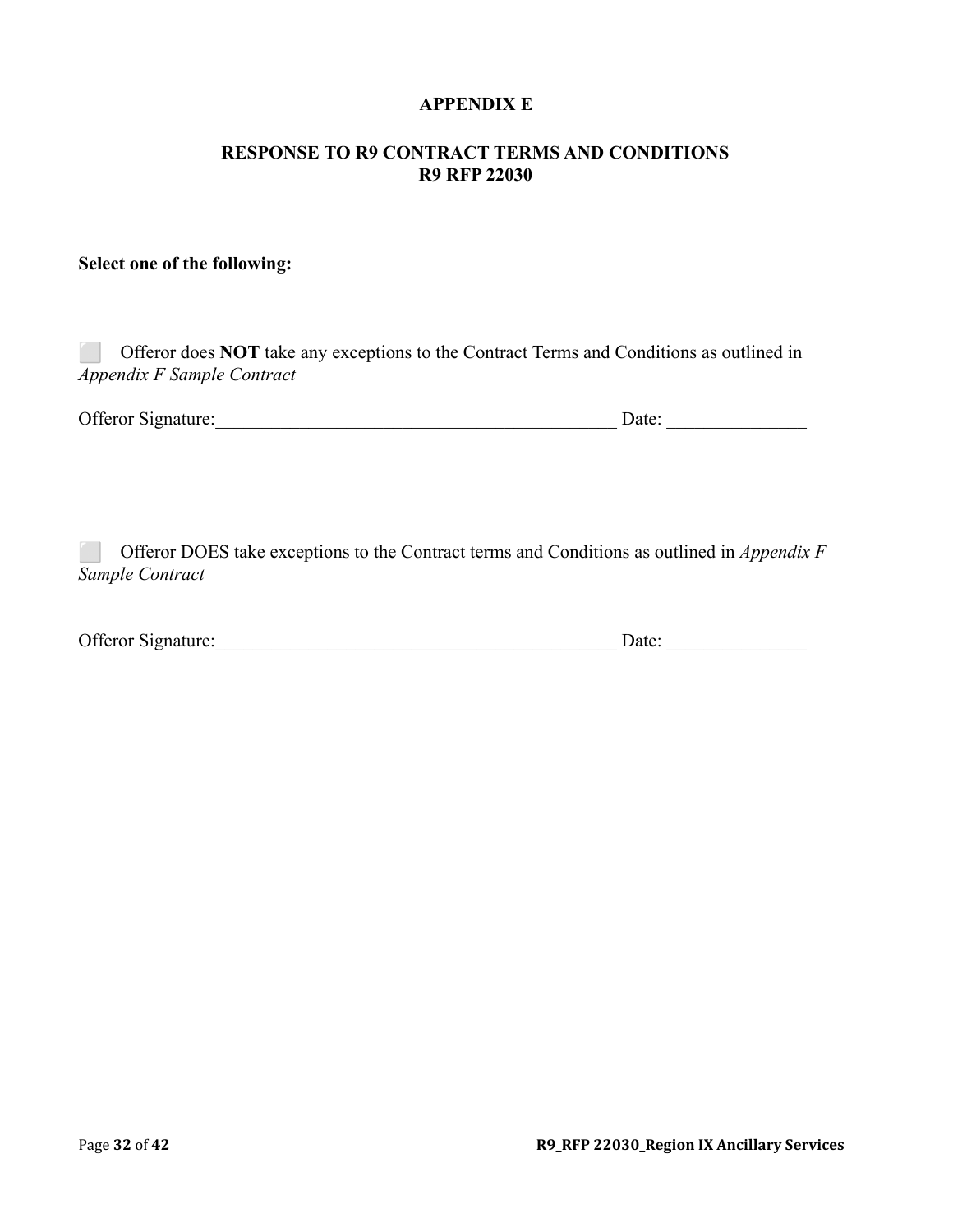# **APPENDIX F SAMPLE CONTRACT**

#### PROFESSIONAL SERVICES CONTRACT

### Contract # 229980000XX

<span id="page-32-0"></span>THIS AGREEMENT is made and entered into by and between the State of New Mexico, **REGION IX EDUCATION COOPERATIVE (REC IX)**, hereinafter referred to as the "Agency," and **<CONTRACTOR NAME>** hereinafter referred to as the "Contractor," and is effective as of the date set forth below upon which it is executed by the REC IX Executive Director.

### IT IS AGREED BETWEEN THE PARTIES:

#### **1. Engagement of Contractor.**

Agency agrees to engage Contractor on a non-exclusive basis to perform the services set forth herein, on a non-exclusive basis, to the Agency during the term of this Agreement in such amounts as the Agency shall require in its sole discretion. There is no requirement imposed upon the Agency pursuant to this Agreement to purchase any quota of services hereunder. Contractor agrees to perform, on a non-exclusive basis, the services under the terms and conditions set forth in this Agreement. Contractor is an independent contractor and is not an employee of the Agency. Contractor has provided, or intends to provide, similar services (as described in this Agreement) to others as a Contractor.

#### **2. Scope of Work.**

The Contractor shall provide professional services pursuant to the detailed scope of work and budget attached as Addendum A.

## **3. Compensation***.*

A. The Agency shall pay to the Contractor monthly payments for authorized services satisfactorily performed and expenses incurred pursuant to "ADDENDUM A," such compensation not to exceed **<XXXXX> (\$XXXXX)**, inclusive of gross receipts tax (GRT). Such compensation is a maximum and not a guarantee that the work assigned to be performed by Contractor under this Agreement shall equal the amount stated herein. There is no requirement imposed upon the Agency pursuant to this Agreement to purchase any quota of services hereunder.

B Nothing contained in this Agreement shall require Agency to pay for any unsatisfactory work, as determined by Agency, or for work that is not in compliance with the terms of this Agreement. In no event will the Contractor be paid for services provided in excess of the total compensation amount without this Agreement being amended in writing prior to those services in excess of the total compensation amount being provided. Contractor is responsible for notifying the Agency when the services provided under this Agreement reach the total compensation amount.

C. Payment is subject to availability of funds pursuant to the Appropriations provisions set forth in Paragraph 6 below and to any negotiations between the parties from year to year pursuant to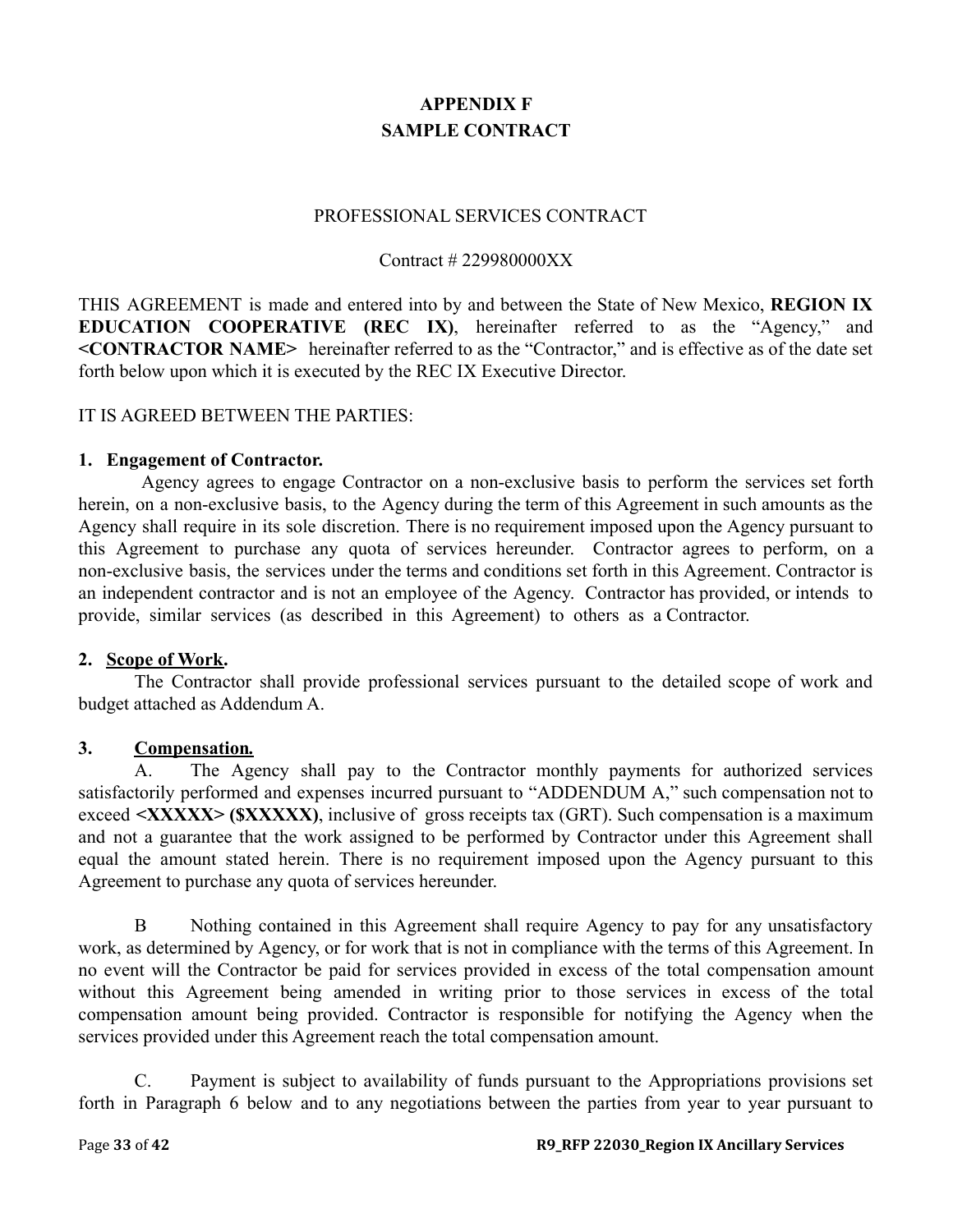Paragraph 2, Scope of Work. All invoices MUST BE received by the Agency **no later than 5:00 pm MST on June 24, 2022**. Invoices received after such date WILL NOT BE PAID.

D. Contractor shall submit monthly detailed invoices accounting for all services performed and expenses incurred. If the Agency finds that the invoiced services or expenses are not acceptable, within thirty days after the date of receipt of written notice from the Contractor that payment is requested, it shall provide the Contractor a letter of exception explaining the defect or objection to the services or expenses, and outlining steps the Contractor may take to provide remedial action. Upon certification by the Agency that the services or expenses have been received and accepted, payment shall be tendered to the Contractor within thirty days after the date of acceptance. If payment is made by mail, the payment shall be deemed tendered on the date it is postmarked. However, the agency shall not incur late charges, interest, or penalties for failure to make payment within the time specified herein.

## **4. Term.**

THIS AGREEMENT SHALL NOT BECOME EFFECTIVE UNTIL SIGNED BY THE REC IX EXECUTIVE DIRECTOR. This Agreement shall terminate on **June 24, 2022** unless terminated pursuant to paragraph 5 (Termination), or paragraph 6 (Appropriations).

## **5. Termination.**

A. Grounds. The Agency may terminate this Agreement prior to the end of the term for convenience or cause, as set forth in Paragraphs 5.B.1 and 5.B.3. below The Contractor may terminate this Agreement as set forth in Paragraph 5.B.2 below.

## B. Notice: Agency Opportunity to Cure.

1. Except as otherwise provided in Paragraph 5.B.3., the Agency shall give Contractor written notice of termination at least thirty (30) days prior to the intended date of termination. Agency shall pay Contractor only for authorized Services performed up to the date of termination.

2. Contractor shall give Agency written notice termination at least sixty (60) days prior to the intended date of termination. Agency may agree, in writing, to waive such sixty (60) day notice requirement.

3. Notwithstanding the foregoing, this Agreement may be terminated immediately upon Agency's written notice to the Contractor if (i) the Contractor becomes unable to perform the services contracted for, as determined by the Agency; (ii) during the term of this Agreement, the Contractor is suspended or debarred by the State Purchasing Agent; or (iii) the Agreement is terminated pursuant to Paragraph 6, "Appropriations", of this Agreement.

C. Liability. Except as otherwise expressly allowed or provided under this Agreement, the Agency's sole liability upon termination shall be to pay for acceptable work performed prior to the Contractor's receipt or issuance of a notice of termination; provided, however, that a notice of termination shall not nullify or otherwise affect either party's liability for pre-termination defaults under or breaches of this Agreement. The Contractor shall submit an invoice for such work within thirty (30) days of receiving or sending the notice of termination. *THIS PROVISION IS NOT EXCLUSIVE AND DOES NOT WAIVE THE AGENCY'S OTHER LEGAL RIGHTS AND REMEDIES CAUSED BY THE CONTRACTOR'S DEFAULT/BREACH OF THIS AGREEMENT.*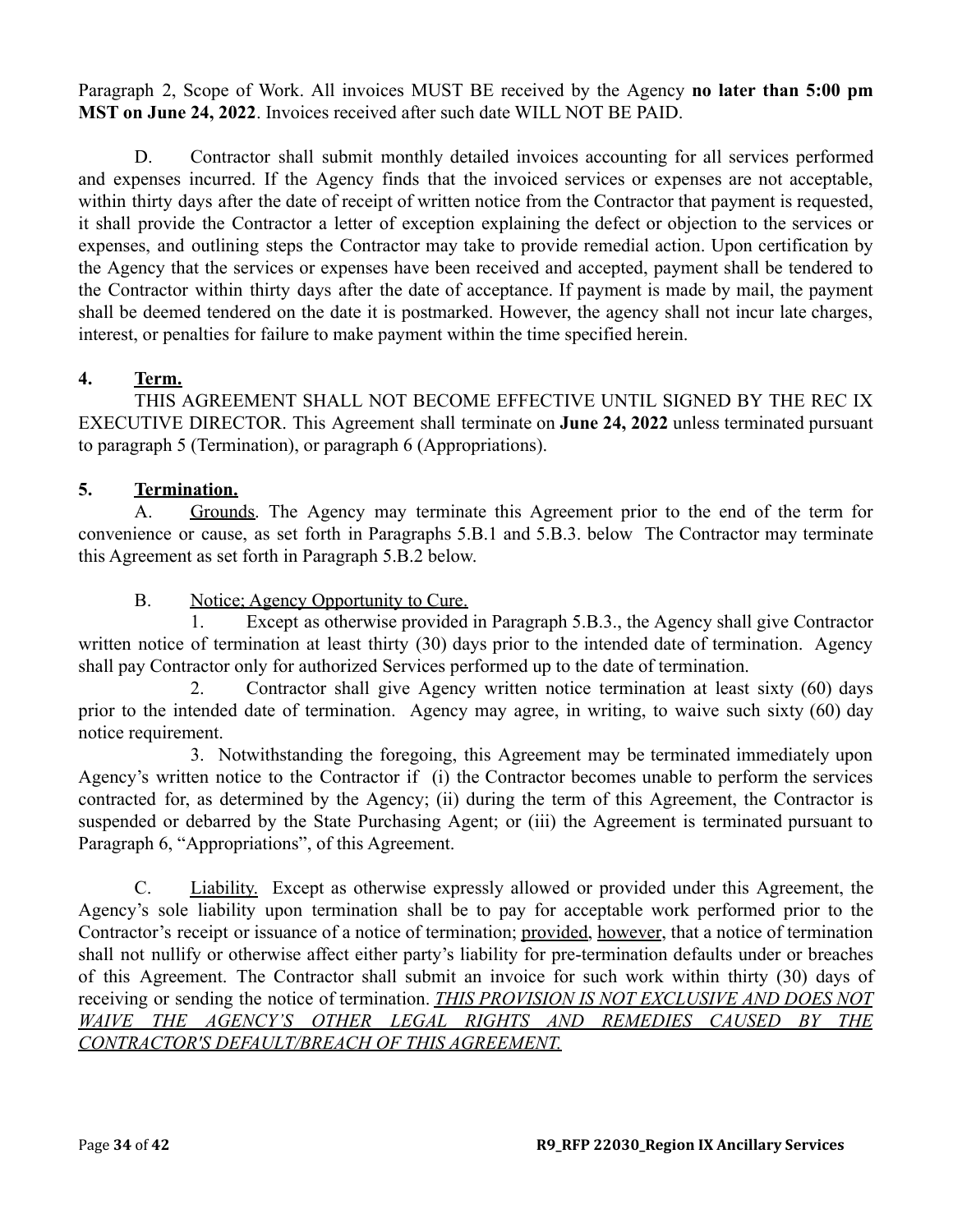D. Termination Management. Immediately upon receipt by either the Agency or the Contractor of notice of termination of this Agreement, the Contractor shall: 1) not incur any further obligations for salaries, services or any other expenditure of funds under this Agreement without written approval of the Agency; 2) comply with all directives issued by the Agency in the notice of termination as to the performance of work under this Agreement; and 3) take such action as the Agency shall direct for the protection, preservation, retention or transfer of all property titled to the Agency and records generated under this Agreement. Any non-expendable personal property or equipment provided to or purchased by the Contractor with contract funds shall become property of the Agency upon termination and shall be submitted to the agency as soon as practicable.

## **6***.* **Appropriations.**

The terms of this Agreement are contingent upon sufficient appropriations and authorization being made by the Legislature of New Mexico for the performance of this Agreement. If sufficient appropriations and authorization are not made by the Legislature, this Agreement shall terminate immediately upon written notice being given by the Agency to the Contractor. The Agency's decision as to whether sufficient appropriations are available shall be accepted by the Contractor and shall be final. If the Agency proposes an amendment to the Agreement to unilaterally reduce funding, the Contractor shall have the option to terminate the Agreement or to agree to the reduced funding, within thirty (30) days of receipt of the proposed amendment.

## **7. Status of Contractor.**

The Contractor and its agents and employees are independent contractors performing professional services for the Agency and are not employees of the Agency. The Contractor and its agents and employees shall not accrue leave, retirement, insurance or any other benefits afforded to employees of the Agency as a result of this Agreement. The Contractor acknowledges that all sums received hereunder are reportable by the Contractor for tax purposes, including without limitation, self-employment and business income tax. The Contractor agrees not to purport to bind the Agency unless the Contractor has express written authority to do so, and then only within the strict limits of that authority.

## **8. Assignment.**

The Contractor shall not assign or transfer any interest in this Agreement or assign any claims for money due or to become due under this Agreement without the prior written approval of the Agency.

## **9. Subcontracting.**

The Contractor shall not subcontract any portion of the services to be performed under this Agreement **without the prior written approval of the Agency**. No such subcontract shall relieve the primary Contractor from its obligations and liabilities under this Agreement, nor shall any subcontract obligate direct payment from the Agency. A copy of an approved subcontract shall be sent to the Agency within 15 days of final execution.

#### **10. Release.**

Final payment of the amounts due under this Agreement shall operate as a release of the Agency, its officers and employees, and the State of New Mexico from all liabilities, claims and obligations whatsoever arising from or under this Agreement.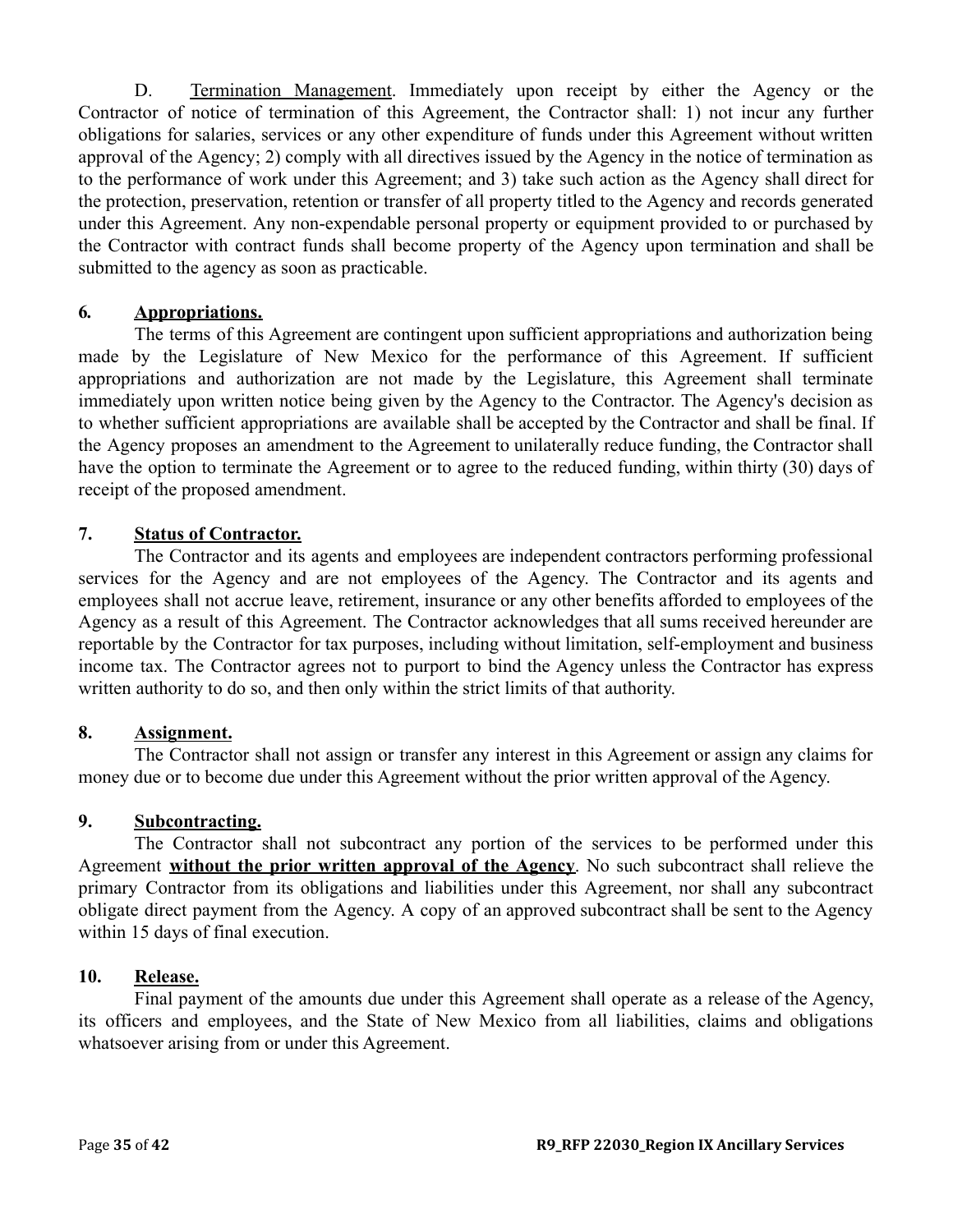### **11. Confidentiality.**

Any confidential information provided to or developed by the Contractor in the performance of this Agreement shall be kept confidential and shall not be made available to any individual or organization by the Contractor without the prior written approval of the Agency. Contractor further agrees to comply with all provisions of the Family Educational and Privacy Act (FERPA), 20 U.S.C. Sec. 1232 (g) and to hold Agency harmless from claims, complaints or causes of action arising from an alleged violation of FERPA.

### **12. Compliance with Law and Policies**.

In the performance of this Agreement, Contractor shall abide by applicable laws of the State of New Mexico, the rules of the Public Education Department, and the policies and regulations of the Agency, as they may exist or be hereafter amended.

### 13. **Product of Service -- Copyright.**

All materials developed or acquired by the Contractor under this Agreement shall become the property of the Agency and shall be delivered to the Agency no later than the termination date of this Agreement. Nothing developed or produced, in whole or in part, by the Contractor under this Agreement shall be the subject of an application for copyright or other claim of ownership by or on behalf of the Contractor. Contractor shall further not cite to materials, data, analyses or reports developed or acquired under this Agreement without written permission of the Agency Executive Director or the Executive Director's Designee. The Contractor agrees to prepare and execute any licenses or transfers of copyright necessary to vest ownership in the Agency of any materials developed or acquired by the Contractor under this Agreement.

#### **14. Amendment.**

A. This Agreement shall not be altered, changed or amended except by instrument in writing executed by the parties hereto and all other required signatories.

B. If the Agency proposes an amendment to the Agreement to unilaterally reduce funding due to budget or other considerations, the Contractor shall, within thirty (30) days of receipt of the proposed Amendment, have the option to terminate the Agreement, pursuant to the termination provisions as set forth in Article 4 herein, or to agree to the reduced funding.

## **15. Merger.**

This Agreement incorporates all the Agreements, covenants and understandings between the parties hereto concerning the subject matter hereof, and all such covenants, Agreements and understandings have been merged into this written Agreement. No prior Agreement or understanding, oral or otherwise, of the parties or their agents shall be valid or enforceable unless embodied in this Agreement.

#### **16. Penalties for violation of law.**

The Procurement Code, NMSA 1978 §§ 13-1-28 through 13-1-199, imposes civil and criminal penalties for its violation. In addition, the New Mexico criminal statutes impose felony penalties for illegal bribes, gratuities and kickbacks.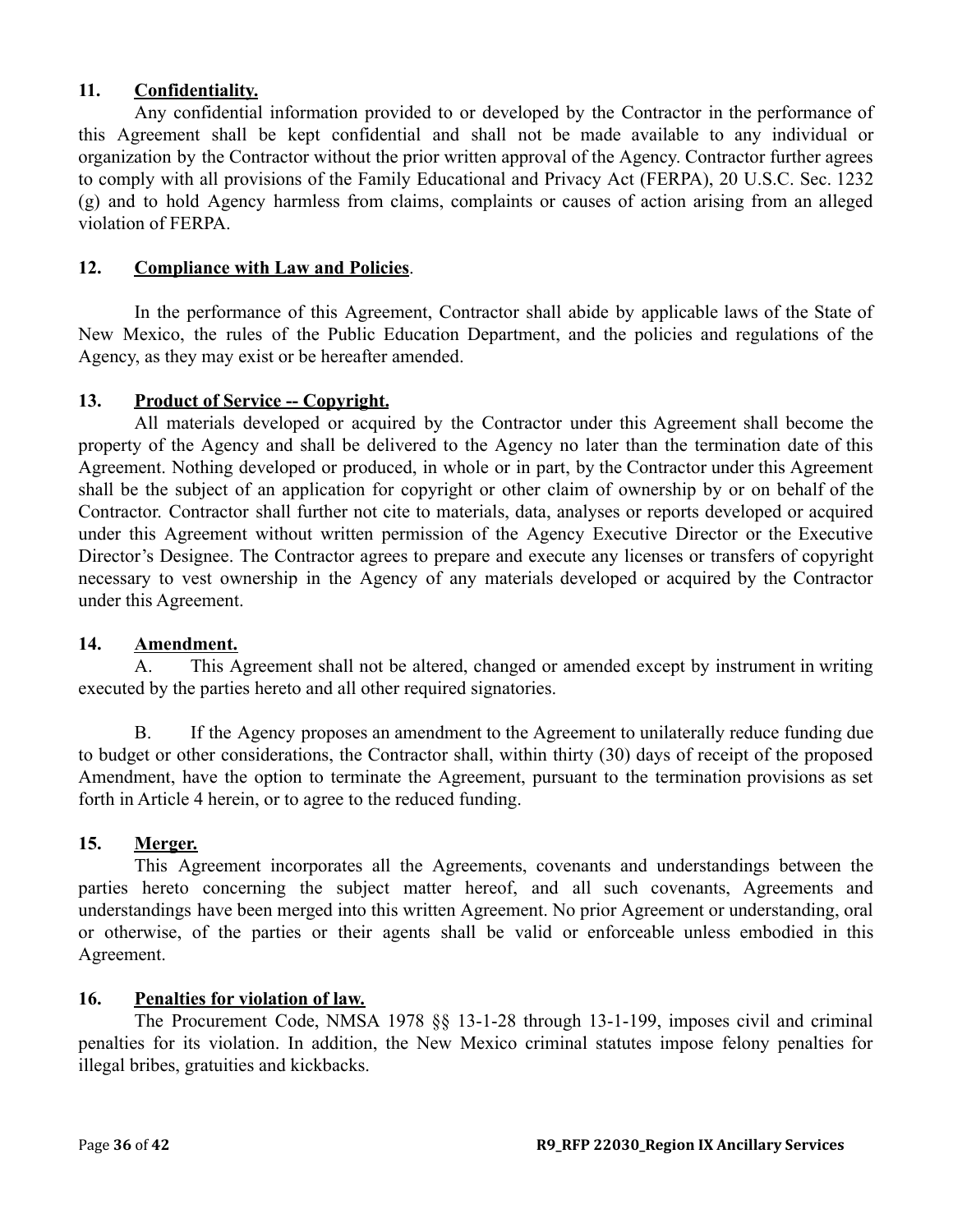## **17. Applicable Law.**

The laws of the State of New Mexico shall govern this Agreement, without giving effect to its choice of law provisions. Jurisdiction and venue shall be proper only in a New Mexico court of competent jurisdiction in accordance with NMSA 1978, § 38-3-1 (G). By execution of this Agreement, Contractor acknowledges and agrees to the jurisdiction of the courts of the State of New Mexico over any and all lawsuits arising under or out of any term of this Agreement.

### **18***.* **Records and Financial Audit.**

A. The Contractor shall maintain detailed time and expenditure records that indicate the date; time, nature and cost of services rendered during the Agreement's term and effect and retain them for a period of three (3) years from the date of final payment under this Agreement. The records shall be subject to inspection by the Agency and the State Auditor. The Agency shall have the right to audit billings both before and after payment. Payment under this Agreement shall not foreclose the right of the Agency to recover excessive or illegal payments.

B. Contractor shall provide background checks for any employees or sub-contractors that may have contact with children.

## **19. Indemnification.**

The Contractor shall defend, indemnify and hold harmless the Agency and the State of New Mexico from all actions, proceeding, claims, demands, costs, damages, attorneys' fees and all other liabilities and expenses of any kind from any source which may arise out of the performance of this Agreement, caused by the negligent act or failure to act of the Contractor, its officers, employees, servants, subcontractors or agents, or if caused by the actions of any client of the Contractor resulting in injury or damage to persons or property during the time when the Contractor or any officer, agent, employee, servant or subcontractor thereof has or is performing services pursuant to this Agreement. In the event that any action, suit or proceeding related to the services performed by the Contractor or any officer, agent, employee, servant or subcontractor under this Agreement is brought against the Contractor, the Contractor shall, as soon as practicable but no later than two (2) days after it receives notice thereof, notify the Agency by certified mail.

#### **20. Invalid Term or Condition.**

If any term or condition of this Agreement shall be held invalid or unenforceable, the remainder of this Agreement shall not be affected and shall be valid and enforceable.

### **21. Enforcement of Agreement.**

A party's failure to require strict performance of any provision of this Agreement shall not waive or diminish that party's right thereafter to demand strict compliance with that or any other provision. No waiver by a party of any of its rights under this Agreement shall be effective unless express and in writing, and no effective waiver by a party of any of its rights shall be effective to waive any other rights.

#### **22. Notices.**

Notice by either party shall be in writing and shall be delivered by courier service, or U.S. mail, or by electronic mail to the receiving party designee as specified below. Electronic notification shall be deemed received at the time the party sending electronic notice receives written verification of receipt by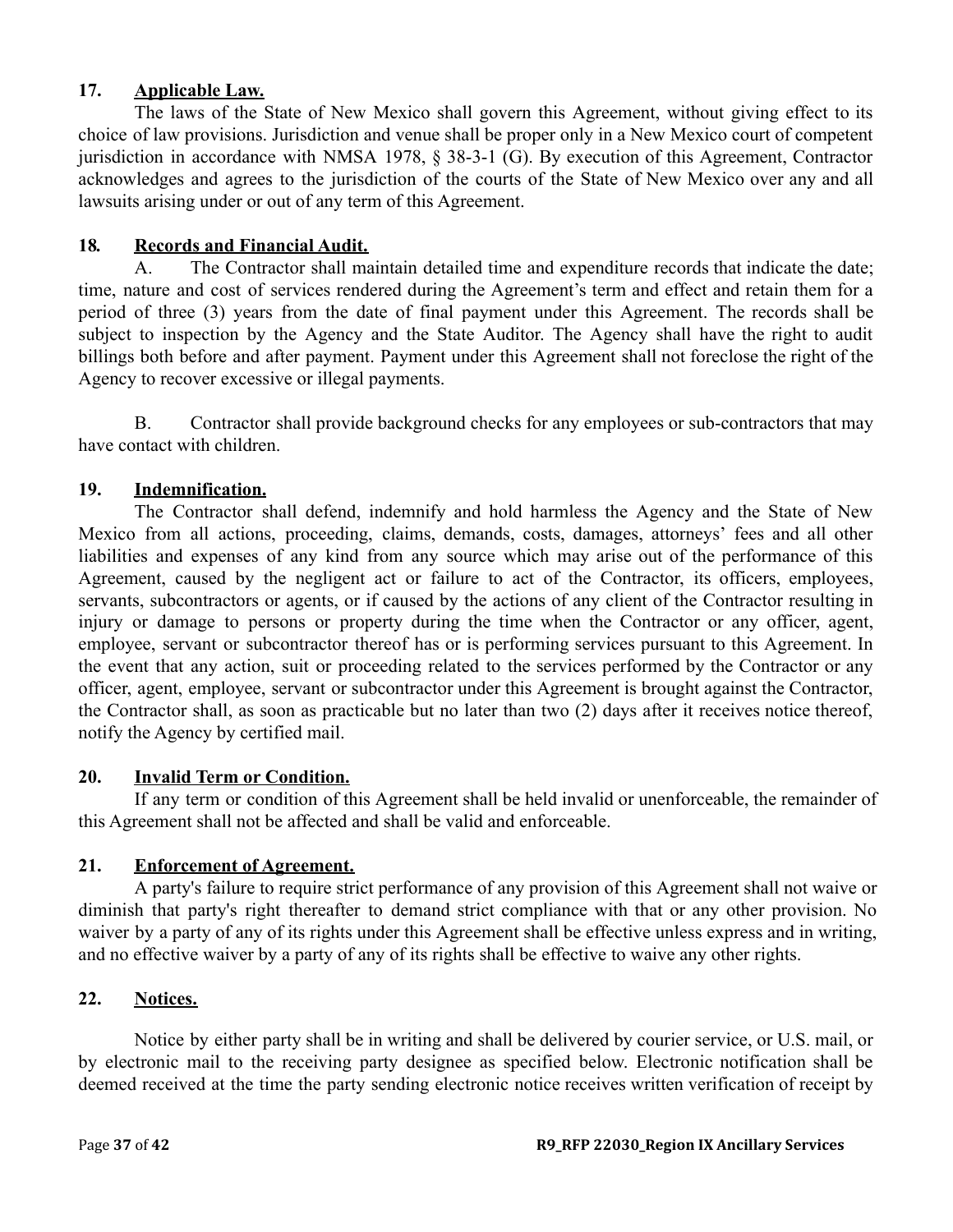the receiving party, including but not limited, to a read receipt.

To the Agency: Arissa Klumker 143 El Paso Rd. Ruidoso, NM 88345 [arissa.klumker@regionix.org](mailto:arissa.klumker@regionix.org)

To the Contractor: <,CONTRACTOR NAME or AGENCY>  $\langle\langle\cdot\rangle\langle\rangle\rangle$ <ADDRESS> <CITY>, <STATE> <ZIP CODE> <PHONE NUMBER> <EMAIL>

### **23. Authority.**

If Contractor is other than a natural person, the individual(s) signing this Agreement on behalf of Contractor represents and warrants that he or she has the power and authority to bind Contractor, and that no further action, resolution, or approval from Contractor is necessary to enter into a binding contract.

#### **24. Insurance.**

Contractor shall maintain in force during the entire term of this Agreement comprehensive general liability insurance and shall produce a copy of policy if requested by the Agency. Contractor understands and agrees that REC IX shall not provide insurance coverage of any kind for Contractor or Contractor's employees or contract personnel. REC IX recommends that Contractor obtain the insurance coverage that Contractor determines is appropriate. Contractor understands that Contractor may be personally liable for injuries or damages if Contractor does not obtain insurance coverage. REC IX recommends that Contractor consult with an attorney if Contractor is uncertain about the need for or desirability of obtaining insurance.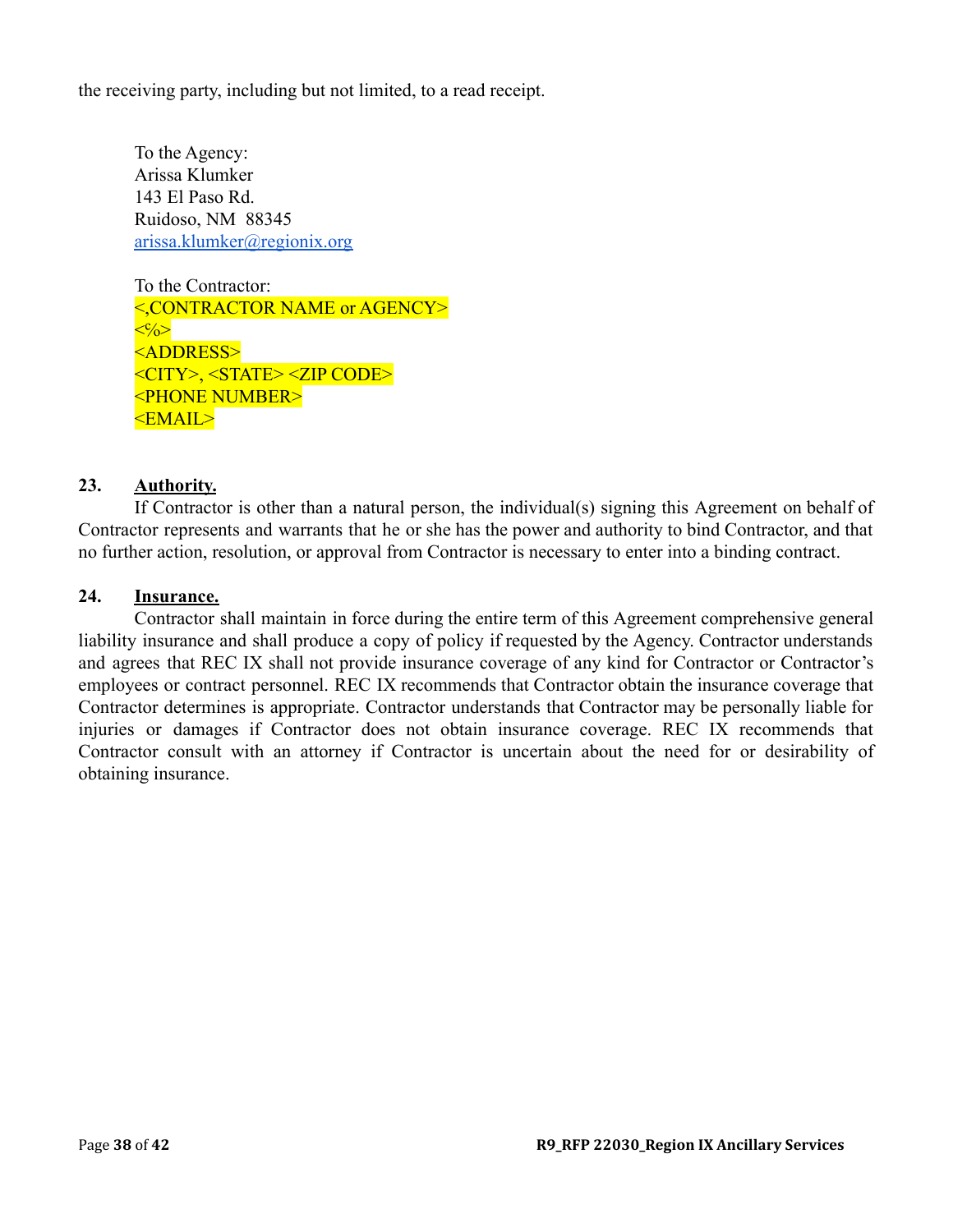**IN WITNESS WHEREOF, the parties have executed this Agreement as of the date of signature by the AGENCY EXECUTIVE DIRECTOR below.**

By: Date:

Bryan Dooley, REC IX Executive Director

<AUTHORIZED SIGNER NAME> <AUTHORIZED SIGNER TITLE> <AGENCY (if applicable)>

 $\_$  , and the set of the set of the set of the set of the set of the set of the set of the set of the set of the set of the set of the set of the set of the set of the set of the set of the set of the set of the set of th

REVIEWED BY REC IX CPO

Signature Date

Page **39** of **42 R9\_RFP 22030\_Region IX Ancillary Services**

By: Date: Date: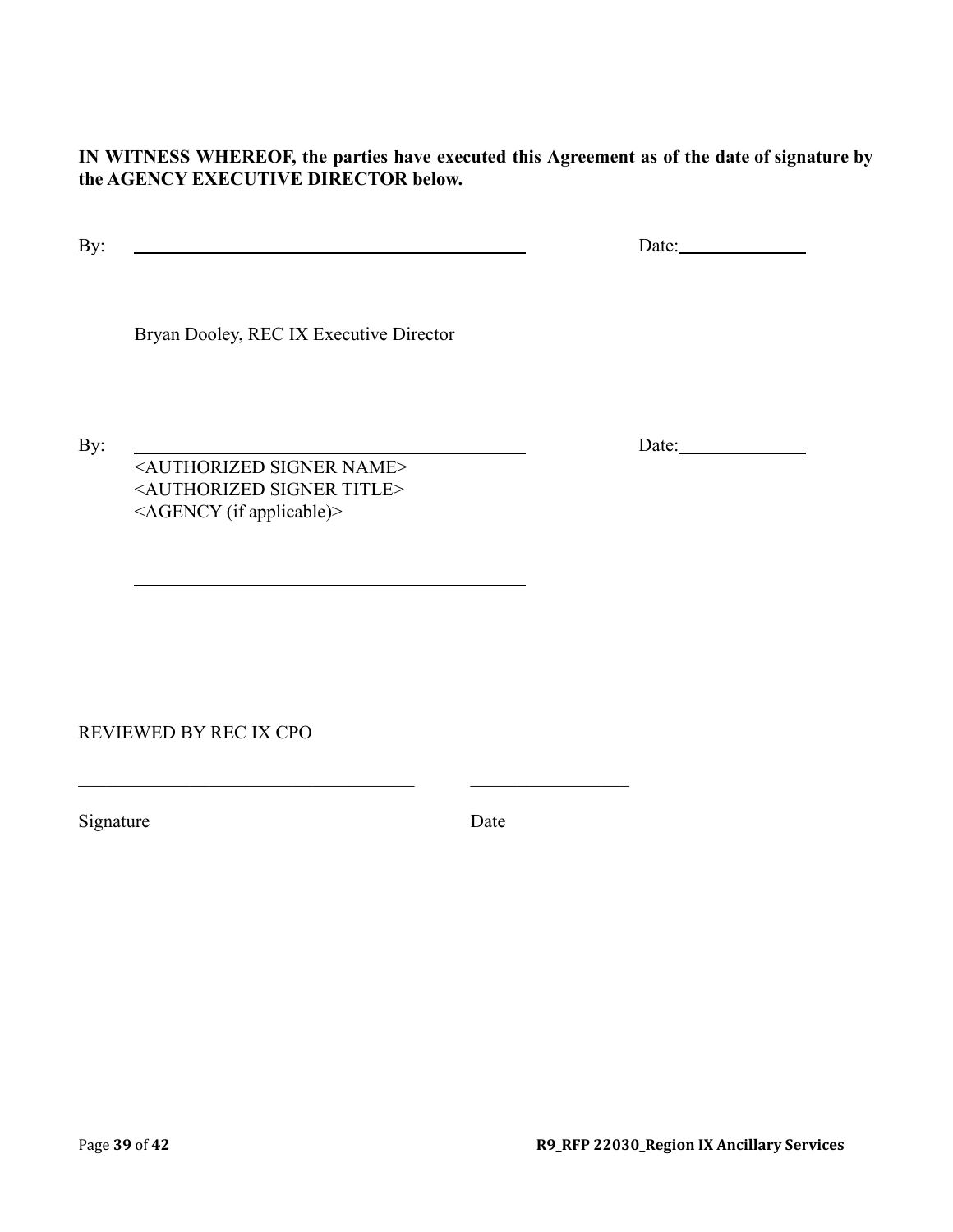### **Addendum A**

This Addendum is attached to and forms part of the Contract between REC IX and <CONTRACTOR NAME>. It is an integral part of the Contract and except as set forth herein, subject to its terms and conditions.

### **A. Scope of Work.**

<INSERT SOW>

Start Date:\*Contingent upon fully executed contract End Date: June 24, 2022

### **B. Budget.**

This is a <FEE FOR SERVICE> or <FIXED PRICE> contract.

<BUDGET TABLE INSERT HERE>

The total amount of monies payable to the contractor under this Agreement shall not exceed **\$XXXXX**.

#### **C. Administrative.**

#### **a. Prior to start date, Contractor must provide:**

- 1. Proof of Professional Liability Insurance
- 2. R9 Vendor Forms (if applicable)
	- a. Direct Deposit Form
	- b. Vendor Information Form
	- c. ERB Screening Form
	- d. Federal W-9
- 3. Background Check (If applicable)

#### **b. Gross receipts tax (GRT)**

The contract amount is inclusive of gross receipts tax (GRT). Gross receipts tax (GRT) is the responsibility of the Contractor, for questions about GRT please consult a tax professional.

#### **c. Invoicing**

Invoices shall align with the *Budget* and shall only include allowable costs as expressly written in *Addendum A, B. Budget.* Billing costs, including but not limited to, tax and professional services in excess of, or that do NOT align with the *Budget* shall only be allowable upon written approval from REC IX. Invoices will be subject to review and approval; billing inconsistencies may be subject to non-payment.

Invoices are to be submitted **monthly** to REC IX. Remit invoices to: *[R9Contracts@regionix.org](mailto:R9Contracts@regionix.org)*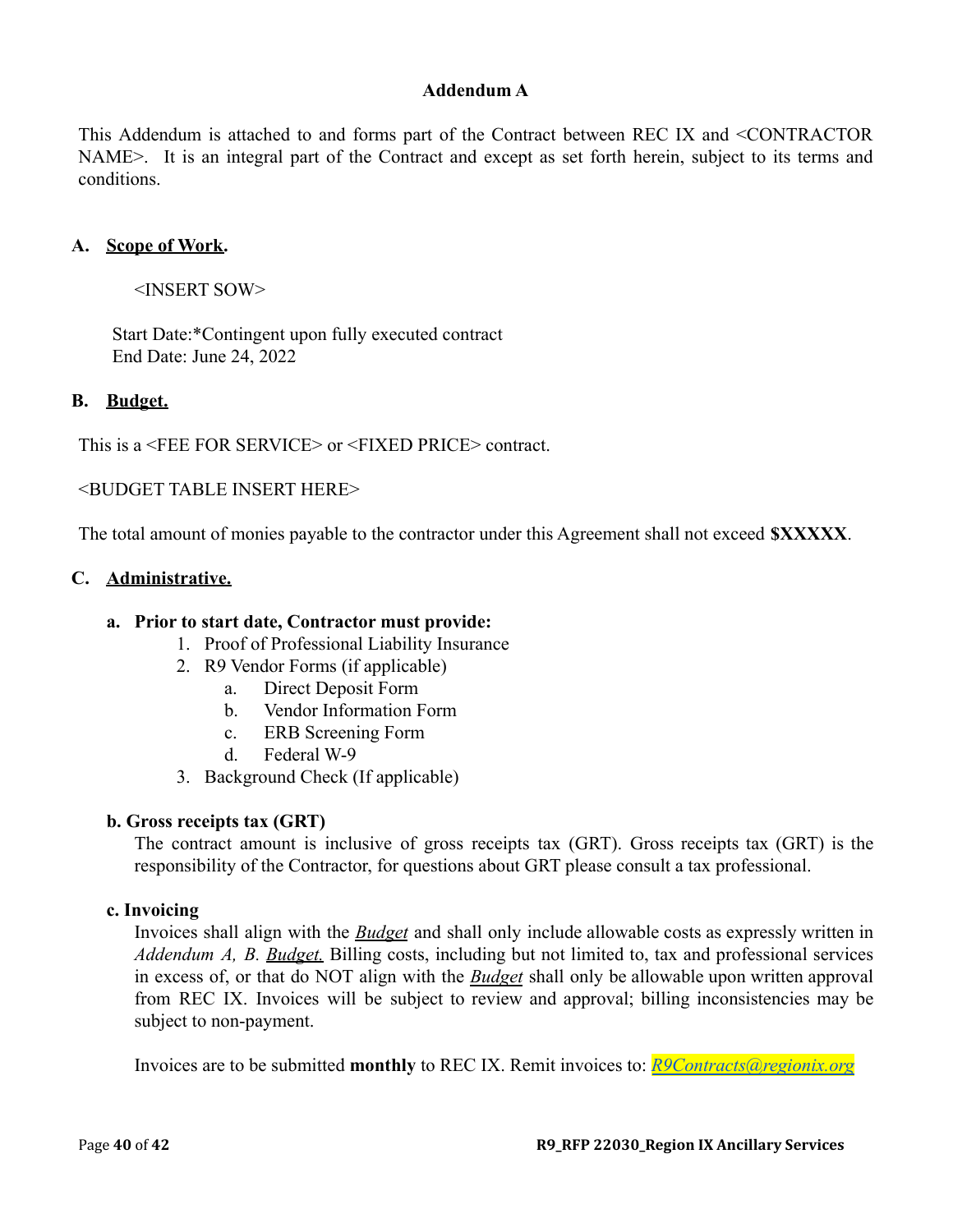### **d. Oversight and direction for the implementation of the Scope of Work as outlined in** *Addendum A* **shall be directed by the NMPED as follows:**

### <NMPED NAME>;<EMAIL@XXXXX>

*<This contract was procured under XXXXX in accordance with State Statute.> <This contract was procured under the \$60,000 threshold in accordance with State Statute. >*

> *I have reviewed and agree to the information as set out in Addendum A* **Contractors Initials**